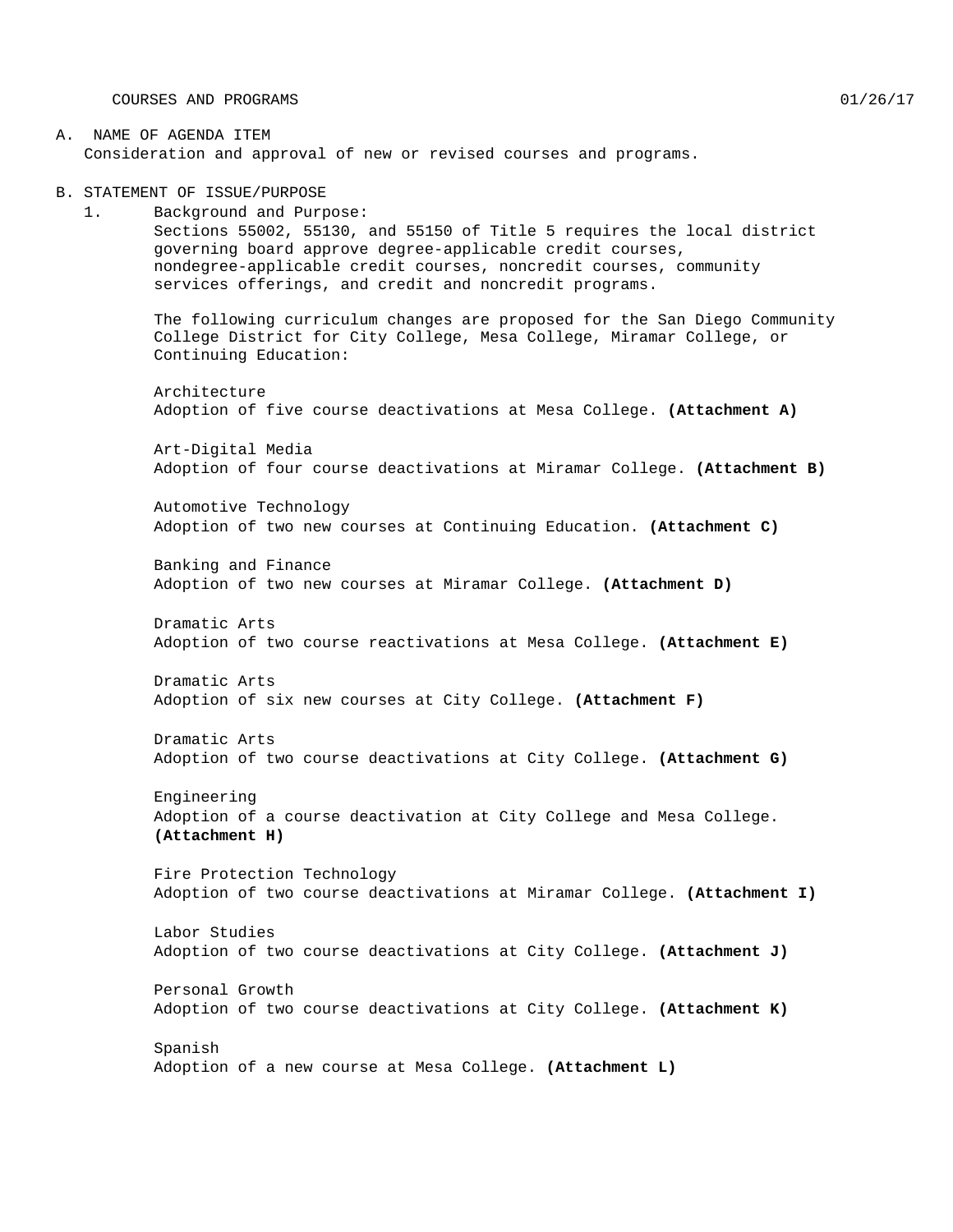#### COURSES AND PROGRAMS 01/26/17

Sustainability Adoption of two course deactivations at City College. **(Attachment M)** Architecture Adoption of three program revisions at Mesa College. **(Attachment N)** Art Adoption of three program revisions at Miramar College. **(Attachment O)** Automotive Technology Adoption of a new program at Continuing Education. **(Attachment P)** Behavioral Sciences Adoption of two program revisions at City College. **(Attachment Q)** Biology Adoption of a program deactivation at City College. **(Attachment R)** Business Management Adoption of three program deactivations at Miramar College. **(Attachment S)** Business Management Adoption of two program revisions at Miramar College. **(Attachment T)** Business Studies Adoption of two program revisions at City College. **(Attachment U)** Communications Adoption of five program deactivations at City College. **(Attachment V)** Communications Adoption of a program revision at City College. **(Attachment W)** Computer Business Technology Adoption of three program deactivations at City College. **(Attachment X)** Computer Business Technology Adoption of a program revision at City College. **(Attachment Y)** Diesel Technology Adoption of a program revision at Miramar College. **(Attachment Z)** Geographic Information Systems Adoption of a program revision at Mesa College. **(Attachment AA)** Interior Design Adoption of two program revisions at Mesa College. **(Attachment BB)** Labor Studies Adoption of a program deactivation at City College. **(Attachment CC)**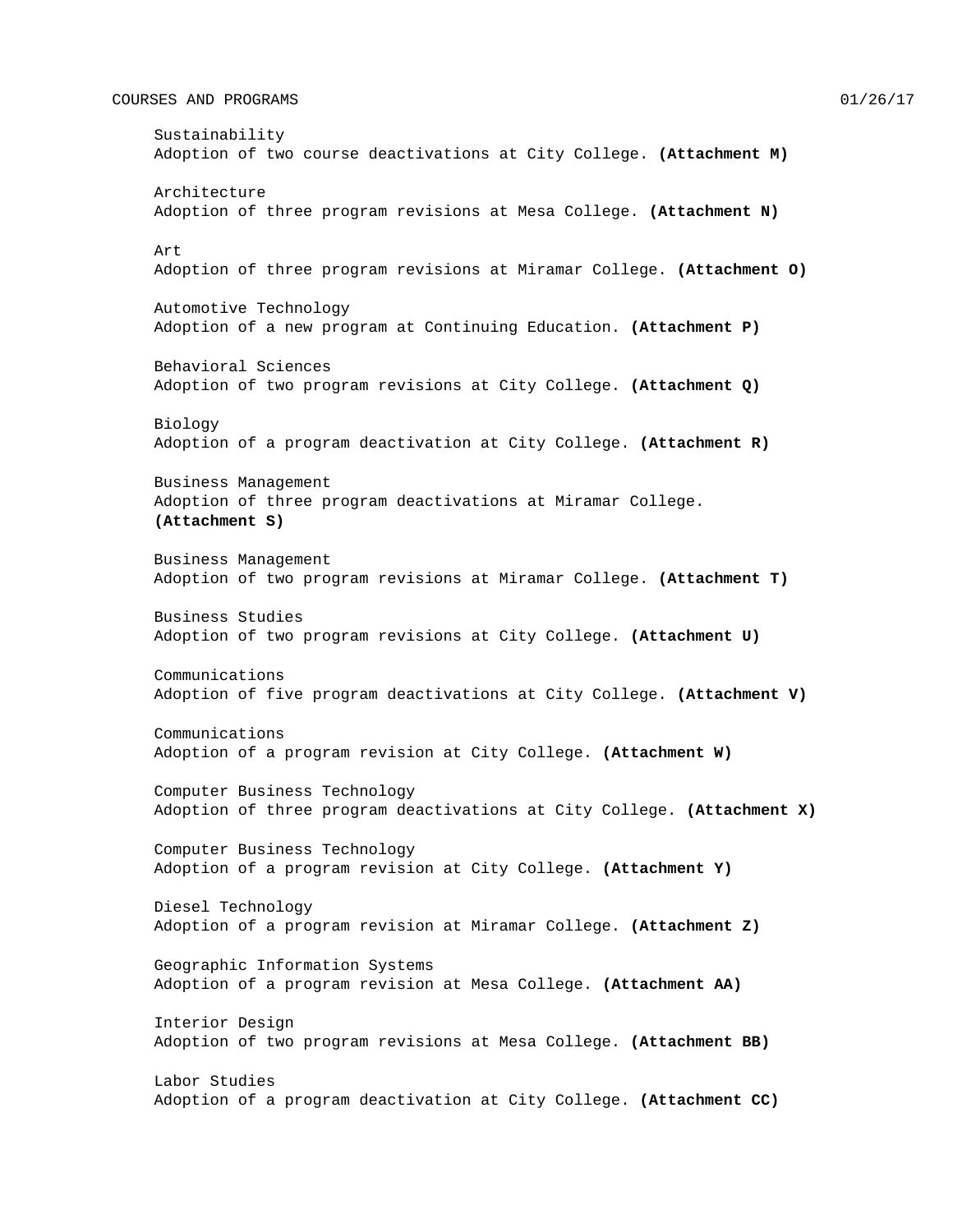Labor Studies Adoption of two program revisions at City College. **(Attachment DD)**

Liberal Arts and Sciences Adoption of a program revision at Mesa College. **(Attachment EE)**

Liberal Arts and Sciences Adoption of a program revision at City College. **(Attachment FF)**

2. Cost and Funding: There is no additional cost to the District.

C. PROPOSAL

The Board of Trustees hereby grants authority to take the action outlined in Part A.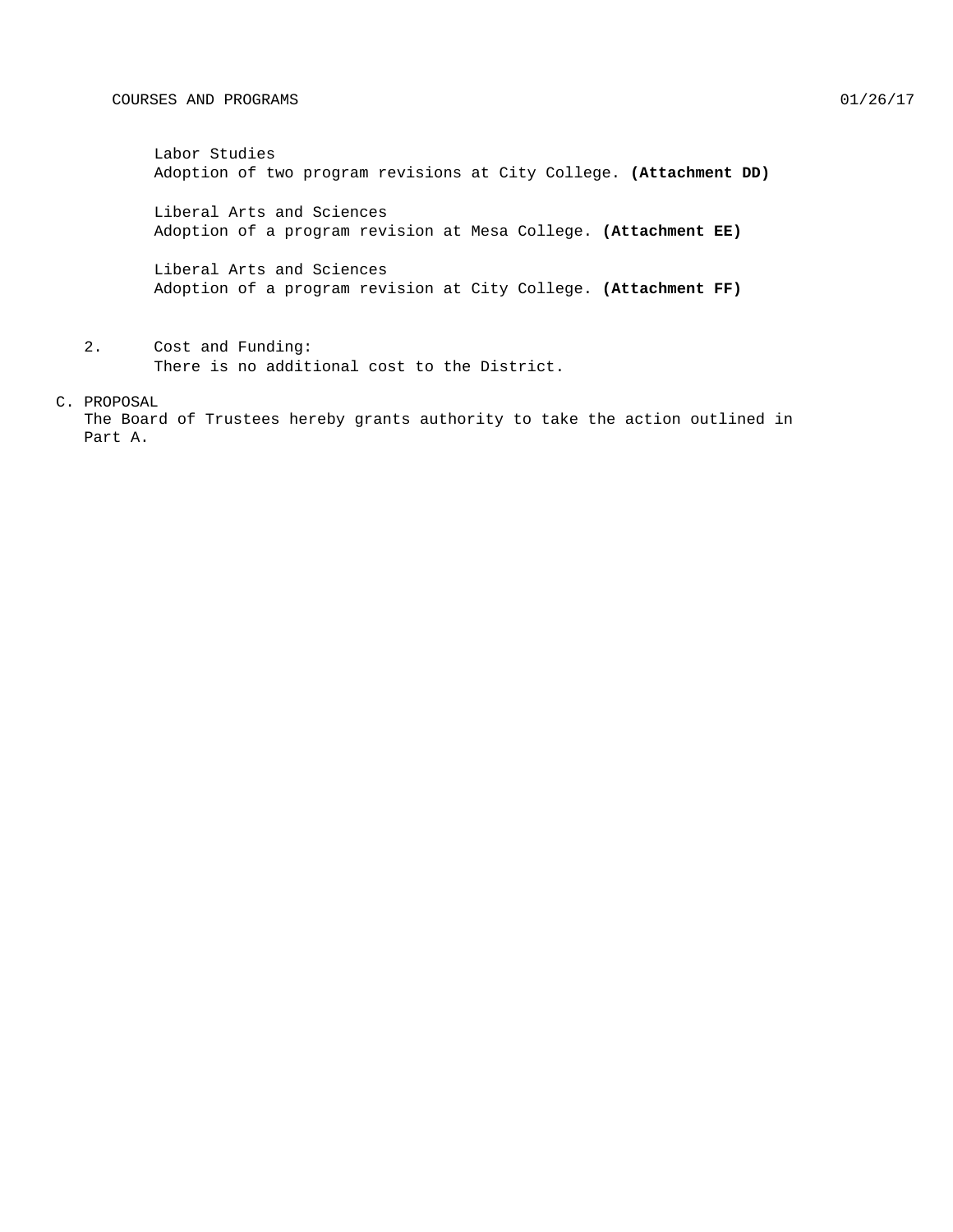Adoption of five course deactivations at Mesa College.

Proposed course deactivations at Mesa College:

#### **106 Advanced Computer Aided Drafting I 32 - 36 hours lecture, 48 - 54 hours lab, 3 units Grade Only**

*Prerequisite:* Architecture 105 with a grade of "C" or better, or equivalent.

This course is designed for students who wish to develop computer aided drafting and design skills, using the AutoCAD program, for use in Architectural, Construction, and Interior Design programs. This course is a continuation of Architecture 105 designed for students who wish to develop advanced 3D computer aided drafting (CAD) skills. This course expands the foundation developed in Architecture 105 and deals with more complex aspects of the CAD program and its use in the development of architectural construction documents. (FT) Associate Degree Credit & transfer to CSU.

#### **111 Architectural Production Detailing 24 - 27 hours lecture, 120 - 135 hours lab, 4 units Grade Only**

*Prerequisite:* Architecture 100 with a grade of "C" or better, or equivalent.

*Corequisite: Completion of or concurrent enrollment in* Architecture 130 with a grade of "C" or better, or equivalent.

*Advisory:* English 47A or English 48 and English 49, each with a grade of "C" or better, or equivalent or Assessment Skill Levels R5 and W5; Mathematics 38 with a grade of "C" or better, or equivalent or Assessment Skill Level M30.

*Limitation on Enrollment:* This course is not open to students with previous credit for both Architecture 110 and Architecture 150.

This course presents methods of construction and drafting practices as applied to architectural construction documents. Students use and apply reference materials and building codes to develop architectural contract documents that include foundation plans and details for light wood frame and masonry structures. This course is designed for architecture and building construction technology students. (FT) Associate Degree Credit & transfer to CSU.

## **155 Environmental Design I: Creating Exterior Spaces**

#### **48 - 54 hours lecture, 96 - 108 hours lab, 5 units Grade Only**

*Advisory:* Architecture 100 with a grade of "C" or better, or equivalent.

This course is an introduction to environmental design based on aesthetics and functions in the landscape. Emphasis is placed on the basic principles of design, including color theory and site planning. Students create concept drawings, models and color plans. This course is designed for students and professionals interested in garden design, landscape architecture, architecture and related fields. (FT) Associate Degree Credit & transfer to CSU.

## **190 Environmental Design II: Urban and Community Design**

#### **48 - 54 hours lecture, 96 - 108 hours lab, 5 units Grade Only**

*Advisory:* English 47A or English 48 and English 49, each with a grade of "C" or better, or equivalent or Assessment Skill Levels R5 and W5; Architecture 155 with a grade of "C" or better, or equivalent. This course is a study of the basic principles of design, composition and design process in the creation of urban and community spaces. Emphasis is placed on involving students in real design projects within the community and developing business communication skills. Participation in job shadowing with an industry professional is required. This course is designed for any student interested in environmental design. (FT) Associate Degree Credit & transfer to CSU.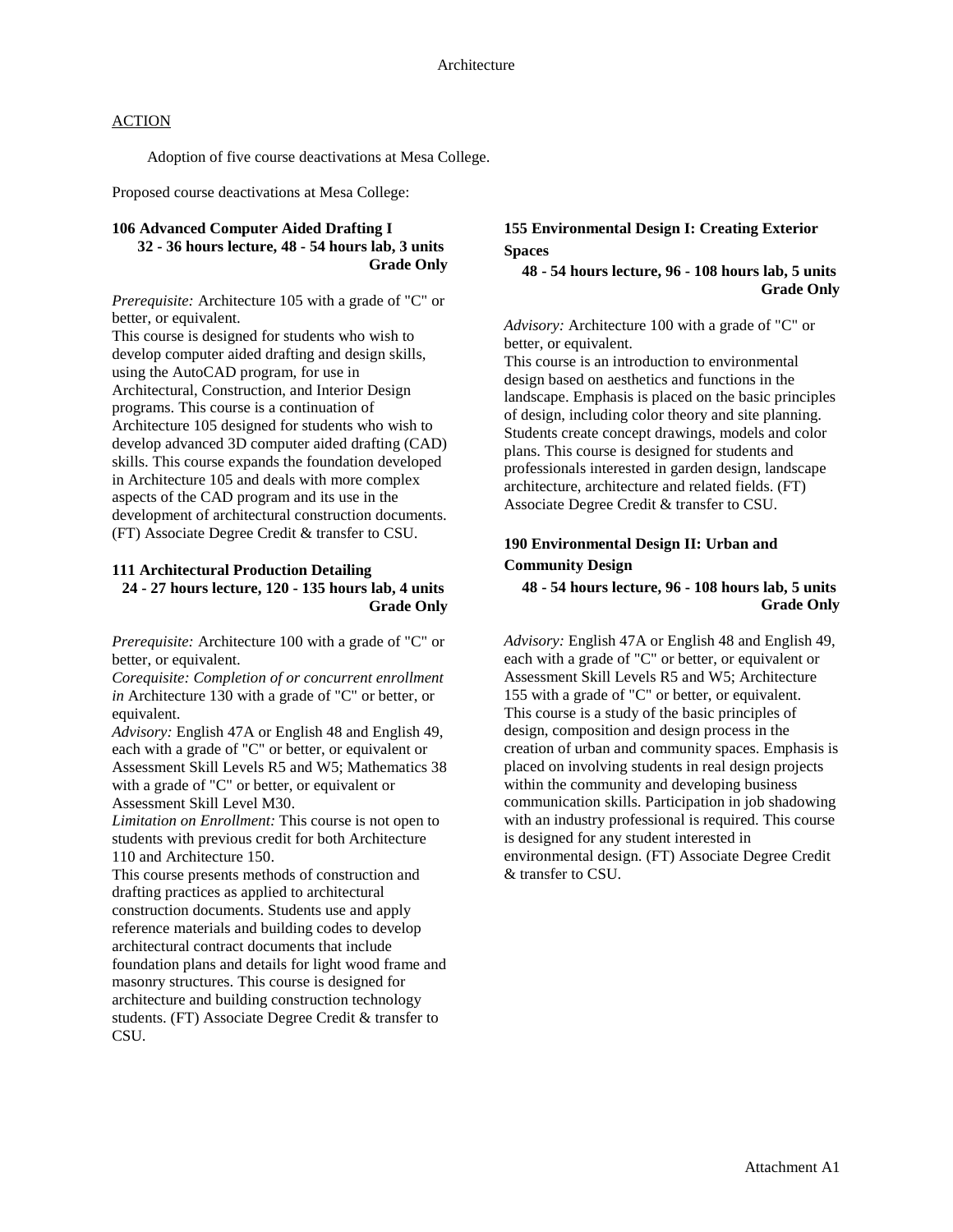#### **200 Architectural Detailing 24 - 27 hours lecture, 120 - 135 hours lab, 4 units Grade Only**

*Prerequisite:* Architecture 100 and Architecture 130, each with a grade of "C" or better, or equivalent. *Advisory:* Architecture 111 with a grade of "C" or better, or equivalent; Mathematics 38 with a grade of "C" or better, or equivalent or Assessment Skill Level M30.

This course presents methods of construction and drafting practices as applied to architectural construction documents. Students use and apply reference materials and building codes to develop architectural contract documents that include fireplace, door, window, cabinet, and wood stair details for light wood frame and masonry structures. This course is designed for architecture and building construction technology students. (FT) Associate Degree Credit & transfer to CSU.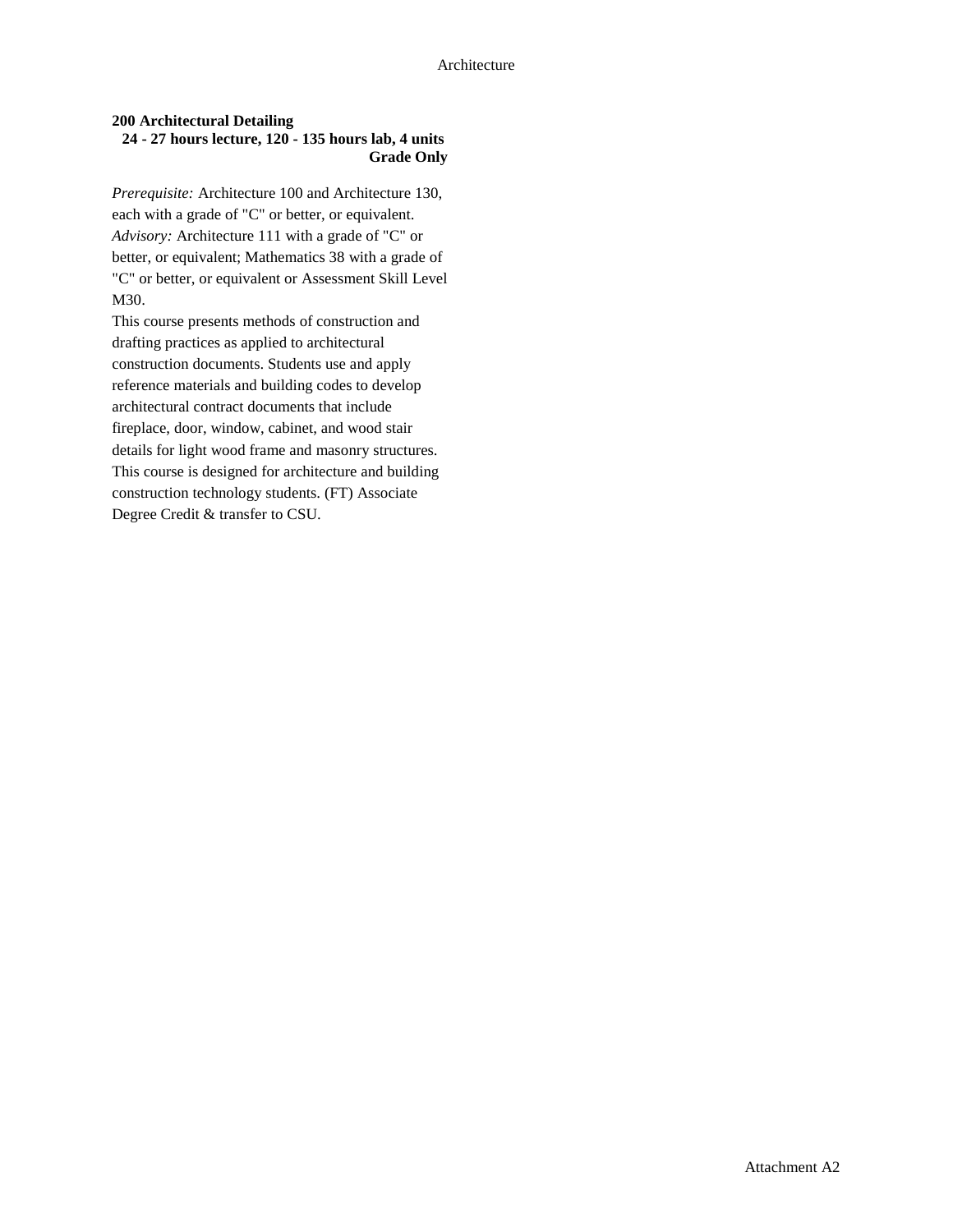Adoption of four course deactivations at Miramar College.

Proposed course deactivations at Miramar College:

#### **160A Vector Art 01: Illustration Tools**

**12 - 13.5 hours lecture, 36 - 40.5 hours lab, 1.5 units Grade Only**

*Advisory:* English 48, English 49, and Mathematics 38, each with a grade of "C" or better, or equivalent or Assessment Skill Levels R5, W5, and M30; Art-Fine Art 150B with a grade of "C" or better, or equivalent.

*Limitation on Enrollment:* This course is not open to students with previous credit for Art-Digital Media 160.

This course develops the linked skills of visualizing images as systems of shapes and the computerized techniques for creating those shapes. Students use Adobe Illustrator to create typography, information graphics, logos, and other computer-aided graphics. Students also train in efficient creation and manipulation of Bézier objects using pointer and keyboard-driven techniques to build images with the unique capabilities of vector graphics for pattern, precision, and relationships. This course in combination with ARTD 170A provides a comprehensive overview of computer imaging technology. This course is intended for students majoring in Graphics or anyone interested in the field of graphics. (FT) Associate Degree Credit & transfer to CSU.

# **160B Vector Art 01: Illustration Tasks**

**12 - 13.5 hours lecture, 36 - 40.5 hours lab, 1.5 units Grade Only**

*Advisory:* English 48, English 49, and Mathematics 38, each with a grade of "C" or better, or equivalent or Assessment Skill Levels R5, W5, and M30; Art-Fine Art 150A and Art-Fine Art 150B, each with a grade of "C" or better, or equivalent.

*Advisory: Completion of or concurrent enrollment in*  Digital Media 160A with a grade of "C" or better, or equivalent.

*Limitation on Enrollment:* This course is not open to students with previous credit for Art-Digital Media 160.

This course further develops the skills introduced in ARTD 160A. Students use Adobe Illustrator to produce information graphics such as maps, charts, diagrams, and signs; text illustration; and symbols such as icons, logos, and glyphs. Students also repurpose vector graphics for a variety of practical applications in print and screen media for publication, promotion, web, sign and display, packaging, imprinted goods, and business communications. This course is intended for students majoring in Graphics or anyone interested in the field of graphics, business, or art. (FT) Associate Degree Credit & transfer to CSU.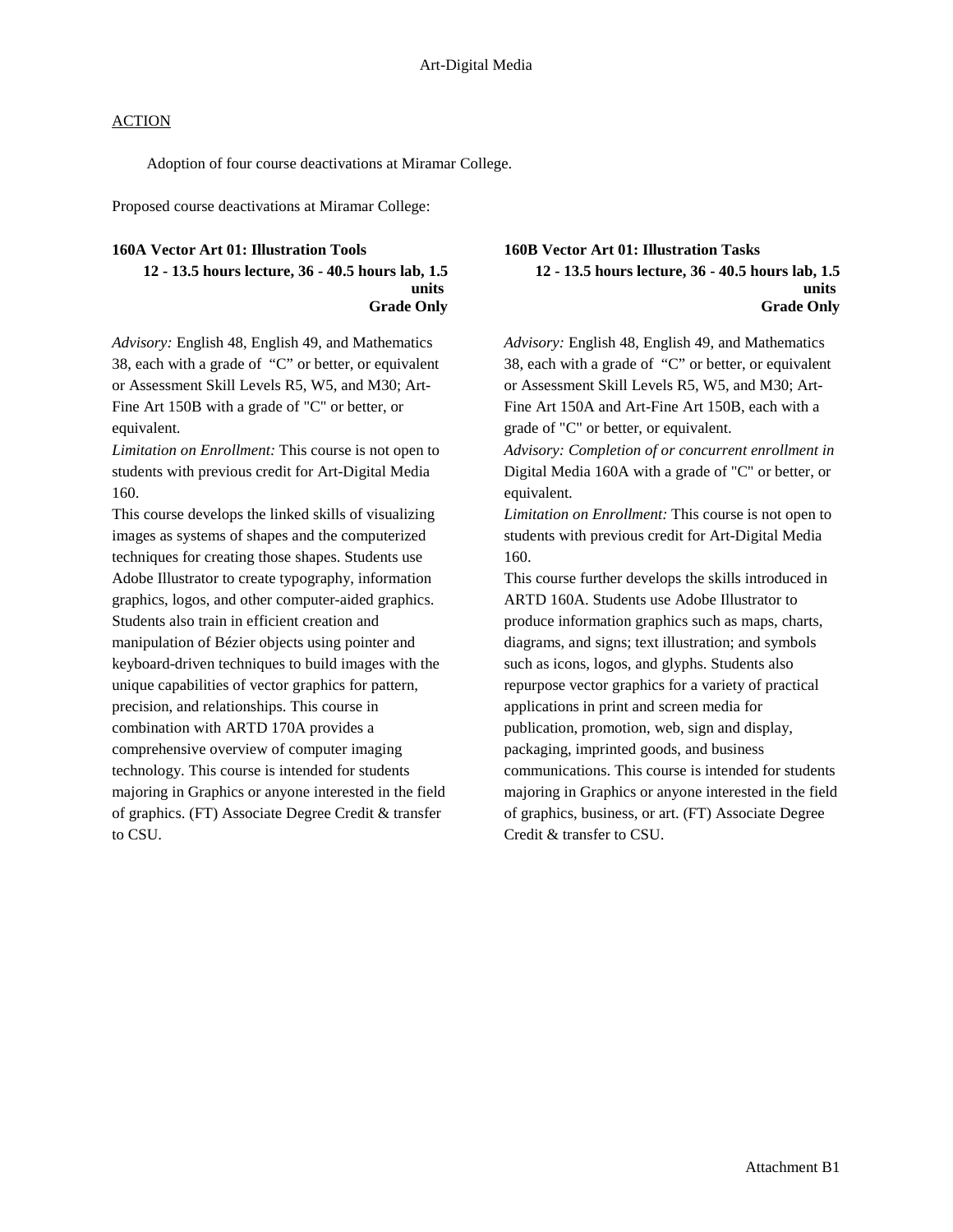### **170A Raster Art 01A: Image Editing Tools 12 - 13.5 hours lecture, 36 - 40.5 hours lab, 1.5 units Grade Only**

*Advisory:* English 48, English 49, and Mathematics 38, each with a grade of "C" or better, or equivalent or Assessment Skill Levels R5, W5, and M30; Art-Fine Art 150B with a grade of "C" or better, or equivalent.

*Limitation on Enrollment:* This course is not open to students with previous credit for Art-Digital Media 170.

This course introduces students to the production processes for creating and editing raster graphics, primarily using Photoshop. Students learn the computer program, eye-hand skills, and workflows used to edit and repurpose images for various screen and print jobs in promotional and informational publications, web applications, sign and display, packaging, imprinted goods, and business communications. This course is intended for students majoring in Graphics or those seeking a foundation in digital photographic editing. (FT) Associate Degree Credit & transfer to CSU.

### **170B Raster Art 01B: Image Editing Tasks 12 - 13.5 hours lecture, 36 - 40.5 hours lab, 1.5 units Grade Only**

*Advisory:* English 48, English 49, and Mathematics 38, each with a grade of "C" or better, or equivalent or Assessment Skill Levels R5, W5, and M30; Art-Fine Art 150A and Art-Fine Art 150B, each with a grade of "C" or better, or equivalent.

*Advisory: Completion of or concurrent enrollment in*  Digital Media 170A with a grade of "C" or better, or equivalent.

*Limitation on Enrollment:* This course is not open to students with previous credit for Art-Digital Media 170.

This course further develops the skills introduced in ARTD 170A for creating and editing raster graphics primarily using Photoshop. Students focus on the application of computer graphics tools to screen and print jobs in promotional and informational publications, web applications, sign and display, packaging, imprinted goods, and business communications. This course is intended for students majoring in Graphics or those seeking enhancement of digital photographic editing skills. (FT) Associate Degree Credit & transfer to CSU.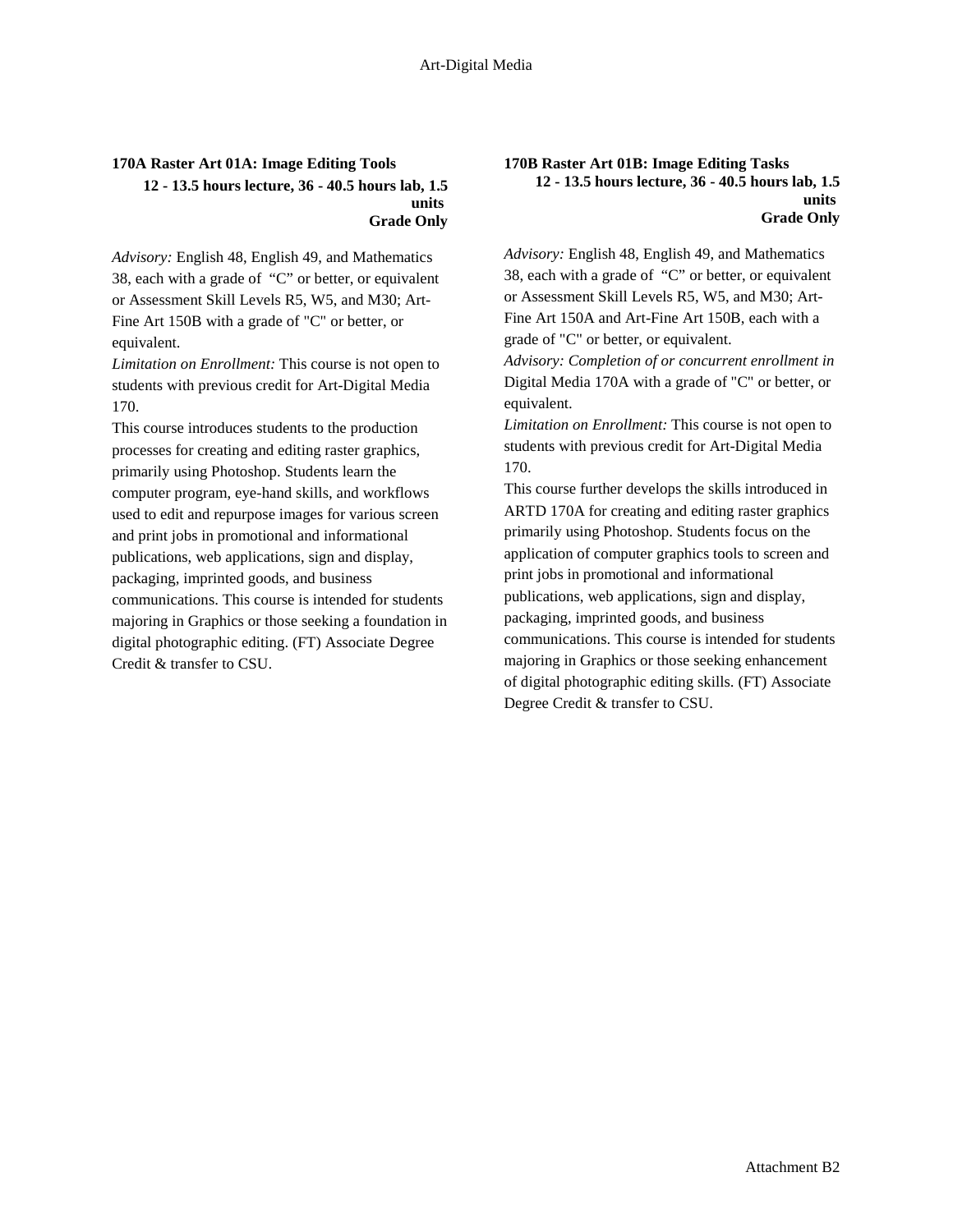Adoption of two new courses at Continuing Education.

Proposed new courses at Continuing Education:

#### **508 SERVICE ADVISOR I**

Advisory: Valid California Driver's License required to operate vehicles in class and for employment.

This course provides the student with the basic automotive technology knowledge and skills required for employment as a service advisor for both small and large independent garages and dealerships. Students will learn the different automotive parts, components, major assemblies, vehicle systems and how they function and the required maintenance. Topics also include safety, work ethics, service facilities and federal, state and local laws as they apply to the automotive industry. (FT)

#### **508A SERVICE ADVISOR II**

Advisory: Valid California Driver's License required to operate vehicles in class and for employment.

This course provides the student with the skills required for employment as a service advisor. Students will learn about customer service, writing an initial repair order estimating parts and labor costs and how to revise repair estimates in accordance with California State law. Topics also include communications, customer relations, manufacture warranty policies and procedures, returning the vehicle to the customer and follow-up. (FT)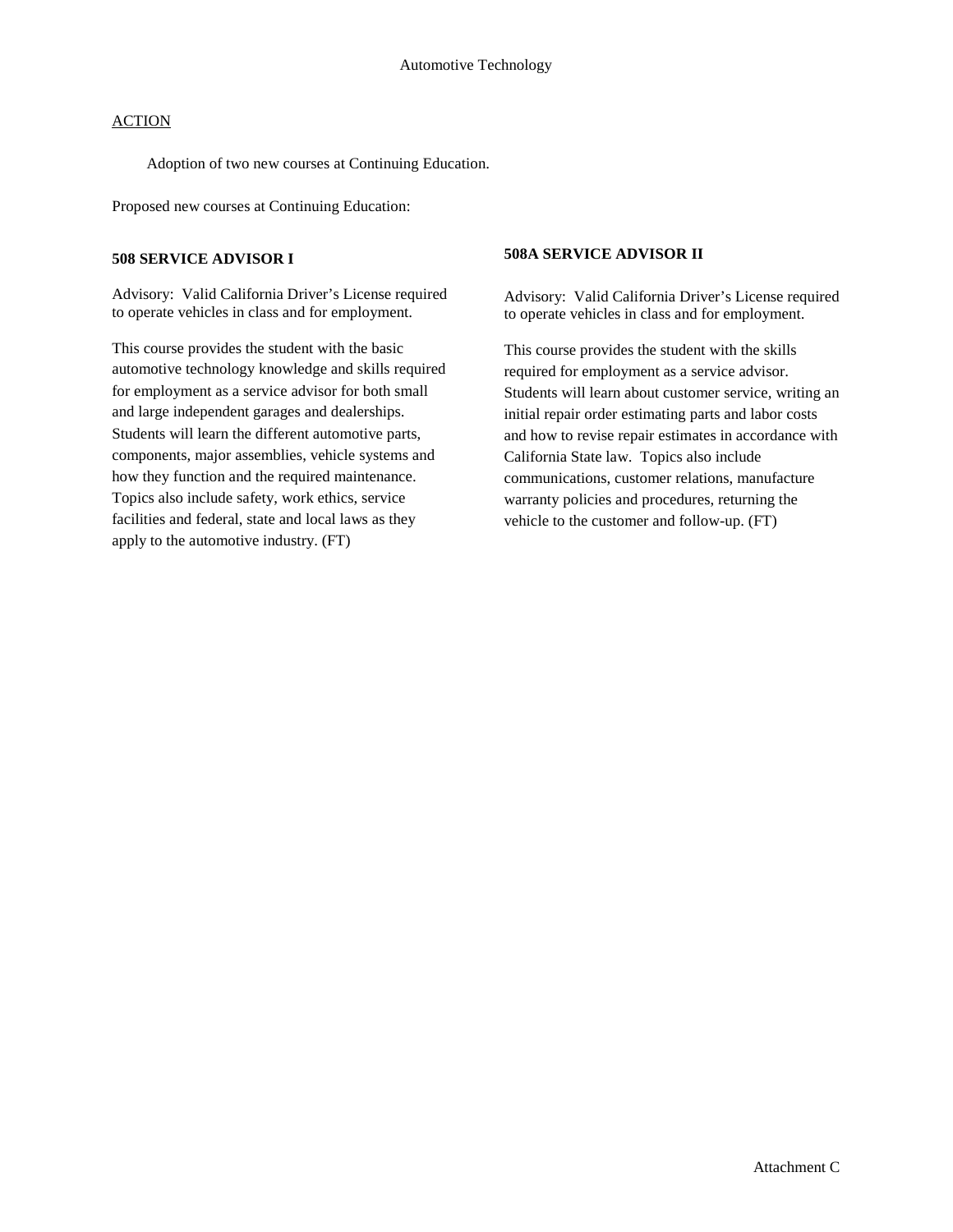Adoption of two new courses at Miramar College.

Proposed new courses at Miramar College:

#### **100 Introduction to Financial Services**

### **48 - 54 hours lecture, 3 units Grade Only**

*Advisory:* Mathematics 38 with a grade of "C" or better, or equivalent or Assessment Skill Level M30. This course is an overview of the fundamental role and function of financial services and the financial services industry. Topics include commercial and investment banking; insurance; mutual funds; money, financial, bond, stock, mortgage, and foreign exchange markets; financial institutions; the deposit and payment functions; the Federal Reserve System; and financial regulatory functions. This course is intended for students majoring in Financial Services or Business or anyone interested in the financial services industry. (FT) Associate Degree Credit & transfer to CSU.

## **103 Introduction to Investments 48 - 54 hours lecture, 3 units Letter Grade or Pass/No Pass Option**

*Advisory:* Mathematics 96 with a grade of "C" or better, or equivalent or Assessment Skill Level M50, and Business 120 with a grade of "C" or better, or equivalent.

This course presents basic investment concepts such as investment markets, transactions, planning, information, risk, and return. Other topics include the role and scope of various investment vehicles, including common stock, fixed-income securities, derivative securities, and mutual funds. This course is intended for students majoring in Financial Services or Business or anyone interested in investments. (FT) Associate Degree Credit & transfer to CSU.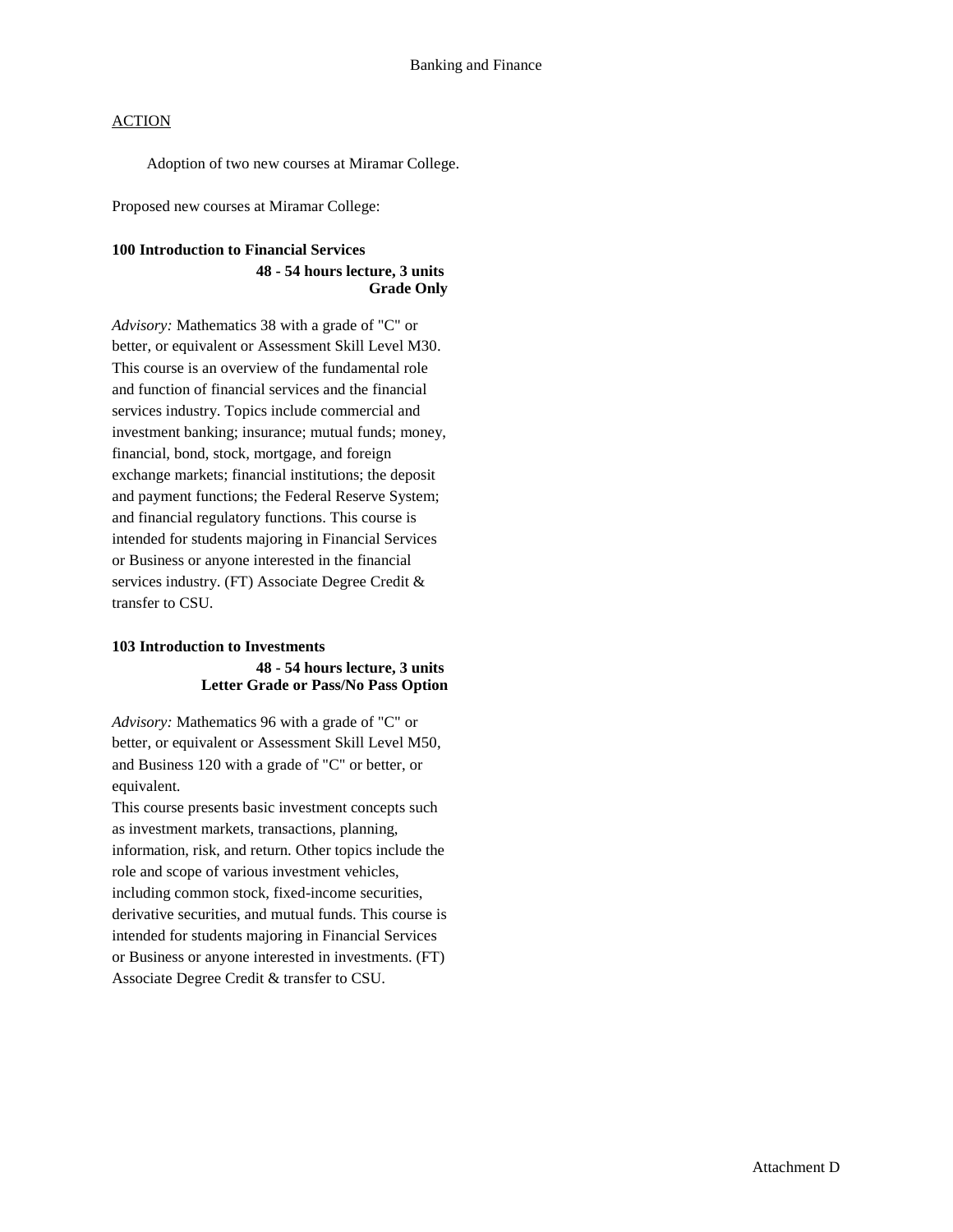Adoption of two course reactivations at Mesa College.

Proposed course reactivations at Mesa College:

#### **127 Sound For Theatre**

### **16 - 18 hours lecture, 48 - 54 hours lab, 2 units Letter Grade or Pass/No Pass Option**

*Advisory:* English 47A or English 48 and English 49, each with a grade of "C" or better, or equivalent or Assessment Skill Levels R5 and W5; Mathematics 96 with a grade of "C" or better, or equivalent or Assessment Skill Level M50.

This course is an introduction to the basic principles of audio production and the craft of sound design. Topics include technique, theory and procedures necessary to develop sound, music and effects integrated into theatre productions. This course is intended for the transfer student planning a major in Dramatic Arts, desiring competency in technical theatre or those interested in developing a deeper understanding of sound design. (FT) Associate Degree Credit & transfer to CSU.

#### **128 Stage Lighting Design**

### **48 - 54 hours lecture, 3 units Letter Grade or Pass/No Pass Option**

*Advisory:* English 47A or English 48 and English 49, each with a grade of "C" or better, or equivalent or Assessment Skill Levels R5 and W5; Mathematics 96 with a grade of "C" or better, or equivalent or Assessment Skill Level M50.

This course is an introduction to the principles and practice of stage and film lighting design. Emphasis is placed on the operation of basic lighting equipment, design, and digital drafting techniques. Technical preparation for other forms of production, such as outdoors, television and movies is included. This course is intended for transfer students planning a major in Dramatic Arts or desiring competency in technical theater. (FT) Associate Degree Credit & transfer to CSU.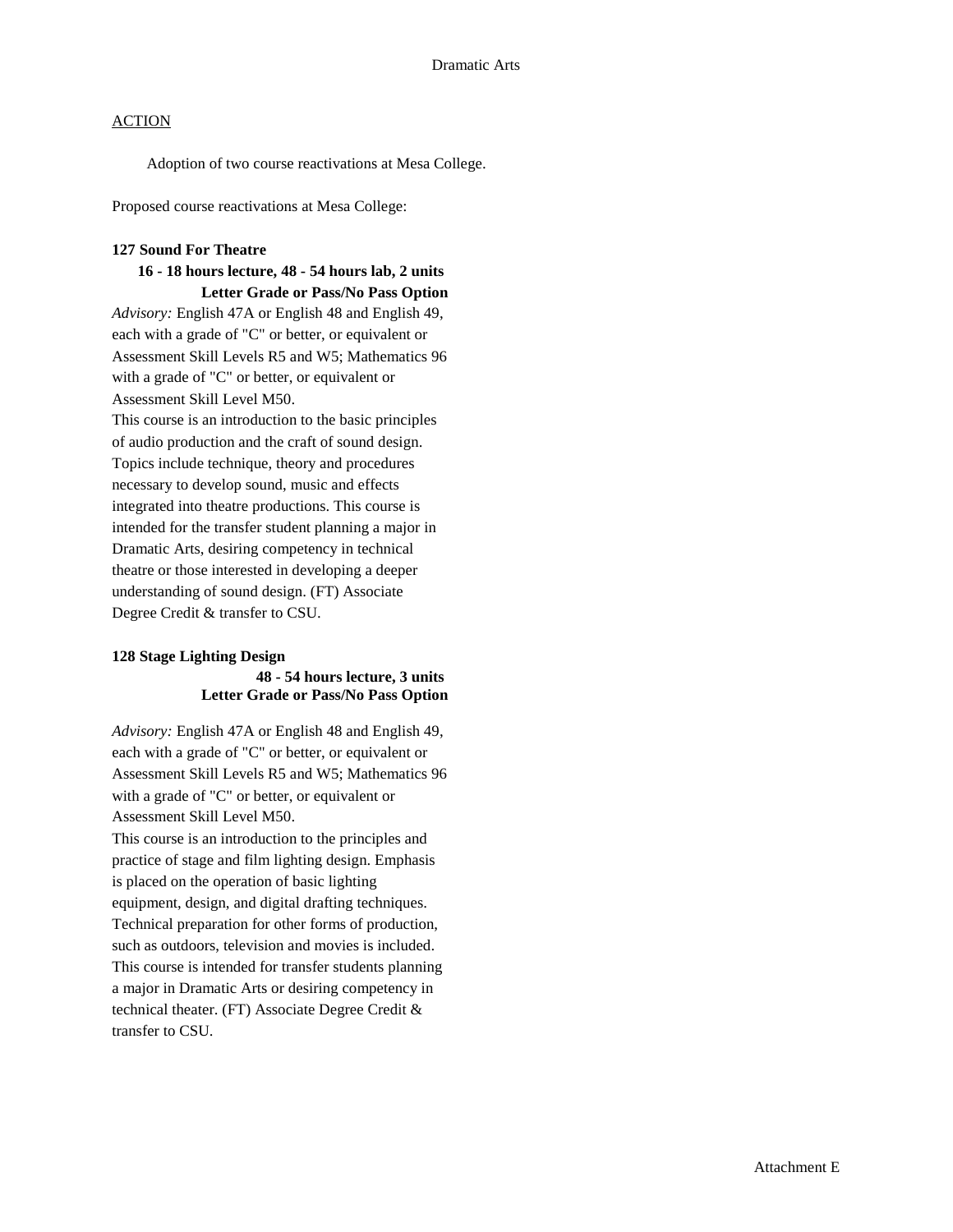Adoption of six new courses at City College.

Proposed new courses at City College:

## **144A Beginning Special Effects Makeup for Stage and Film**

### **24 - 27 hours lecture, 72 - 81 hours lab, 3 units Letter Grade or Pass/No Pass Option**

*Advisory:* Dramatic Arts 124 with a grade of "C" or better, or equivalent.

This introductory course focuses on human character development with an emphasis on the fundamental elements of prosthetic application and special effects (FX) makeup. Students develop the lab skills and application techniques of professional makeup artists while using traditional makeup, as well as new materials and tools. Students learn how to cast, mold and apply simulated injuries, age makeup, bald caps and facial hair, wigs and facial prosthetics. Students learn how to effectively incorporate costume pieces and props into their overall makeup design. This course is intended for theatre majors, cosmetology students or anyone interested in earning a certificate in special effects makeup. (FT) Associate Degree Credit & transfer to CSU.

## **144B Intermediate Special Effects Makeup for Stage and Film**

#### **24 - 27 hours lecture, 72 - 81 hours lab, 3 units Letter Grade or Pass/No Pass Option**

*Prerequisite:* Dramatic Arts 144A with a grade of "C" or better, or equivalent.

*Advisory:* Dramatic Arts 124 with a grade of "C" or better, or equivalent.

This course focuses on the intermediate skills and development necessary for the construction of Special Effects (FX) creature design. Students conceptualize, design, build and apply facial prosthetics for FX creatures. Students develop intermediate lab skills and application techniques for professional makeup artists while using traditional makeup, as well as new materials and tools. Students learn how to effectively incorporate costume pieces and props into their overall creature design. This course is intended for theatre majors, cosmetology students or anyone interested in earning a certificate in special effects makeup. (FT) Associate Degree Credit & transfer to CSU.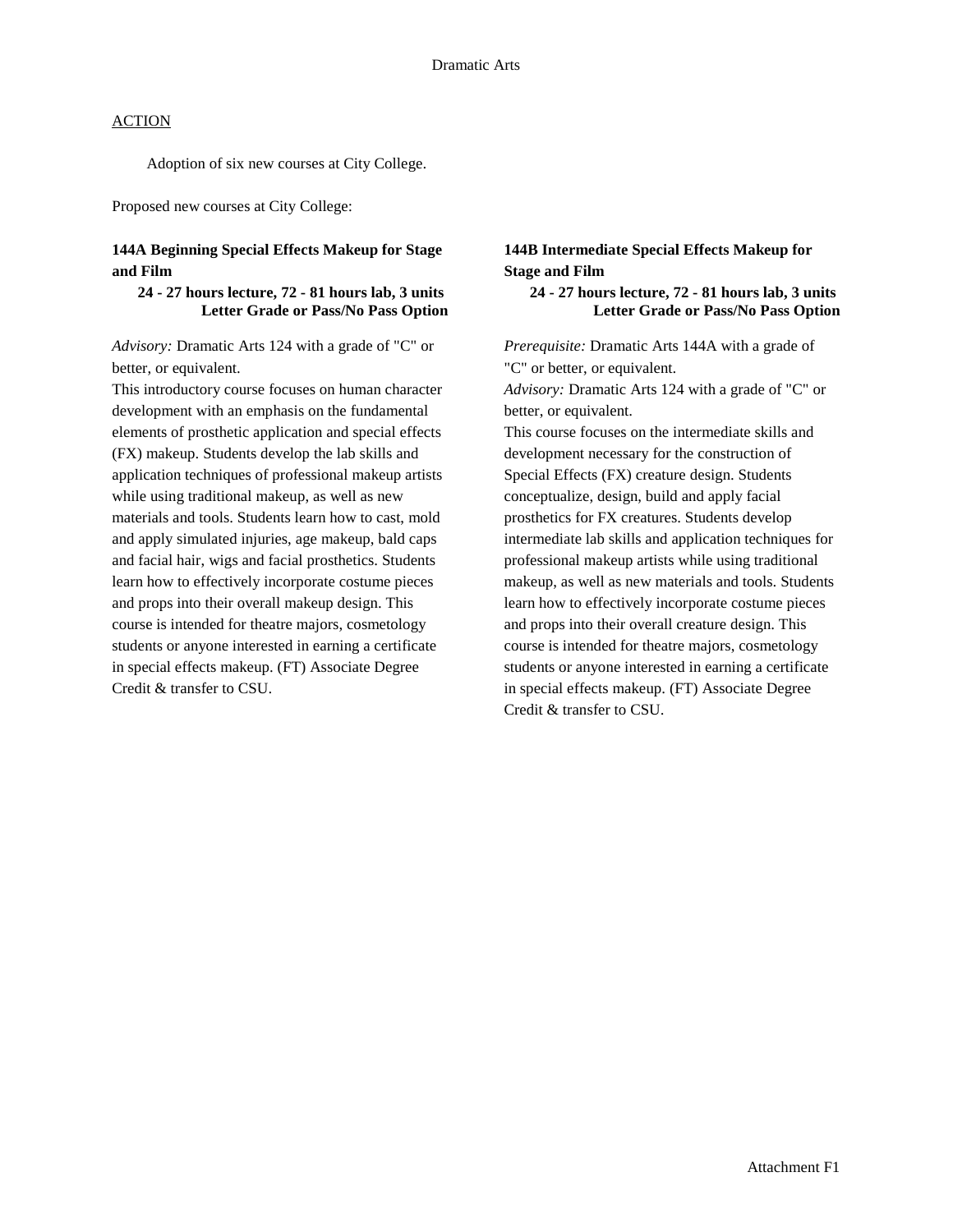## **145A Introduction to Theatrical Glamour: Promotional Events**

#### **32 - 36 hours lecture, 48 - 54 hours lab, 3 units Letter Grade or Pass/No Pass Option**

*Advisory:* Dramatic Arts 124 with a grade of "C" or better, or equivalent.

This beginning course focuses on theatrical approaches to glamour makeup. Students explore makeup techniques used to heighten the impact of glamour makeup for film, stage and promotional events. Students examine the process of creating themes used in developing theatrical glamour concepts. Using period makeup, cultural makeup, airbrushing, prosthetic transfers, masks and costumes students create their own theatrical glamour projects. This course is intended for theatre majors, cosmetology students or anyone interested in earning a certificate in special effects makeup. (FT) Associate Degree Credit & transfer to CSU.

## **146A Beginning Special Effects Makeup Practicum: Character**

### **32 - 36 hours lecture, 48 - 54 hours lab, 3 units Letter Grade or Pass/No Pass Option**

*Advisory:* Dramatic Arts 124 with a grade of "C" or better, or equivalent.

This introductory practicum provides students handson experience in special effects (FX) makeup for stage, film and events. Students identify and prepare theatrical human characters for an identified event on campus or in the community. Students learn the fundamental business practices of the FX makeup artist including pre-planning, set-up, on-site service and cleanup. This course is for students earning a certificate in FX makeup, theatre majors, cosmetology students or anyone with an interest in the practicing FX makeup. (FT) Associate Degree Credit & transfer to CSU.

## **146B Intermediate FX Makeup Practicum: Creature**

#### **32 - 36 hours lecture, 48 - 54 hours lab, 3 units Letter Grade or Pass/No Pass Option**

*Prerequisite:* Dramatic Arts 146A with a grade of "C" or better, or equivalent.

*Advisory:* Dramatic Arts 124 with a grade of "C" or better, or equivalent.

This intermediate special effects (FX) practicum provides students with hands-on experience at an intermediate level special effects makeup for stage, film, television, and events. Students develop and execute creatures for an identified performance/event on campus or in the community. Students develop a working knowledge the freelance business practices of the FX makeup artist. This course is for students earning a certificate in FX makeup, theatre majors, cosmetology students or anyone with an interest in the practicing FX makeup. (FT) Associate Degree Credit & transfer to CSU.

## **146C Introduction to Theatrical Glamour Practicum: Promotional Events**

**32 - 36 hours lecture, 48 - 54 hours lab, 3 units Grade Only**

*Prerequisite:* Dramatic Arts 146B with a grade of "C" or better, or equivalent.

*Advisory:* Dramatic Arts 124 with a grade of "C" or better, or equivalent.

This introductory practicum provides students handson experience in theatrical glamour makeup stage for promotional events. Students work with client to create and execute theatrical glamour for promotional events. Interfacing directly with the client, students develop a business plan for event, from developing overall concepts for event, to social media execution and final execution of makeup at events. This course is intended for theatre majors, cosmetology students or anyone interested in earning a certificate in special effects makeup. (FT) Associate Degree Credit & transfer to CSU.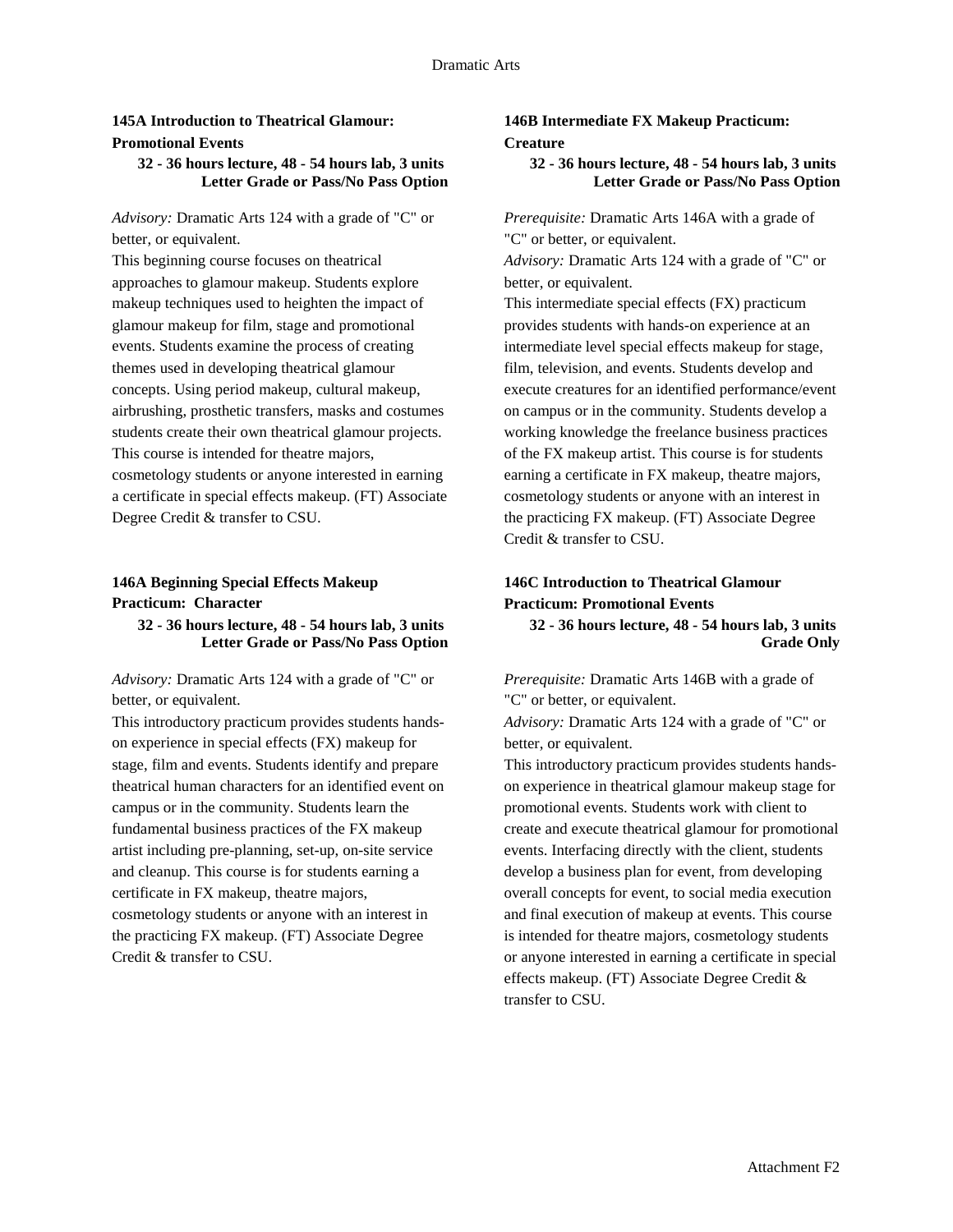Adoption of two course deactivations at City College.

Proposed course deactivations at City College:

#### **172 Beginning Musical Theatre Audition**

### **16 - 18 hours lecture, 48 - 54 hours lab, 2 units Letter Grade or Pass/No Pass Option**

*Advisory:* English 48 and English 49, each with a grade of "C" or better, or equivalent or Assessment Skill Level R5 and W5.

This course explores the role of the singing actor, including characterization and performance. Emphasis is placed on the functions of music, lyrics and script as integrated into one dramatic effort. Course content includes an introduction to the process of auditioning for musical theater within a professional context. Students are required to participate in in-class auditions and encouraged to attend auditions in the community. This course is designed for drama majors and anyone interested in musical theatre performance. (FT) Associate Degree Credit & transfer to CSU. UC Transfer Course List.

## **173 Intermediate Musical Theatre Workshop 16 - 18 hours lecture, 48 - 54 hours lab, 2 units Letter Grade or Pass/No Pass Option**

*Prerequisite:* Dramatic Arts 172 with a grade of "C" or better, or equivalent.

This course explores song interpretation for musical theatre. Emphasis is placed on musical theatre performance, movement and emotional discovery through script and scene analysis. Students are required to participate in in-class auditions and encouraged to attend auditions in the community. This course is designed for drama majors and anyone interested in musical theatre performance. (FT) Associate Degree Credit & transfer to CSU.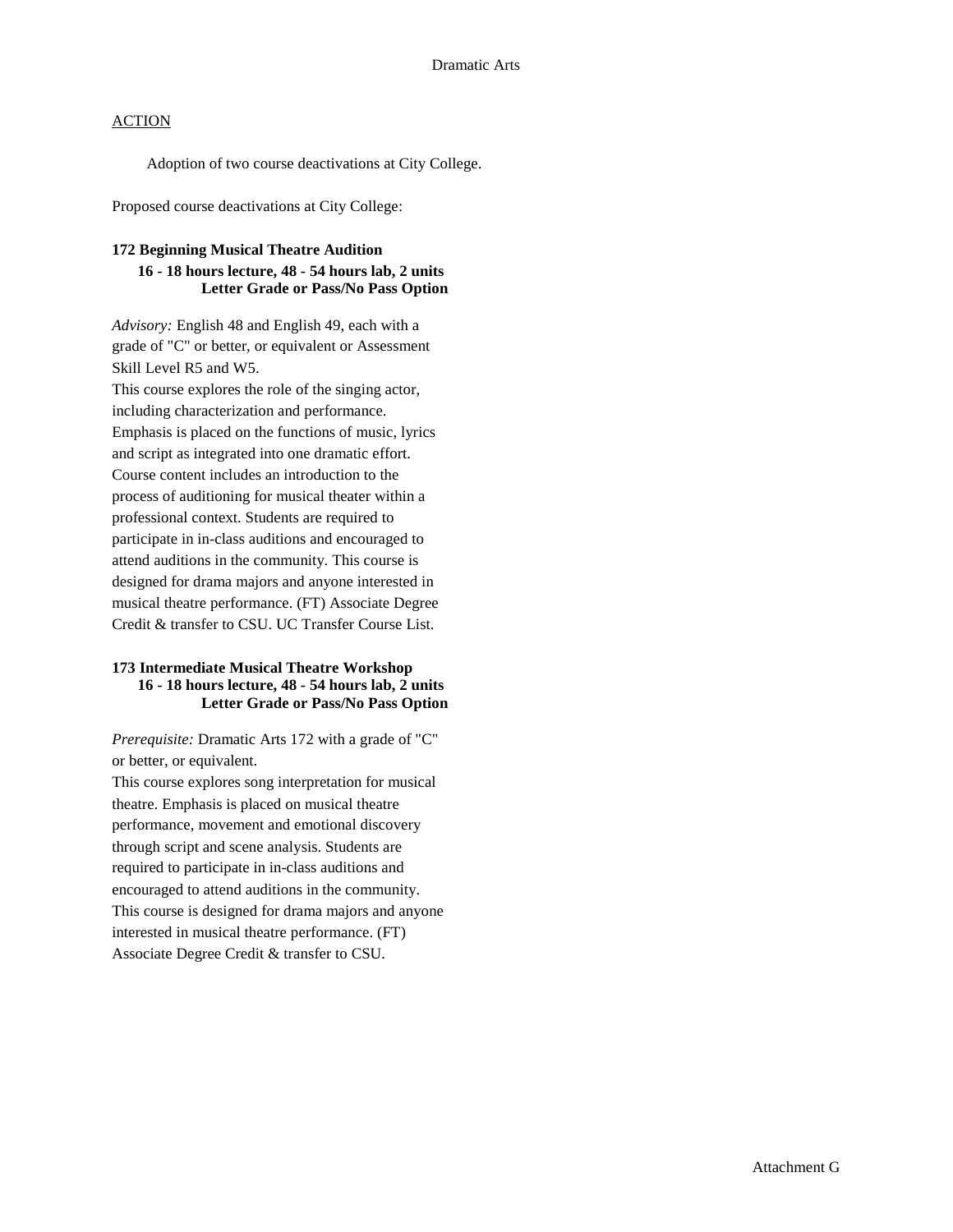Adoption of a course deactivation at City College and Mesa College.

Proposed course deactivation at City College and Mesa College:

#### **116 Computational Methods in Engineering**

### **32 - 36 hours lecture, 48 - 54 hours lab, 3 units Grade Only**

*Corequisite: Completion of or concurrent enrollment in* Mathematics 151 with a grade of "C" or better, or equivalent.

This course introduces students to computational methods and their applications to computer-based problem solving for engineers. Students formulate and solve engineering problems through modeling and the application of numerical methods, then evaluate and rationalize the results using computational engineering software. Topics include functions and arrays, data and file management, and standard library packages and software. This course is designed for students majoring in engineering. (FT) Associate Degree Credit & transfer to CSU. UC Transfer Course List.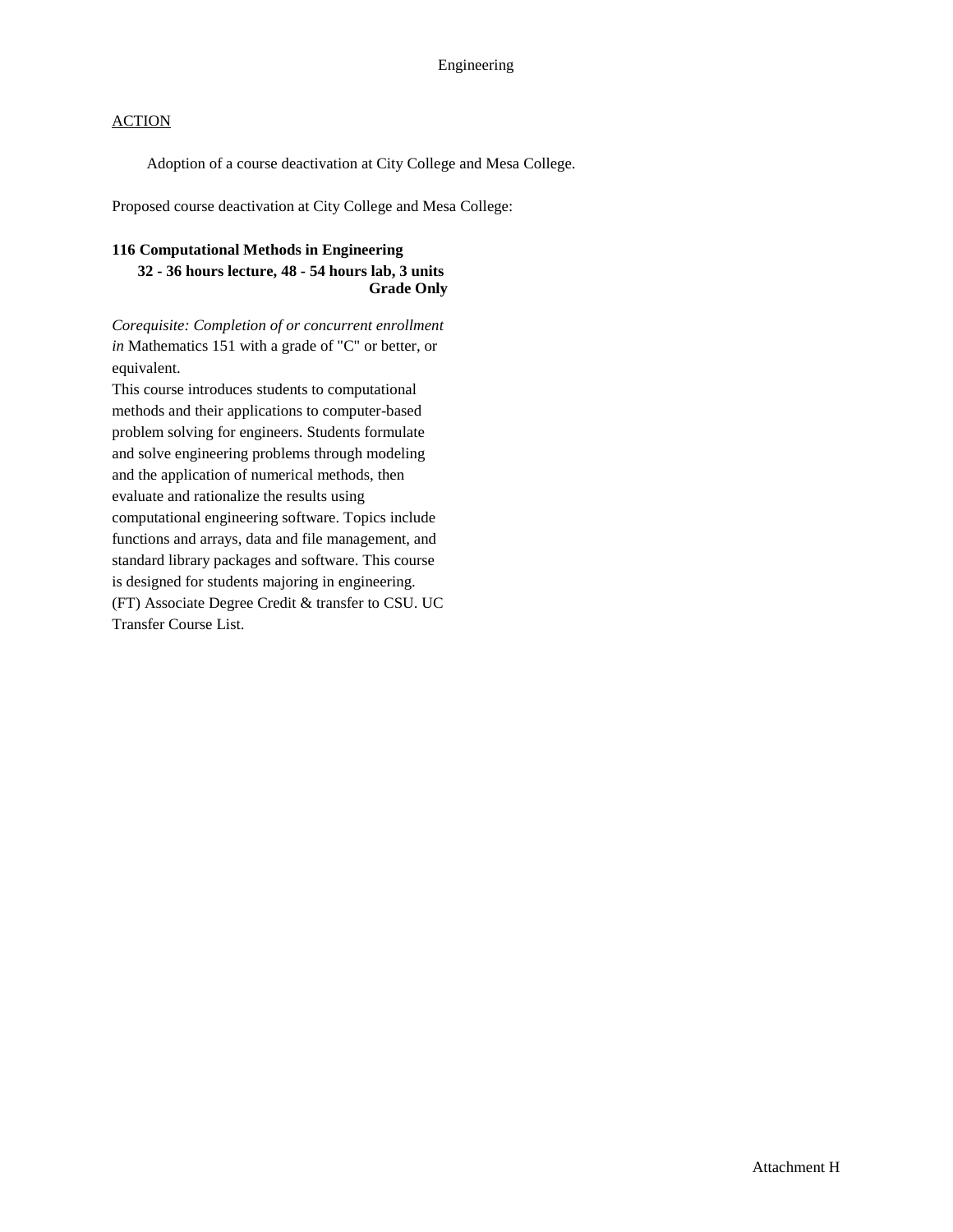Adoption of two course deactivations at Miramar College.

Proposed course deactivations at Miramar College:

### **121 Vertical Rescue**

### **16 - 18 hours lecture, 24 - 27 hours lab, 1.5 units Grade Only**

*Prerequisite:* Fire Protection Technology 150A and Fire Protection Technology 150B, each with a grade of "C" or better, or equivalent. *Advisory:* English 47A or English 48 and English 49, each with a grade of "C" or better, or equivalent or Assessment Skill Levels R5 and W5. *Limitation on Enrollment:* This course is not open to students with previous credit for Fire Technology 121.

This course offers advanced training in making vertical rescues. Students learn about current methods of rappelling, cliff rescue, raising and lowering victims, and high-rise rope rescue. Students practice at various locations within the community. This course is intended for students majoring in Open Water Lifeguarding and for current or future emergency services personnel. (FT) Associate Degree Credit & transfer to CSU.

#### **150C Introduction to Fire Suppression and Maintenance Manipulative Tasks (Advanced) 72 - 81 hours lab, 1.5 units Grade Only**

*Prerequisite:* Fire Protection Technology 150B with a grade of "C" or better, or equivalent. *Limitation on Enrollment:* This course is not open to students with previous credit for Fire Technology 100C or Fire Protection Technology 100C. This course provides advanced instruction in the operation and maintenance of fire service equipment. Topics include extinguishers and protective equipment, hose, nozzles, fittings, hose evolutions, fire service ladders, and salvage and overhaul procedures. This course is designed at an advanced level to facilitate students' qualification for the manipulative training portion of Firefighter I as specified by the California Fire Service Training and Education Division of the State Fire Marshal's Office. This course is intended for students majoring in the field of fire technology or those interested in a career in the fire service. (FT) Associate Degree Credit & transfer to CSU.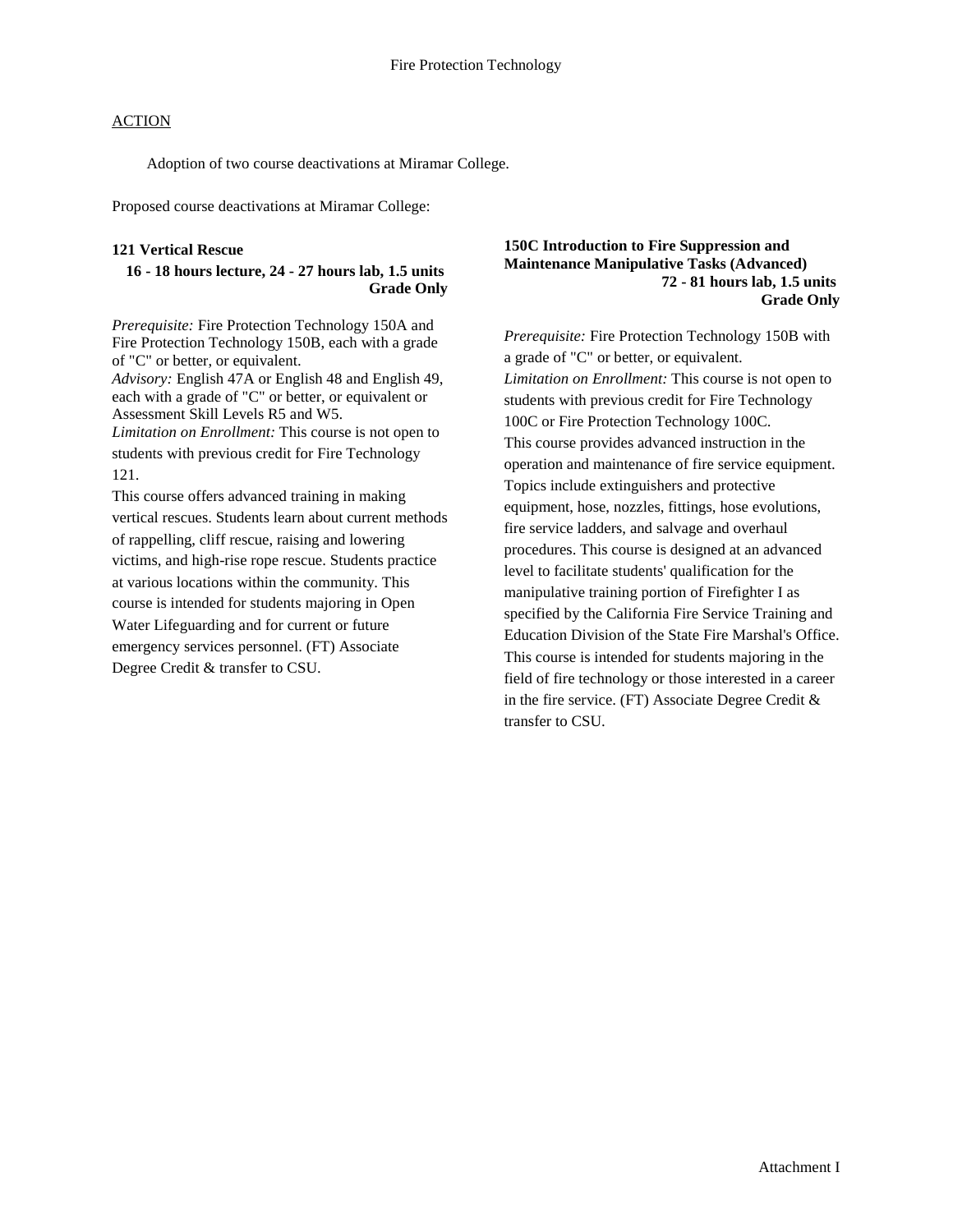Adoption of two course deactivations at City College.

Proposed course deactivations at City College:

#### **124 California Labor Law**

#### **16 - 18 hours lecture, 1 units Letter Grade or Pass/No Pass Option**

*Advisory:* English 48 and English 49, each with a grade of "C" or better, or equivalent or Assessment Skill Levels R5 and W5.

This course provides a basic knowledge of the California Labor Code and Wage Orders and the Industrial Welfare Commission. Examples of the uses of Labor Code and Employment Laws are studied. Students learn to apply their knowledge of the laws- how they are violated and how they are enforced--to case studies as well as to their current or past workplace experiences. This course is designed for students who are employees and/or union members, as well as workers who are in leadership roles or are preparing for leadership positions in their workplace or unions. (FT) Associate Degree Credit & transfer to CSU.

## **127 Labor Law for the Public Sector 16 - 18 hours lecture, 1 units Letter Grade or Pass/No Pass Option**

*Advisory:* English 48 and English 49, each with a grade of "C" or better, or equivalent or Assessment Skill Levels R5 and W5.

This course covers legal issues affecting public employee relations on the federal, state, and local levels, including development of public sector unionism, recent collective bargaining legislation, and dispute resolution in the public sector. This course is designed for students who are public sector employees and/or union members, and workers who are in leadership roles or are preparing for leadership positions in their workplace or unions. (FT) Associate Degree Credit & transfer to CSU.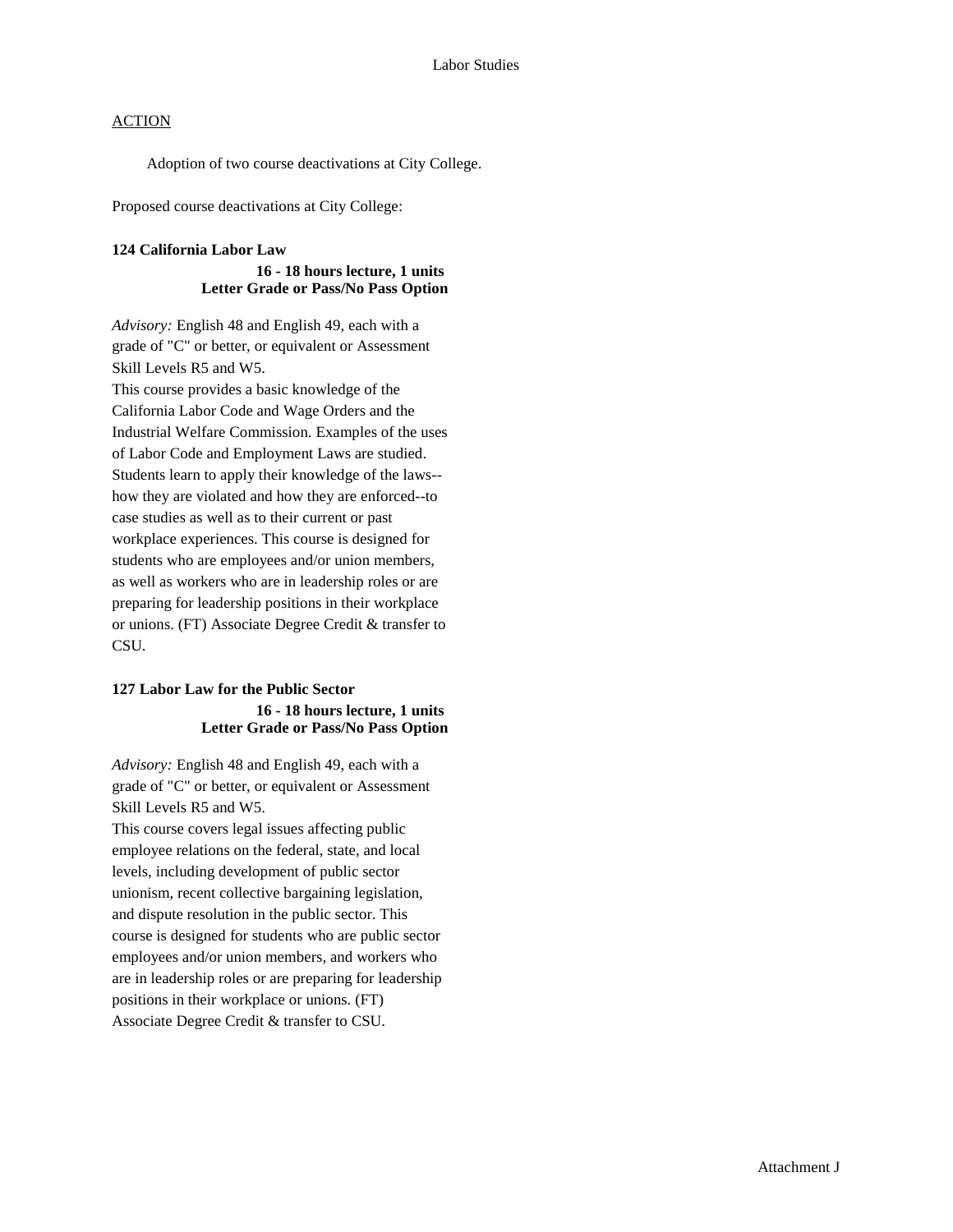Adoption of two course deactivations at City College.

Proposed course deactivations at City College:

#### **25 Student Government**

## **16 - 18 hours lecture, 48 - 54 hours lab, 2 units Letter Grade or Pass/No Pass Option**

*Limitation on Enrollment:* This course is not open to students with previous credit for Speech 126A, Speech 126B, or Speech 126C. The fundamentals of Student Government with emphasis on technique or democratic action among groups. Actual practice in various phases of Student Government will be provided. (FT) Associate Degree Credit only and not Transferable.

## **127 College Success Skills 48 - 54 hours lecture, 3 units Letter Grade or Pass/No Pass Option**

*Advisory:* English 48 with a grade of "C" or better, or equivalent or Assessment Skill Level R5. *Advisory: Completion of or concurrent enrollment in*  English 49 with a grade of "C" or better, or equivalent or Assessment Skill Level W5. This course provides students with skills and knowledge necessary to reach their educational objectives. Critical thinking skills are interwoven throughout the course. Topics include motivation and attitudes, time management, memorization techniques, career planning, learning styles, understanding of diversity, stress management, creative thinking, interpersonal communication, technology, and personal health. Developmental psychology, learning, and personality theories serve as a foundation for this course. This course is recommended for new or re-entry students and others who can benefit. (FT) Associate Degree Credit & transfer to CSU. UC Transfer Course List.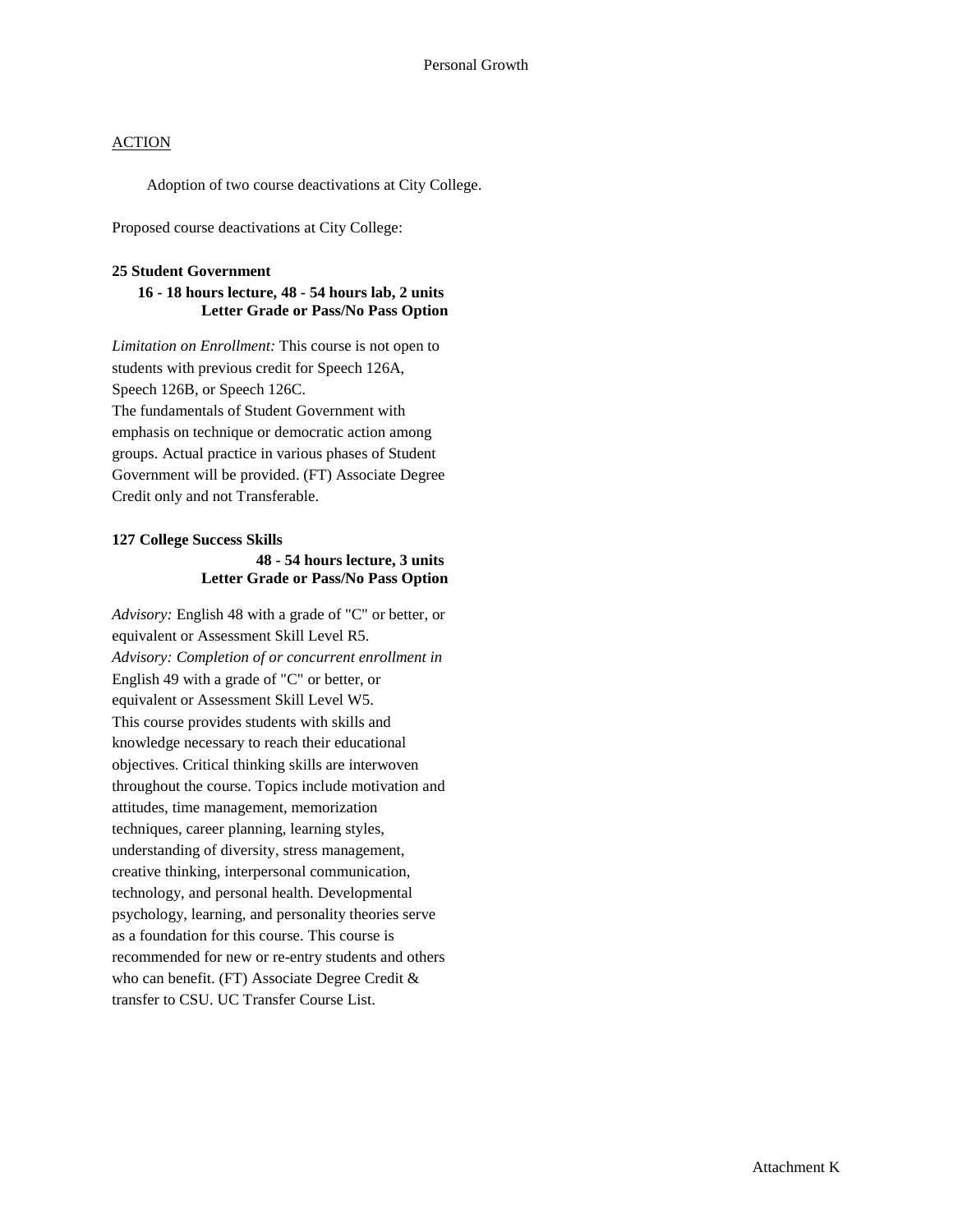Adoption of a new course at Mesa College.

Proposed new course at Mesa College:

## **125 Spanish for Health Care Professionals I 48 - 54 hours lecture, 3 units Letter Grade or Pass/No Pass Option**

*Prerequisite:* Spanish 101 with a grade of "C" or better, or equivalent or equivalent or two years of high school Spanish with a grade of 'C' or better, or equivalent.

*Advisory:* English 43 with a grade of "C" or better, or equivalent or Assessment Skill Level W4. This Spanish course develops comprehension and fluency and introduces medical terminology and content at the novice-high level through culturally and medically relevant materials. Students acquire the specialized vocabulary needed in medical professions, dramatize professional medical interactions, and develop the grammatical and cultural competency needed to succeed as health professionals. Culturally sensitive oral communication is emphasized and context-specific grammatical structures particular to the health profession introduced. This course is intended for students preparing to work in the medical and health fields. (FT) Associate Degree Credit & transfer to CSU.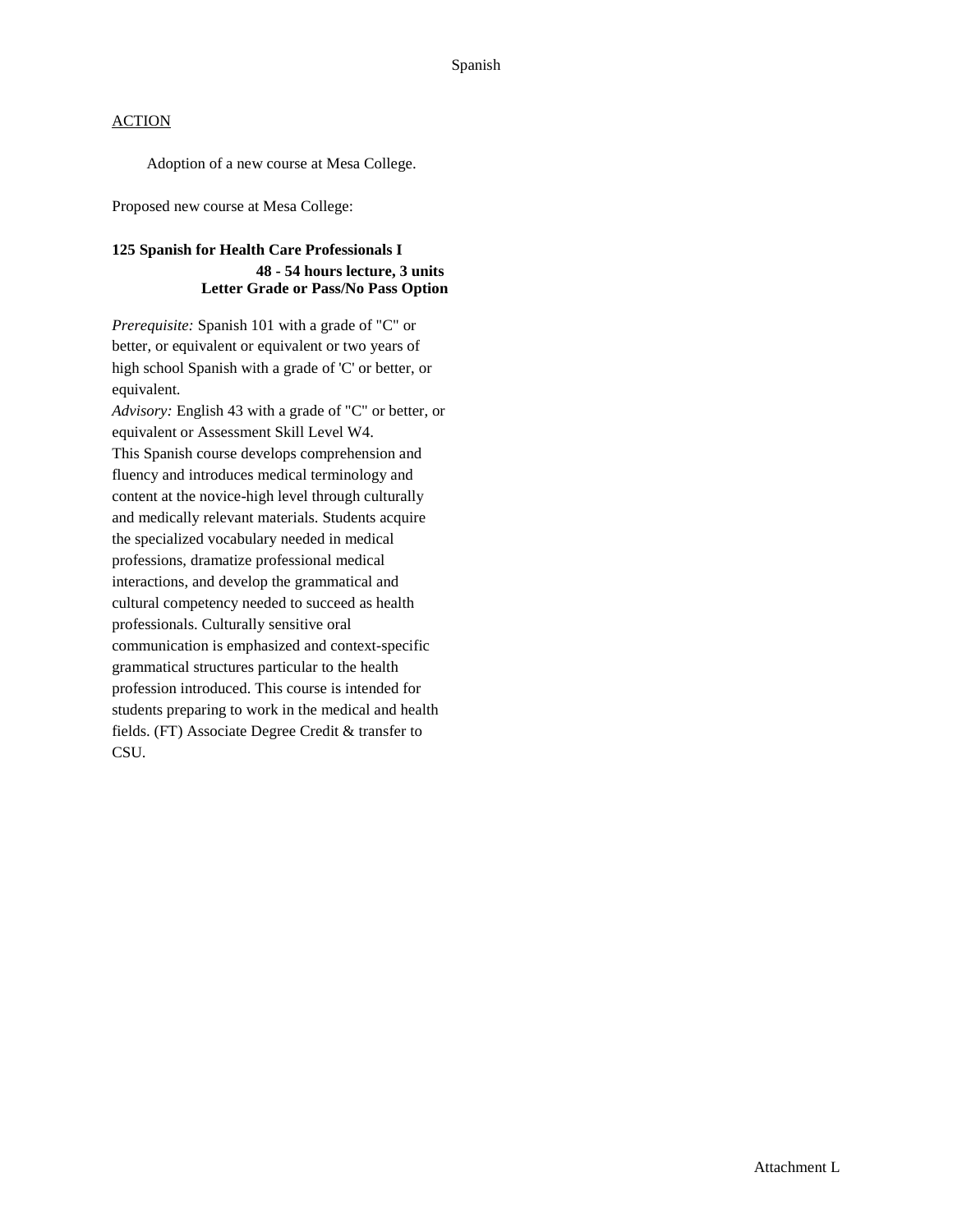Adoption of two course deactivations at City College.

Proposed course deactivations at City College:

#### **103 Ecological Commerce**

#### **48 - 54 hours lecture, 3 units Grade Only**

*Corequisite: Completion of or concurrent enrollment in* Sustainability 101 with a grade of "C" or better, or equivalent.

*Advisory:* English 101 with a grade of "C" or better, or equivalent or Assessment Skill Levels R6 and W6. This course examines sustainable business practices and their environmental, ethical, and economic impact. Students evaluate green business models to determine the effectiveness and assess the limitation of the model. Topics include ecological economics, business accountability, resource consumption and how to "green" a business. This course is intended for students interested in Sustainability, Business, Environmental Ethics and Peace Studies. (FT) Associate Degree Credit & transfer to CSU.

## **250 Field Experience In Sustainability 16 - 54 hours lecture, 32 - 108 hours other, 1-3 units Grade Only**

*Prerequisite:* Sustainability 101 with a grade of "C" or better, or equivalent.

*Advisory:* English 101 with a grade of "C" or better, or equivalent or Assessment Skill Level R6 and W6. Students in this course develop and implement field experience projects under the supervision of college faculty. In cooperation with the staff of community organizations and agencies, students design these projects to assist the college's neighborhood communities. Students gain hands-on experience in project planning, development, implementation and evaluation. Students meet regularly with faculty and peers to receive feedback, support and guidance in their community projects. This course is intended for students interested in Sustainability. (FT) Associate Degree Credit & transfer to CSU.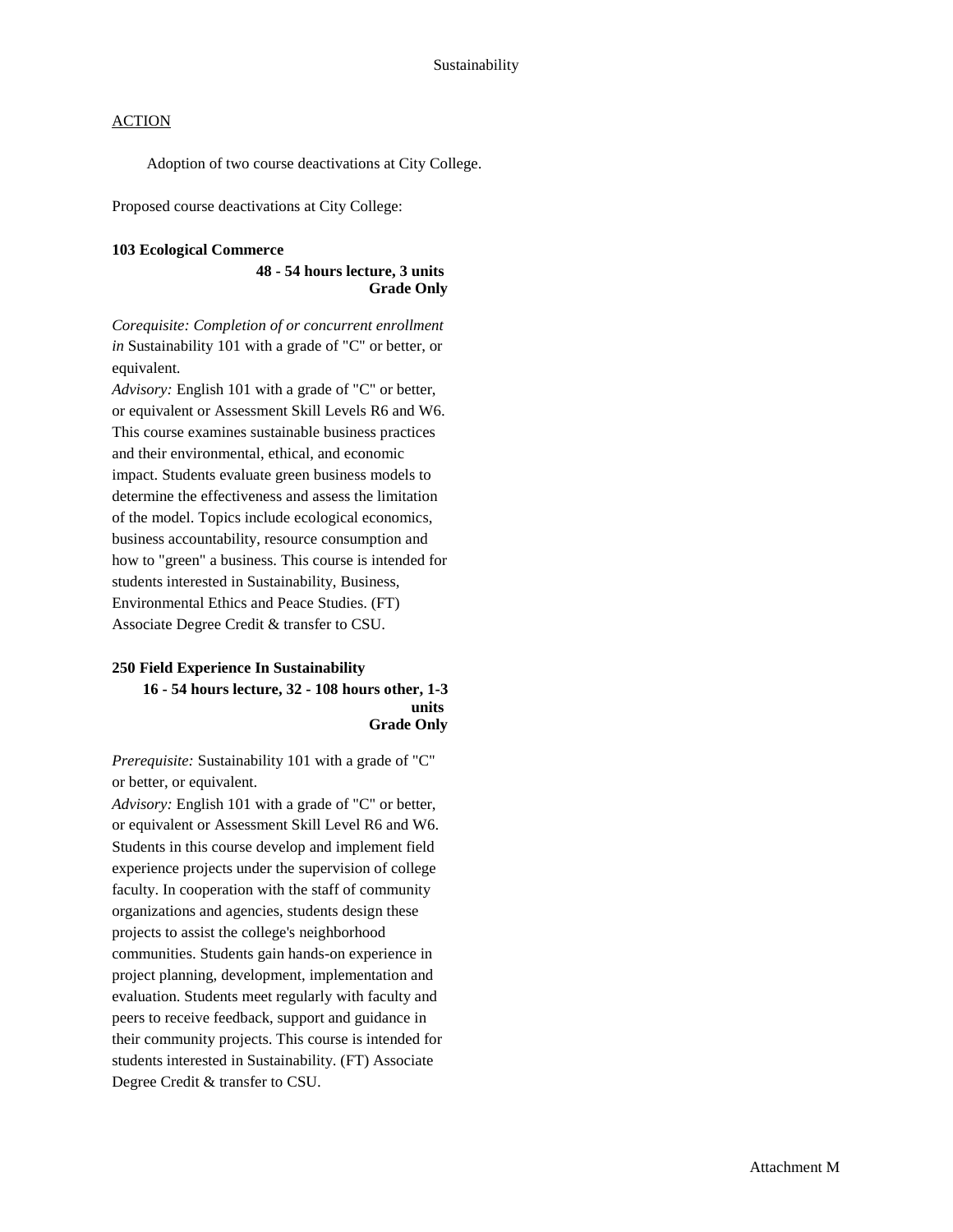Adoption of three program revisions at Mesa College.

Proposed program revisions at Mesa College:

# **Associate of Science Architecture Design**

| <b>Courses Required for the Major:</b><br>Units  |
|--------------------------------------------------|
| <b>ARCH 100 Graphic Design Communication</b>     |
| I ……………………………………………………………2                       |
| ARCH 101 Introduction to ArchiCAD3               |
| ARCH 105 Introduction to AutoCAD2                |
| <b>ARCH 104 Introduction to Architecture and</b> |
|                                                  |
| ARCH 126 History of Ancient World                |
| Architecture or                                  |
| ARCH 127 History of World Architecture:          |
| Renaissance Through Contemporary 3               |
| ARCH 170 Architectural Design4                   |
| ARCH 172 Architectural Design II 4               |
| <b>ARCH 173 Environmental Design: Urban and</b>  |
|                                                  |
| ARCH 175 Advanced Architectural Design I  5      |
| <b>ARCH 180A Advanced Architectural</b>          |
|                                                  |
| <b>ARCH 220 Graphic Design Communication</b>     |
|                                                  |
| <b>ARCH 221 Graphic Design Communication</b>     |
|                                                  |
| ARCH 226 Architectural Theory 3                  |
| <b>ARCH 231 Sustainability in the Built</b>      |
|                                                  |

**Total Units=35 40**

## **Associate of Science Architecture Technician**

| <b>Courses Required for the Major:</b>           | <b>Units</b> |
|--------------------------------------------------|--------------|
| <b>ARCH 100 Graphic Design Communication</b>     |              |
|                                                  |              |
|                                                  |              |
| <b>ARCH 104 Introduction to Architecture and</b> |              |
|                                                  |              |
|                                                  |              |
|                                                  |              |
| ARCH 115 Architectural Model Making 2            |              |
| ARCH 105 Introduction to AutoCAD 2               |              |
| <b>ARCH 106 Advanced Computer Aided Drafting</b> |              |
|                                                  |              |
| <b>ARCH 111 Architectural Production</b>         |              |
|                                                  |              |
| <b>ARCH 126 History of Ancient World</b>         |              |
| Architecture or                                  |              |
| <b>ARCH 127 History of World Architecture:</b>   |              |
| Renaissance Through Contemporary 3               |              |
| ARCH 130 Materials of Construction 3             |              |
| <b>ARCH 141 Architectural Construction</b>       |              |
|                                                  |              |
| ARCH 251 Site Design, Topography and             |              |
|                                                  |              |
| ARCH 200 Architectural Detailing 4               |              |
|                                                  |              |
| <b>ARCH 250 Site Design, Topography and</b>      |              |
|                                                  |              |
|                                                  |              |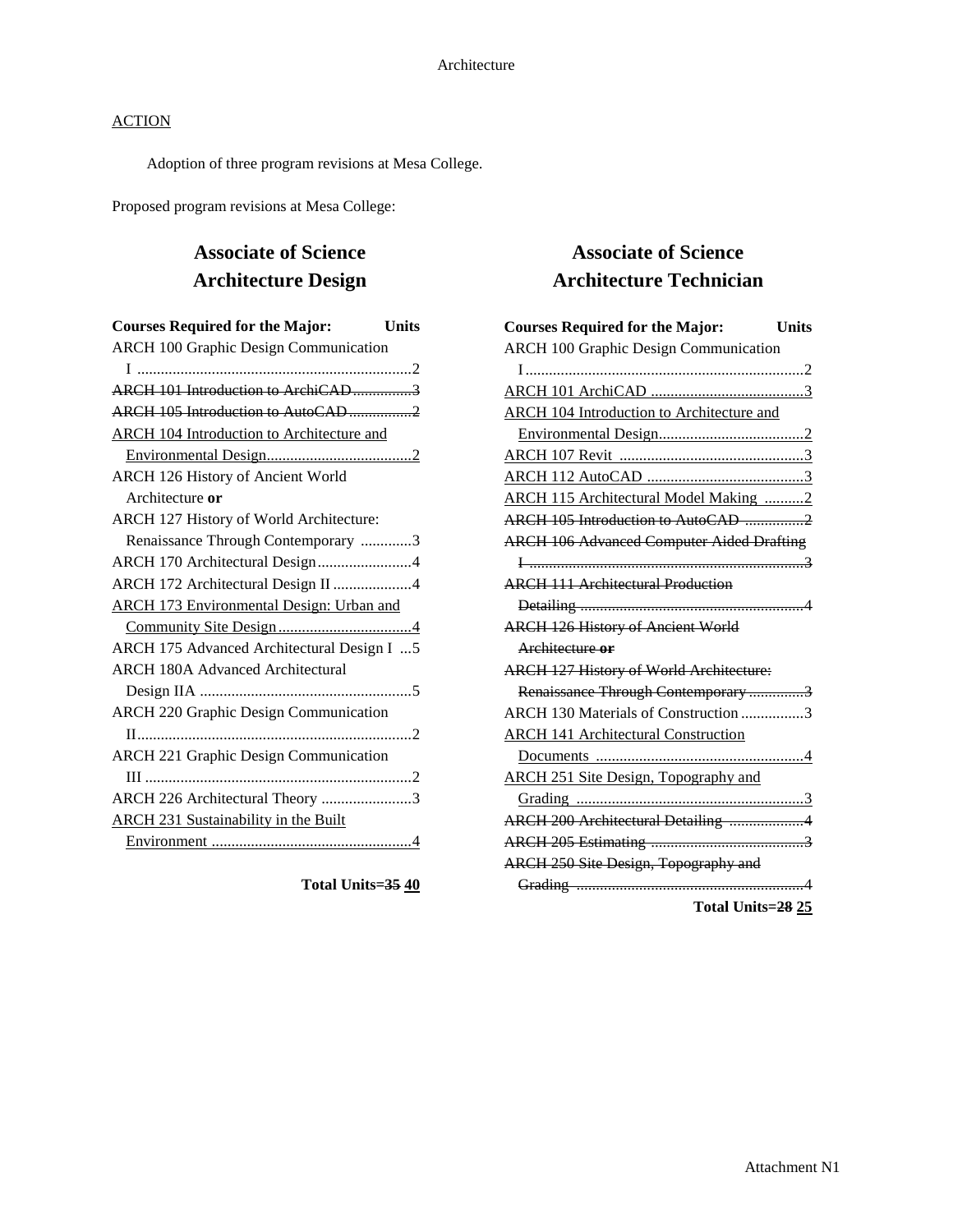# **Associate of Science Construction Management**

| <b>Courses Required for the Major:</b><br>Units |
|-------------------------------------------------|
| <b>ARCH 100 Graphic Design Communication</b>    |
|                                                 |
| ARCH 105 Introduction to AutoCAD 2              |
| <b>ARCH 111 Architectural Production</b>        |
|                                                 |
|                                                 |
| ARCH 130 Materials of Construction 3            |
| <b>ARCH 141 Architectural Construction</b>      |
|                                                 |
|                                                 |
| BLDC 075 Construction Management I3             |
| <b>BLDC 080 Construction Project Management</b> |
|                                                 |
| BLDC 070 Building Codes and Zoning 3            |
| BLDC 068 Electrical, Plumbing and               |
|                                                 |
| BLDC 095 Building Contractor's License          |
|                                                 |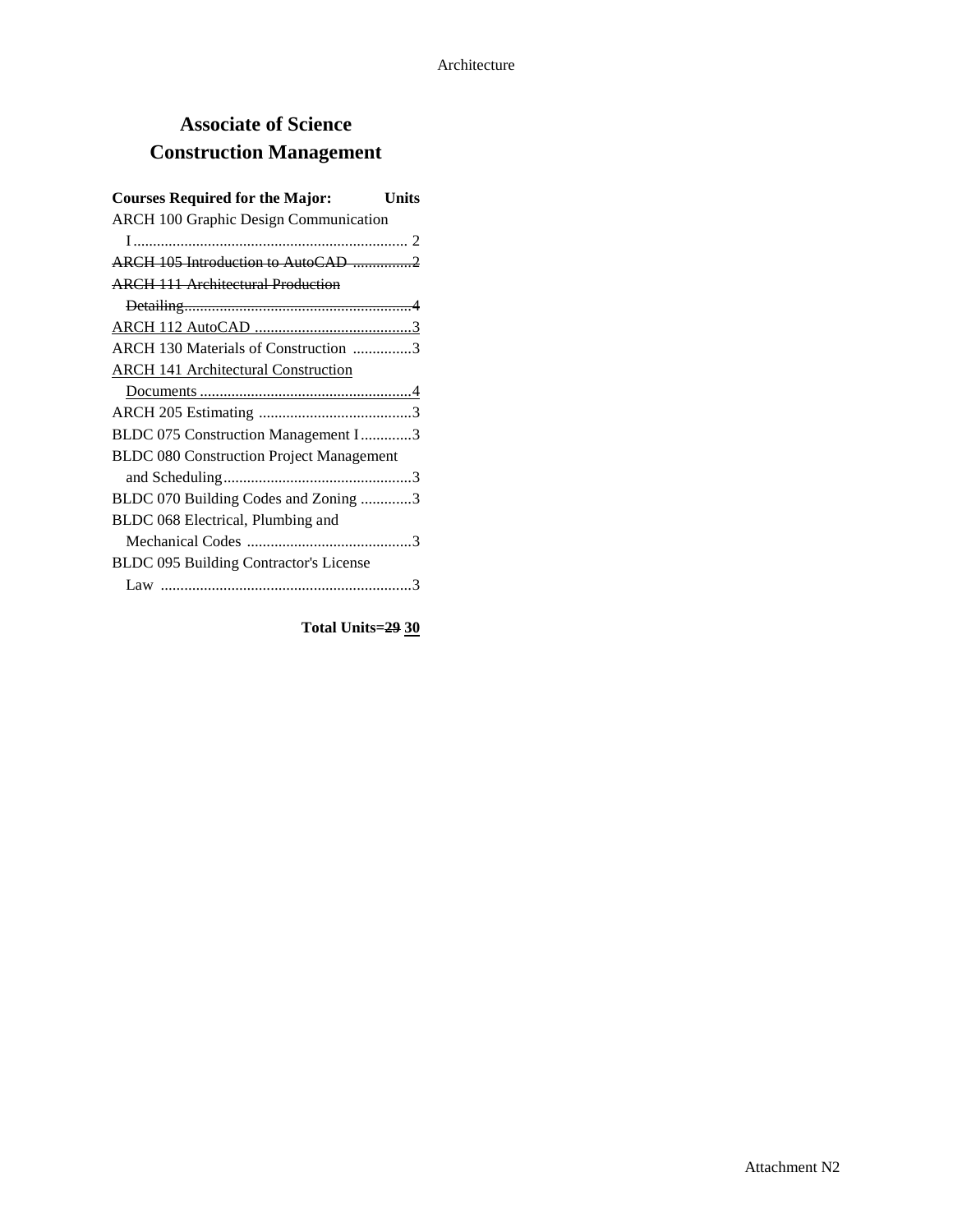Adoption of three program revisions at Miramar College.

Proposed program revisions at Miramar College:

## **Certificate of Performance Graphics–Visual Production**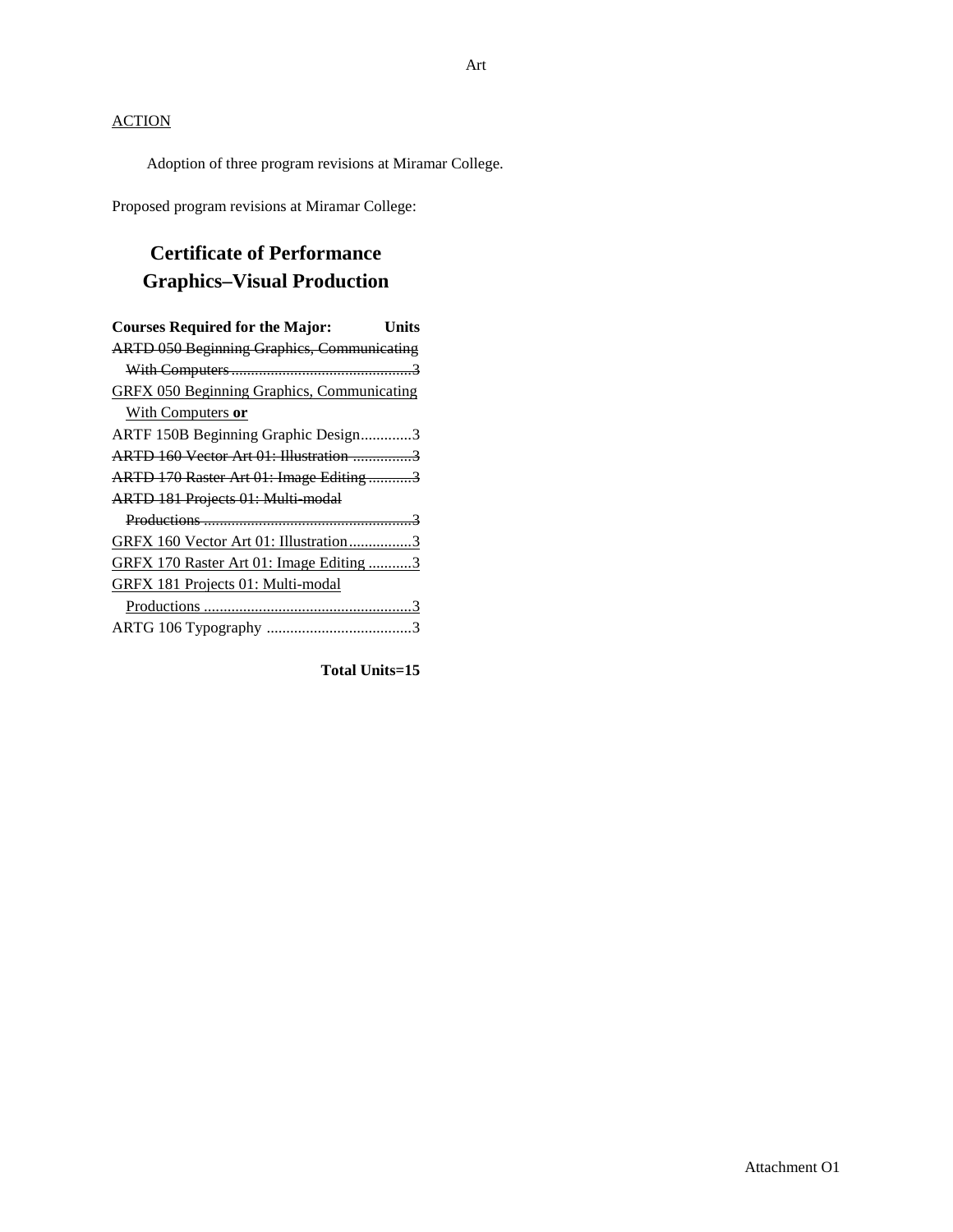# **Certificate of Achievement Graphics**

| <b>Courses Required for the Major:</b><br>Units   |  |
|---------------------------------------------------|--|
| ARTF 150A Two-Dimensional Design3                 |  |
| <b>ARTD 050 Beginning Graphics, Communicating</b> |  |
| With Computers or                                 |  |
| <b>GRFX 050 Beginning Graphics, Communicating</b> |  |
| With Computers or                                 |  |
| ARTF 150B Beginning Graphic Design3               |  |
| ARTF 155A Freehand Drawing I3                     |  |
| <b>ARTD 158 Survey of Graphics Technology or</b>  |  |
| <b>GRFX 158 Survey of Graphics Technology or</b>  |  |
| ARTG 118 Graphic Design History 3                 |  |
| <b>ARTD 160 Vector Art 01: Illustration or</b>    |  |
| <b>ARTD 160A Vector Art 01: Illustration</b>      |  |
| <b>Tools and</b>                                  |  |
| <b>ARTD 160B Vector Art 01: Illustration</b>      |  |
|                                                   |  |
| <b>ARTD 170 Raster Art 01: Image Editing or</b>   |  |
| <b>ARTD 170A Raster Art 01A: Image Editing</b>    |  |
| <del>Tools and</del>                              |  |
| <b>ARTD 170B Raster Art 01B: Image Editing</b>    |  |
|                                                   |  |
| <b>ARTD 180 Composition 01: Page Building</b>     |  |
| <del>Tools or</del>                               |  |
| GRFX 160 Vector Art 01: Illustration3             |  |
| GRFX 170 Raster Art 01: Image Editing 3           |  |
| <b>GRFX 180 Composition 01: Page Building</b>     |  |
| Tools or                                          |  |
| ARTG 126 Intermediate Digital Media 3             |  |
| GRFX 181 Projects 01: Multi-modal                 |  |
|                                                   |  |
| <b>ARTD 181 Projects 01: Multi modal</b>          |  |
|                                                   |  |
|                                                   |  |

| Complete 6 units from the following list of            |
|--------------------------------------------------------|
| elective courses:<br>Units                             |
| <b>ARTD 190Ethical Business Practices for Creative</b> |
|                                                        |
| <b>ARTD 192 Graphic Business Promotion: Creative</b>   |
| Services Career Management3                            |
| <b>GRFX 190 Ethical Business Practices</b>             |
|                                                        |
| <b>GRFX 192 Graphic Business</b>                       |
| <b>Promotion: Creative Services Career</b>             |
|                                                        |
| ARTF 155B Freehand Drawing II 3                        |
| ARTF 198A Introduction to Printmaking I 3              |
| ARTF 280D Digital Art Studio Lab 1                     |
| ARTG 133 Intermediate Graphic Design                   |
| II (Identity Systems and Packaging) 3                  |
| ARTG 270 Work Experience in Graphic                    |
|                                                        |
| ARTG 290 Independent Study in Graphic                  |
|                                                        |
| BUSE 100 Introduction to Business 3                    |
| BUSE 119 Business Communications3                      |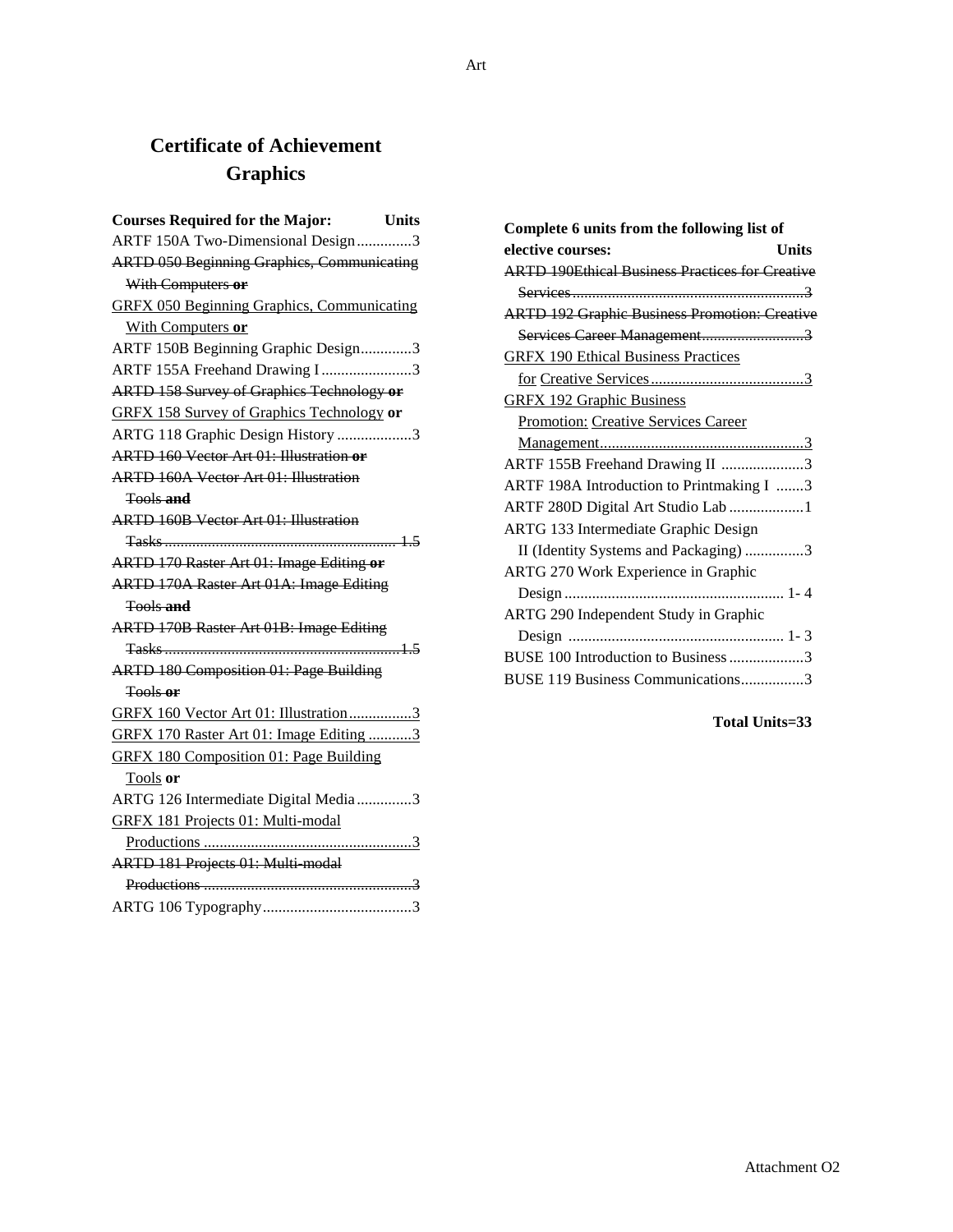# **Associate of Arts Graphics**

| <b>Courses Required for the Major:</b>            | <b>Units</b> |
|---------------------------------------------------|--------------|
| ARTF 150A Two-Dimensional Design3                 |              |
| <b>ARTD 050 Beginning Graphics, Communicating</b> |              |
|                                                   |              |
| <b>GRFX 050 Beginning Graphics, Communicating</b> |              |
| With Computers or                                 |              |
| ARTF 150B Beginning Graphic Design3               |              |
| ARTF 155A Freehand Drawing I3                     |              |
| ARTD 158 Survey of Graphics Technology 3          |              |
| <b>GRFX 158 Survey of Graphics Technology or</b>  |              |
| ARTG 118 Graphic Design History 3                 |              |
| ARTD 160 Vector Art 01: Illustration3             |              |
| $\theta$ F                                        |              |
| <b>ARTD 160A Vector Art 01: Illustration</b>      |              |
| <b>Tools and</b>                                  |              |
| <b>ARTD 160B Vector Art 01: Illustration</b>      |              |
|                                                   |              |
| ARTD 170 Raster Art 01: Image Editing 3           |              |
| $\rho$ r                                          |              |
| ARTD 170A Raster Art 01A: Image Editing           |              |
| <del>Tools and</del>                              |              |
| <b>ARTD 170B Raster Art 01B: Image Editing</b>    |              |
|                                                   |              |
| <b>ARTD 180 Composition 01: Page Building</b>     |              |
|                                                   |              |
| GRFX 160 Vector Art 01: Illustration3             |              |
| GRFX 170 Raster Art 01: Image Editing 3           |              |
| GRFX 180 Composition 01: Page Building            |              |
| Tools or                                          |              |
| ARTG 126 Intermediate Digital Media 3             |              |
| ARTD 181 Projects 01: Multi-modal                 |              |
|                                                   |              |
| GRFX 181 Projects 01: Multi-modal                 |              |
|                                                   |              |
|                                                   |              |

| Complete 6 units from the following list of            |
|--------------------------------------------------------|
| elective courses.<br>Units                             |
| <b>ARTD 190Ethical Business Practices for Creative</b> |
|                                                        |
| <b>ARTD 192Graphic Business Promotion: Creative</b>    |
| Services Career Management3                            |
| <b>GRFX 190Ethical Business Practices for Creative</b> |
|                                                        |
| <b>GRFX 192Graphic Business Promotion: Creative</b>    |
| Services Career Management3                            |
| ARTF 155B Freehand Drawing I 3                         |
| ARTF 198A Introduction to Printmaking I 3              |
| ARTF 280D Digital Art Studio Lab 1                     |
| ARTG 133 Intermediate Graphic Design II                |
| (Identity Systems and Packaging)3                      |
| ARTG 270 Work Experience in Graphic                    |
|                                                        |
| ARTG 290 Independent Study in Graphic                  |
|                                                        |
| BUSE 100 Introduction to Business 3                    |
| BUSE 119 Business Communications3                      |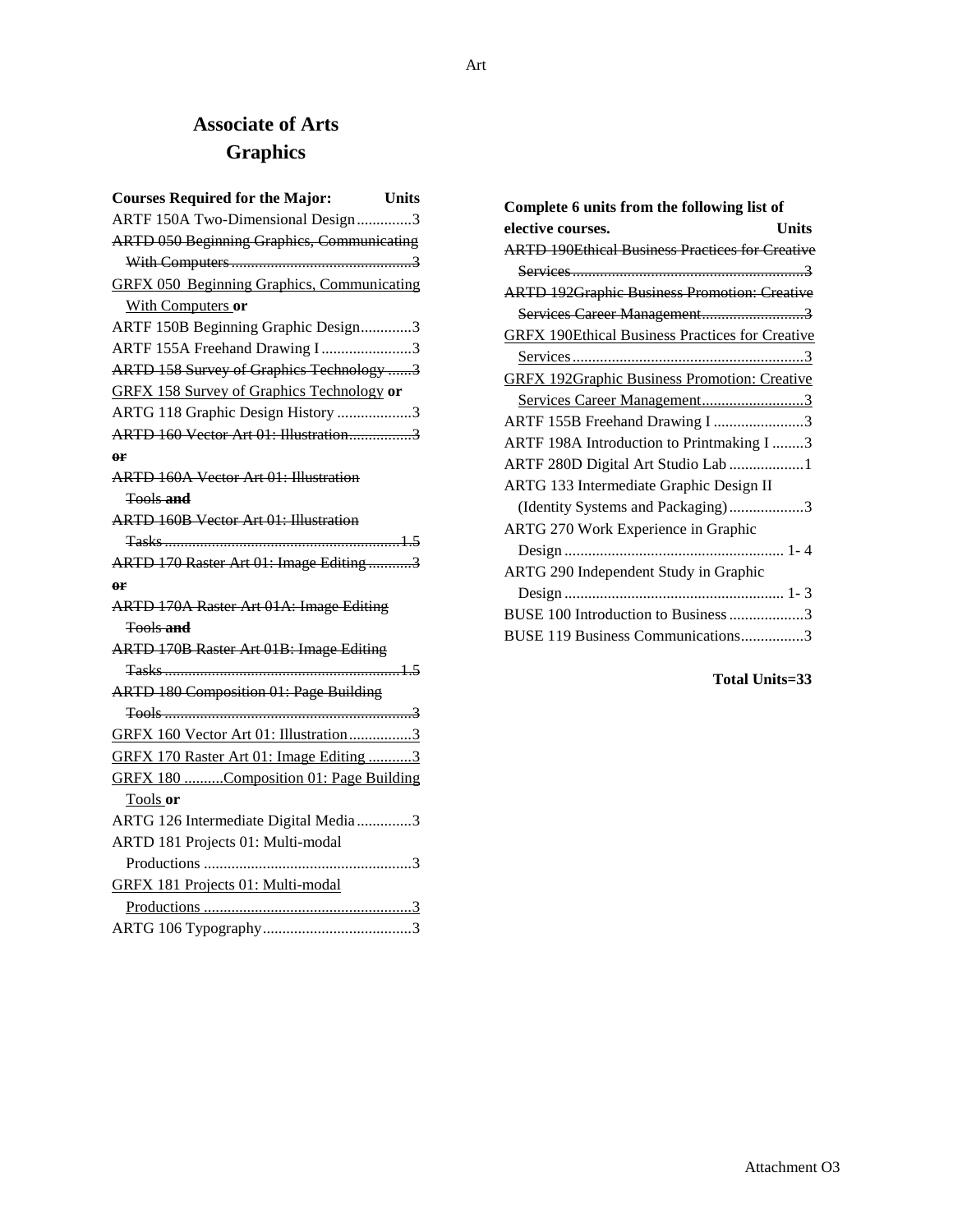Pursuant to Section 78016 of the Education Code, the following is a program review summary: Certificate of Completion Service Advisor Program

| А. | Labor Market Information <sup>1</sup> : | The annual average number of persons employed in the Service<br>Advisor program area was 2,770 in the 2016 employment year.<br>Approximately 209 new job openings are projected through 2016. |
|----|-----------------------------------------|-----------------------------------------------------------------------------------------------------------------------------------------------------------------------------------------------|
| B  | Duplication <sup>2</sup> :              | None.                                                                                                                                                                                         |
| C. | Effectiveness <sup>3</sup> :            | Program area OR the projected enrollment of 60 for the 2016-2017 year<br>in the new program area.                                                                                             |

- 1. Labor Market Information; Employment Development Department, California.
- 2. Web; Institution's Class Schedules and Catalogs.
- 3. Current Enrollment Data and Program Chair Career Technical Education, Continuing Education.

## **ACTION**

Adoption of a new program at Continuing Education.

Proposed new program at Continuing Education:

# **Certificate of Completion Service Advisor Program**

The Service Advisor Program provides students with the knowledge and skills for employment as a service advisor for both small and large independent garages and dealerships. The program provides the student with a basic understanding of vehicle systems, functions, service requirements and parts including original equipment manufacturing and aftermarket parts identification. Students will learn about facilities, safety measures, ethical behavior and agencies that protect the environment and the work site. Topics include the overall role of the service advisor, the team approach, communications, ethics, customer service, building customer relations and employment opportunities in the automotive industry. Training will include how to write a repair order, estimating parts and labor costs, warranties, vehicle and customer records, internal communications and customer follow-up. Students who successfully complete the program can use the skills learned in a variety of jobs in the automotive industry including assistant service manager, cost estimator, automotive parts sales, service and sales representative and service station technician. This program serves as foundation for additional training in automotive technology certificate programs and an associate

degree in Automotive Technology at a community college.

## **The following courses must be taken to complete the program:**

AUTO 508 Service Advisor I AUTO 508A Service Advisor II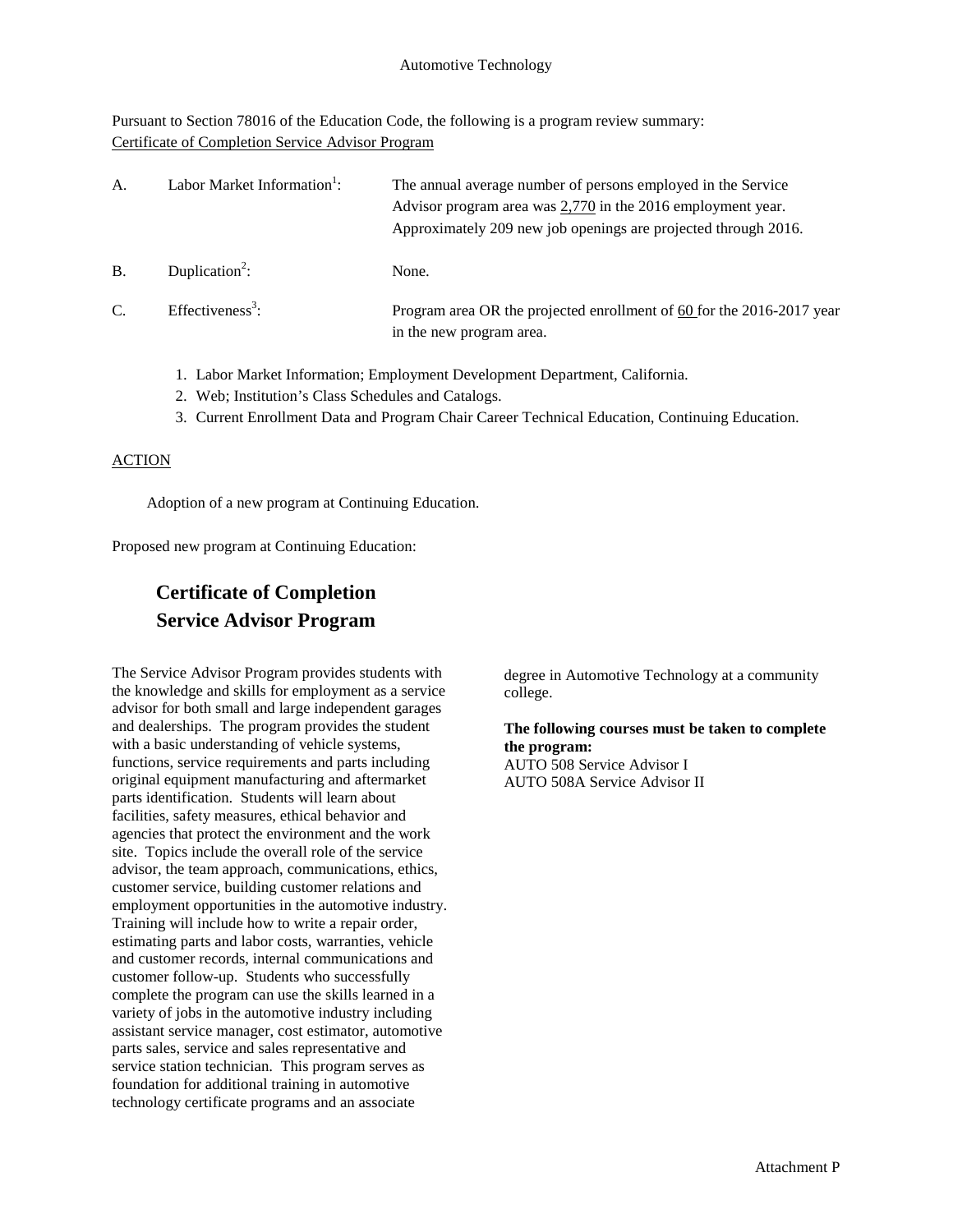Adoption of two program revisions at City College.

Proposed program revisions at City College:

# **Associate of Arts Sociology**

| <b>Courses Required for the Major:</b>     | <b>Units</b> |
|--------------------------------------------|--------------|
| SOCO 101 Principles of Sociology 3         |              |
| SOCO 110 Contemporary Social Problems3     |              |
| PSYC 258 Behavioral Science Statistics or  |              |
| MATH 119 Elementary Statistics3            |              |
| SOCO 201 Advanced Principles of Sociology3 |              |
| SOCO 220 Introduction to Research Methods  |              |
|                                            |              |

| Select two courses from the following: Units |  |
|----------------------------------------------|--|
| SOCO 125 Sociology of the Family3            |  |
|                                              |  |
| SOCO 150 Sociology of Latinos/Latinas 3      |  |
| SOCO 223 Globalization and Social Change3    |  |
| GEND 101 Introduction to Gender Studies3     |  |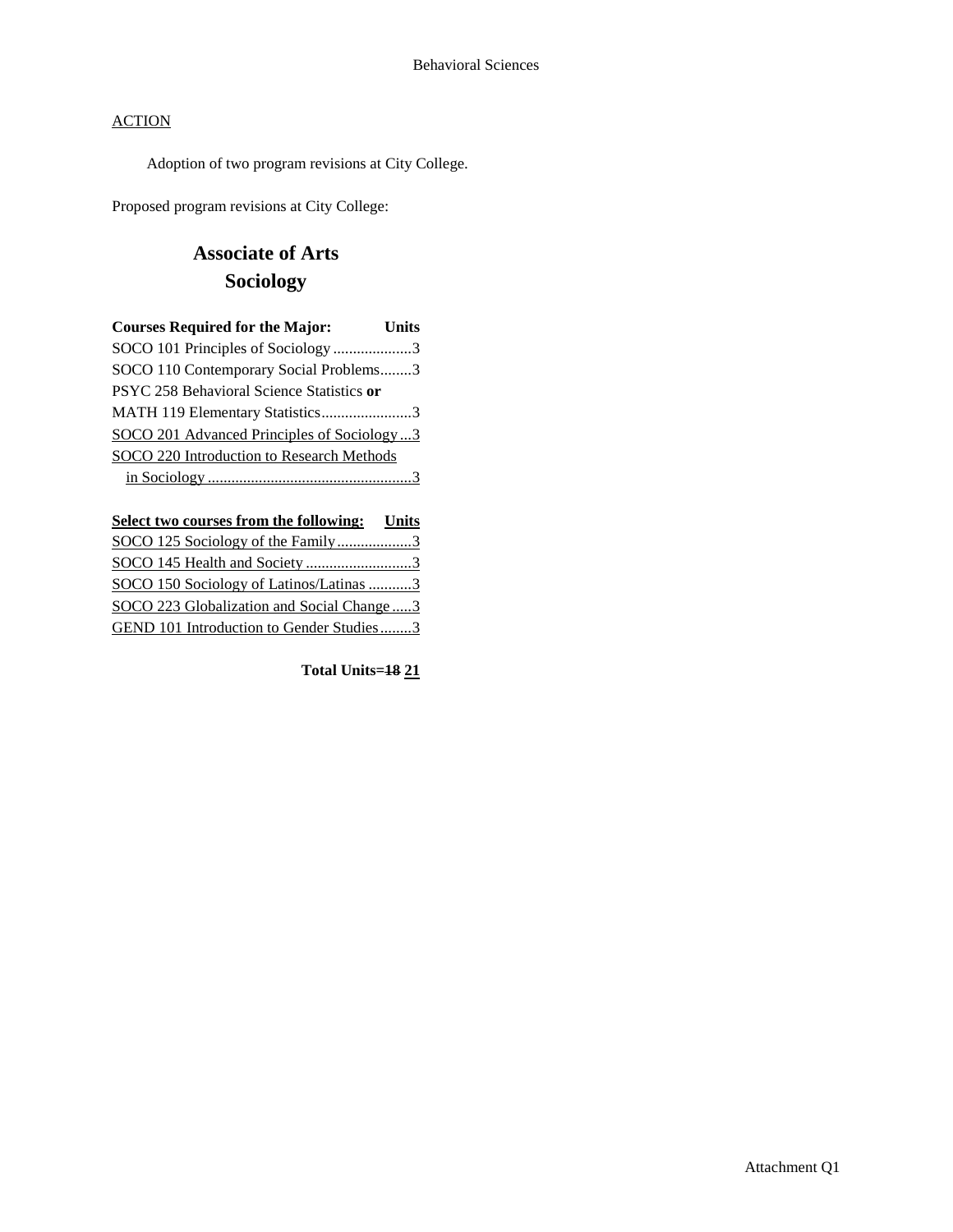# **Associate in Arts for Transfer Sociology**

| <b>Courses Required for the Major:</b>       | Units |
|----------------------------------------------|-------|
| SOCO 101 Principles of Sociology 3           |       |
| SOCO 110 Contemporary Social Problems3       |       |
| PSYC 258 Behavioral Science Statistics3      |       |
| SOCO 220 Introduction to Research Methods in |       |
|                                              |       |
| SOCO 125 Sociology of the Family or          |       |
| GEND 101 Introduction to Gender Studies or   |       |
| SOCO 201 Advanced Principles of Sociology3   |       |

## **Select one course not selected above from the**

| following (3 units):                       | <b>Units</b> |
|--------------------------------------------|--------------|
| GEND 101 Introduction to Gender Studies3   |              |
| SOCO 125 Sociology of the Family3          |              |
|                                            |              |
| SOCO 150 Sociology of Latinos/Latinas 3    |              |
| SOCO 201 Advanced Principles of Sociology3 |              |
| SOCO 223 Globalization and Social Change3  |              |

| Select two of the following courses:             | <b>Hnits</b> |
|--------------------------------------------------|--------------|
| SOCO 110 Contemporary Social Problems3           |              |
| SOCO 220 Introduction to Research Methods in     |              |
|                                                  |              |
| <b>PSYC 258 Behavioral Science Statistics or</b> |              |
| MATH 119 Elementary Statistics3                  |              |

| <u>It is recommended that students select courses</u> |              |
|-------------------------------------------------------|--------------|
| that meet lower division major preparation            |              |
| requirements for their transfer university.           |              |
| Select two of the following courses if not            |              |
| selected above:                                       | <u>Units</u> |
| SOCO 110 Contemporary Social Problems3                |              |
| SOCO 125 Sociology of the Family3                     |              |
| SOCO 201 Advanced Principles of Sociology 3           |              |
| SOCO 220 Introduction to Research Methods in          |              |
|                                                       |              |
| GEND 101 Introduction to Gender Studies3              |              |
| <b>MATH 119 Elementary Statistics or</b>              |              |
| PSYC 258 Behavioral Science Statistics3               |              |
| PSYC 166 Introduction to Social Psychology 3          |              |

| It is recommended that students select courses     |
|----------------------------------------------------|
| that meet lower division major preparation         |
| requirements for their transfer university.        |
| Select one course from the following if not        |
| selected above:<br><b>Units</b>                    |
| <b>ADJU 101 Introduction to Administration of</b>  |
| <del>Justice</del><br><del>3</del>                 |
| <b>ANTH 103 Introduction to Cultural</b>           |
|                                                    |
| BLAS 140A History of the U.S., Black               |
|                                                    |
| BLAS 140B History of the U.S, Black                |
|                                                    |
| CHIC 141A United States History from a             |
|                                                    |
| <b>CHIC 141B United States History from a</b>      |
|                                                    |
| ENGL 105 Composition and Literature3               |
| <b>ENGL 205 Critical Thinking and Intermediate</b> |
|                                                    |
| GEND 101 Introduction to Gender Studies3           |
| GEOG 102 Cultural Geography 3                      |
| HIST 109 History of the United States I3           |
| HIST 110 History of the United States II 3         |
| HIST 115A History of the Americas I3               |
| HIST 115B History of the Americas II3              |
| HIST 123 U.S. History from the Asian Pacific       |
|                                                    |
| <b>MATH 119 Elementary Statistics or</b>           |
| PSYC 258 Behavioral Science Statistics             |
| PHIL 100 Logic and Critical Thinking3              |
| PHIL 205 Critical Thinking and Writing in          |
| 3                                                  |
| POLI 102 The American Political System 3           |
| PSYC 101 General Psychology 3                      |
| PSYC 166 Introduction to Social                    |
|                                                    |
| SOCO 110 Contemporary Social                       |
|                                                    |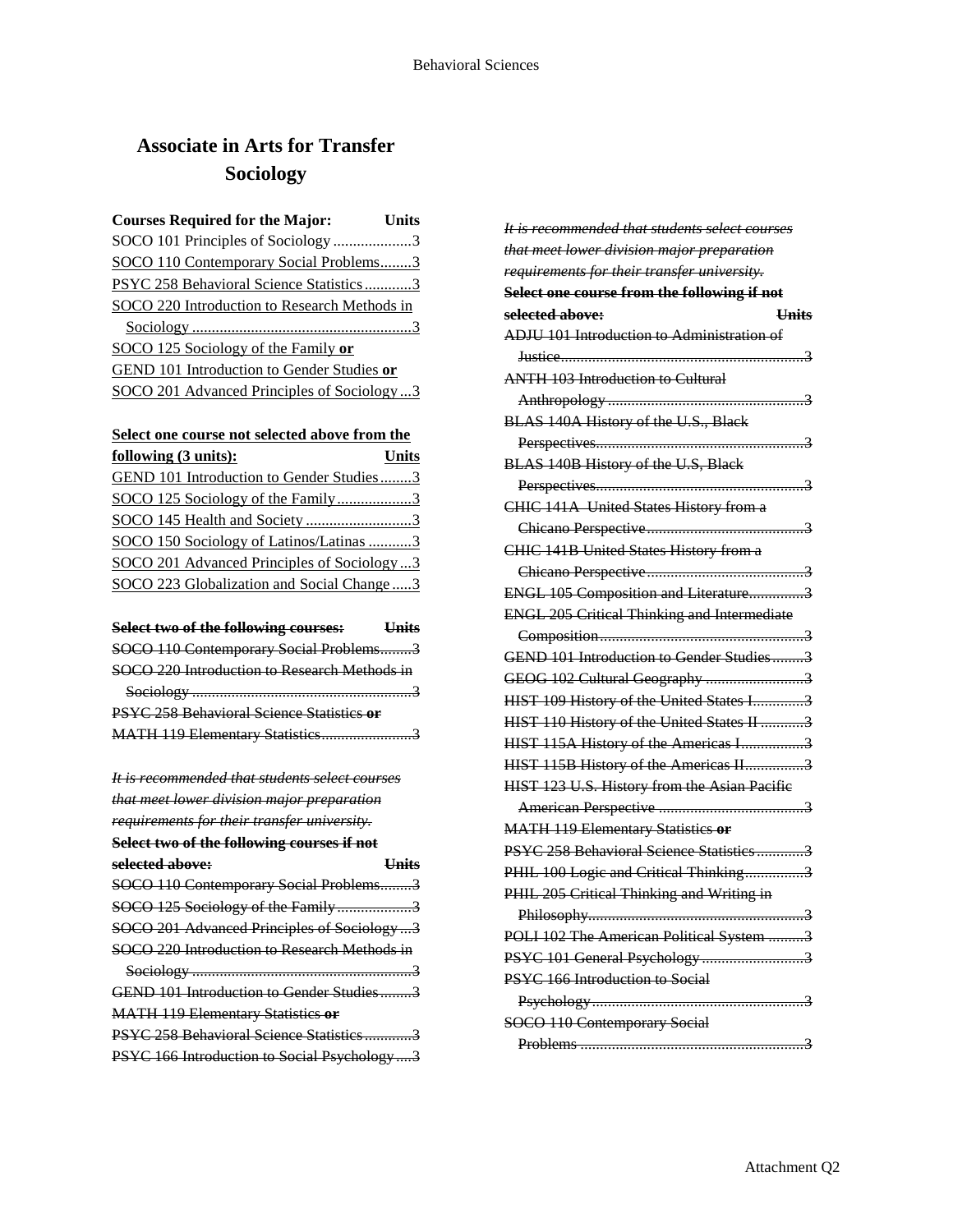| Total Units=18                              |  |
|---------------------------------------------|--|
| SOCO 223 Globalization and Social Change3   |  |
| SOCO 201 Advanced Principles of Sociology 3 |  |
| SOCO 150 Sociology of Latinos/Latinas 3     |  |
| SOCO 125 Sociology of the Family3           |  |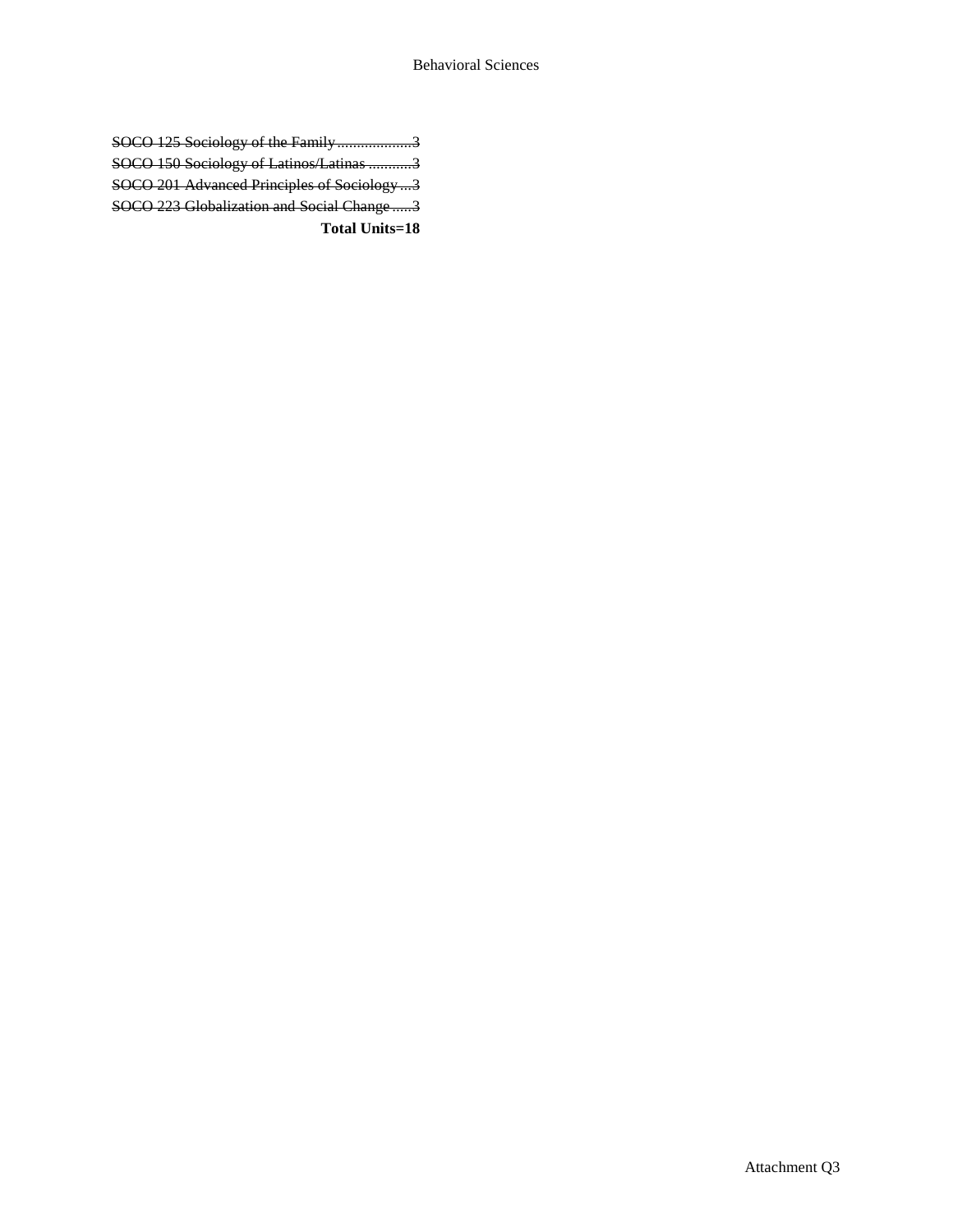Adoption of a program deactivation at City College.

Proposed program deactivation at City College:

## **Associate of Arts Sustainability**

| <b>Courses Required for the Major:</b>    | <b>Units</b> |
|-------------------------------------------|--------------|
| BIOL 101 Issues in Environmental Biology4 |              |
| PHIL 100 Logic and Critical Thinking3     |              |
| <b>ANTH 103 Introduction to Cultural</b>  |              |
|                                           |              |
| SUST 101 Introduction to Sustainability3  |              |
|                                           |              |
| SUST 103 Ecological Commerce3             |              |
| PEAC 201 Environmental Sustainability,    |              |
|                                           |              |
| SOCO 223 Globalization and Social Change3 |              |
| SUST 250 Field Experience In              |              |
|                                           |              |
| <b>Total Units=26 - 28</b>                |              |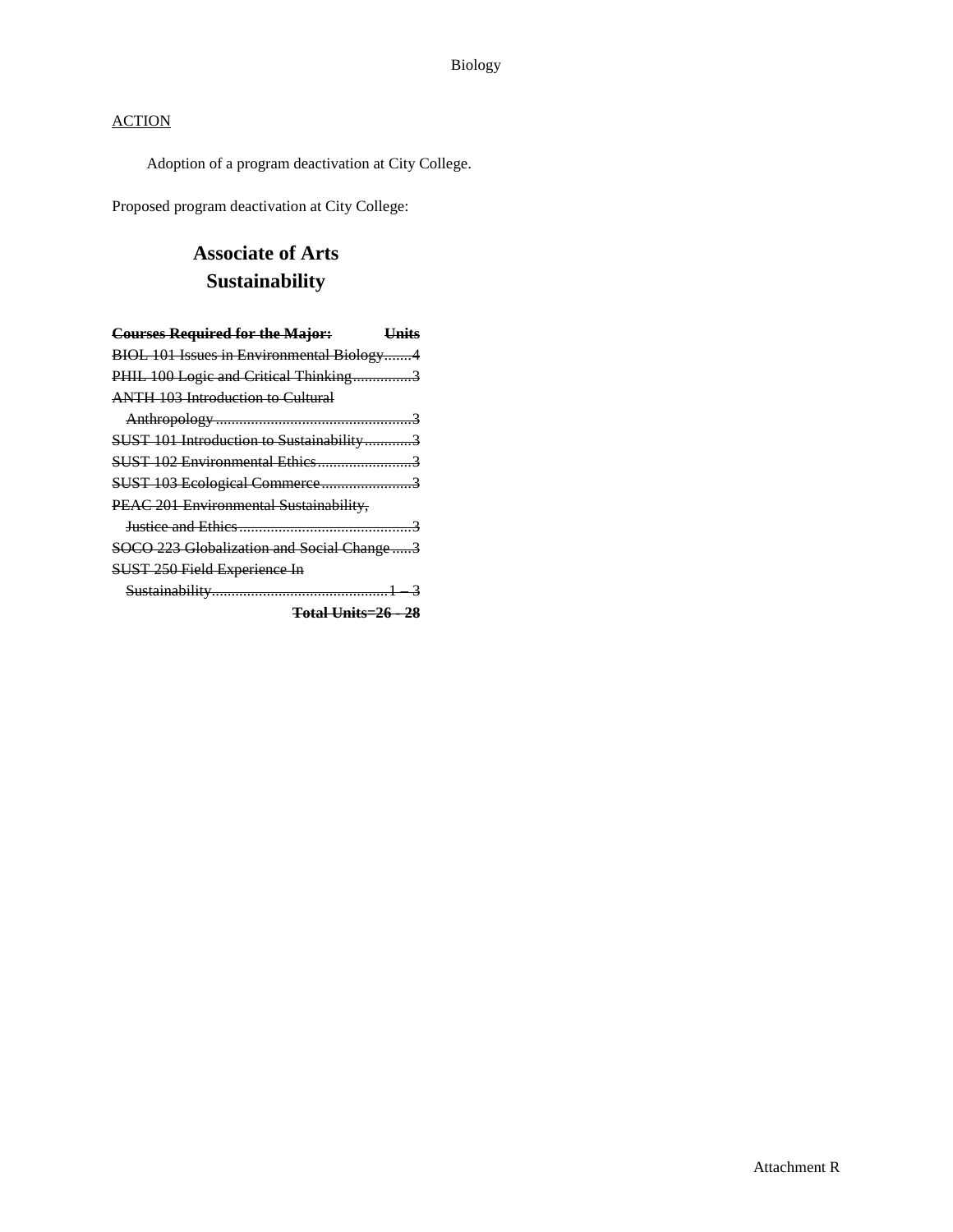Adoption of three program deactivations at Miramar College.

Proposed program deactivations at Miramar College:

# **Certificate of Performance Loan Closer**

| <b>Courses Required for the Major:</b> | <b>Units</b> |
|----------------------------------------|--------------|
| <b>BANK 102 Mortgage Brokerage and</b> |              |
|                                        |              |
| BANK 108 Principles of Loan Closing 4  |              |

**Total Units=8**

## **Certificate of Performance Loan Processor**

| <b>Courses Required for the Major:</b>   | <b>Units</b> |
|------------------------------------------|--------------|
| <b>BANK 102 Mortgage Brokerage and</b>   |              |
|                                          |              |
| BANK 104 Principles of Loan Processing 5 |              |

**Total Units=9**

# **Certificate of Performance Loan Underwriter**

| <b>Courses Required for the Major:</b> | $Ilin$ ito |
|----------------------------------------|------------|
| <b>BANK 102 Mortgage Brokerage and</b> |            |
|                                        |            |
|                                        |            |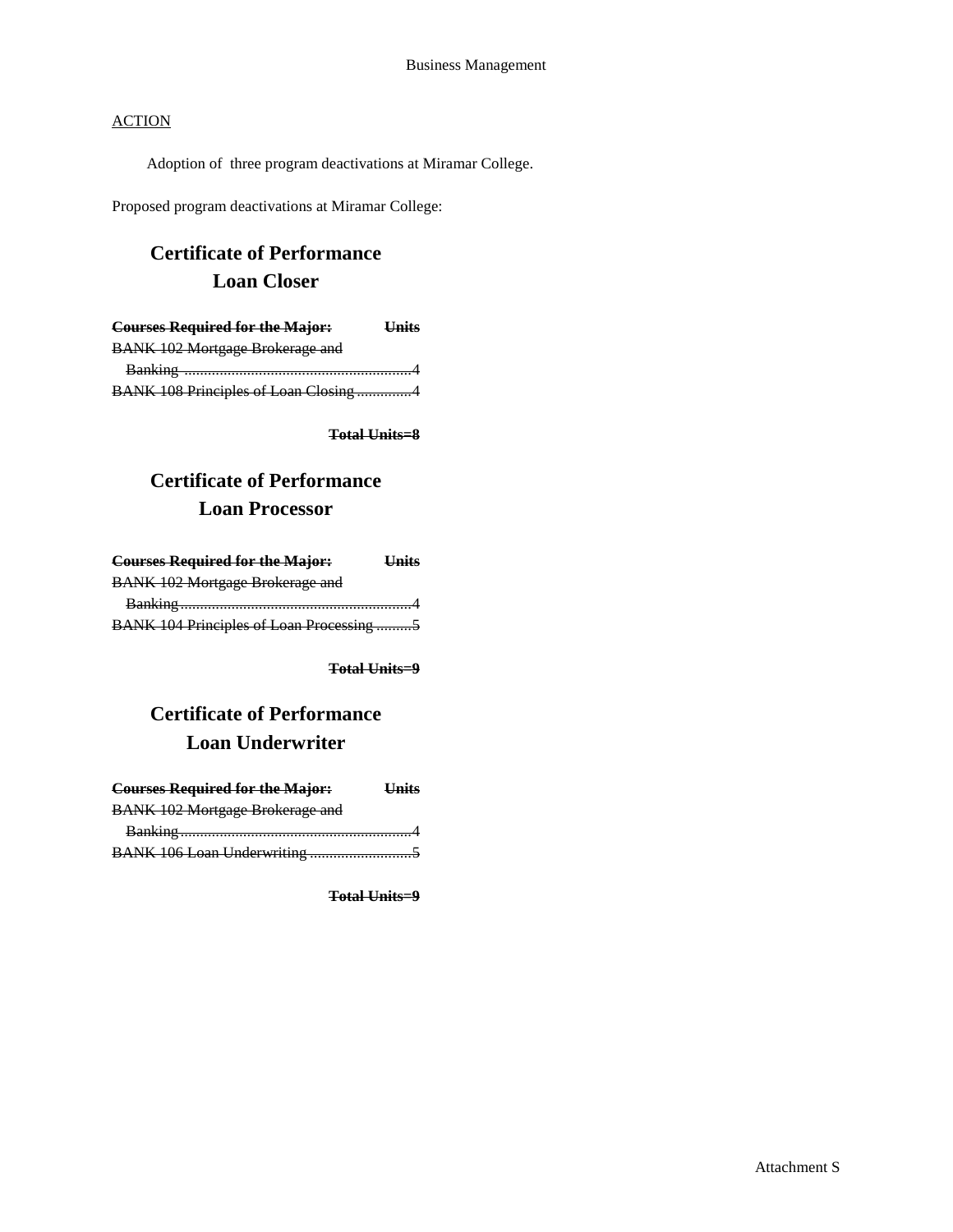Adoption of two program revisions at Miramar College.

Proposed program revisions at Miramar College:

## **Certificate of Achievement Financial Services**

| <b>Courses Required for the Major:</b>          | Units |
|-------------------------------------------------|-------|
| <b>BANK 100 Introduction to Financial</b>       |       |
|                                                 |       |
| BANK 102 Mortgage Brokerage and                 |       |
|                                                 |       |
| <b>BANK 104 Principles of Loan Processing 5</b> |       |
|                                                 |       |
| BANK 108 Principles of Loan Closing 4           |       |
| <b>BANK 103 Introduction to Investments3</b>    |       |
| ACCT 116A Financial Accounting 4                |       |
| BUSE 101 Business Mathematics 3                 |       |
| BUSE 120 Personal Financial Management3         |       |

**Total Units=18 20**

## **Associate of Science Financial Services**

| <b>Courses Required for the Major:</b>          | Units |
|-------------------------------------------------|-------|
| <b>BANK 100 Introduction to Financial</b>       |       |
|                                                 |       |
| BANK 102 Mortgage Brokerage and                 |       |
|                                                 |       |
| <b>BANK 104 Principles of Loan Processing 5</b> |       |
|                                                 |       |
| BANK 108 Principles of Loan Closing 4           |       |
| REAL 101 Real Estate Principles3                |       |
| REAL 115 Real Estate Finance I3                 |       |
| BUSE 119 Business Communications3               |       |
| BANK 103 Introduction to Investments3           |       |
| ACCT 116A Financial Accounting 4                |       |
| BUSE 101 Business Mathematics 3                 |       |
| BUSE 119 Business Communications3               |       |
| BUSE 120 Personal Financial Management3         |       |

## **Select at least six units from the**

| following:                                | <b>Units</b> |
|-------------------------------------------|--------------|
| ACCT 120 Federal Income Tax 3             |              |
| ACCT 121 California Income Tax 1          |              |
| BUSE 150 Human Relations in Business 3    |              |
| BUSE 155 Managing the Small Business3     |              |
| <b>BUSE 201 Business Organization and</b> |              |
|                                           |              |
| MARK 100 Principles of Marketing 3        |              |
| REAL 101 Real Estate Principles3          |              |
| REAL 115 Real Estate Finance I3           |              |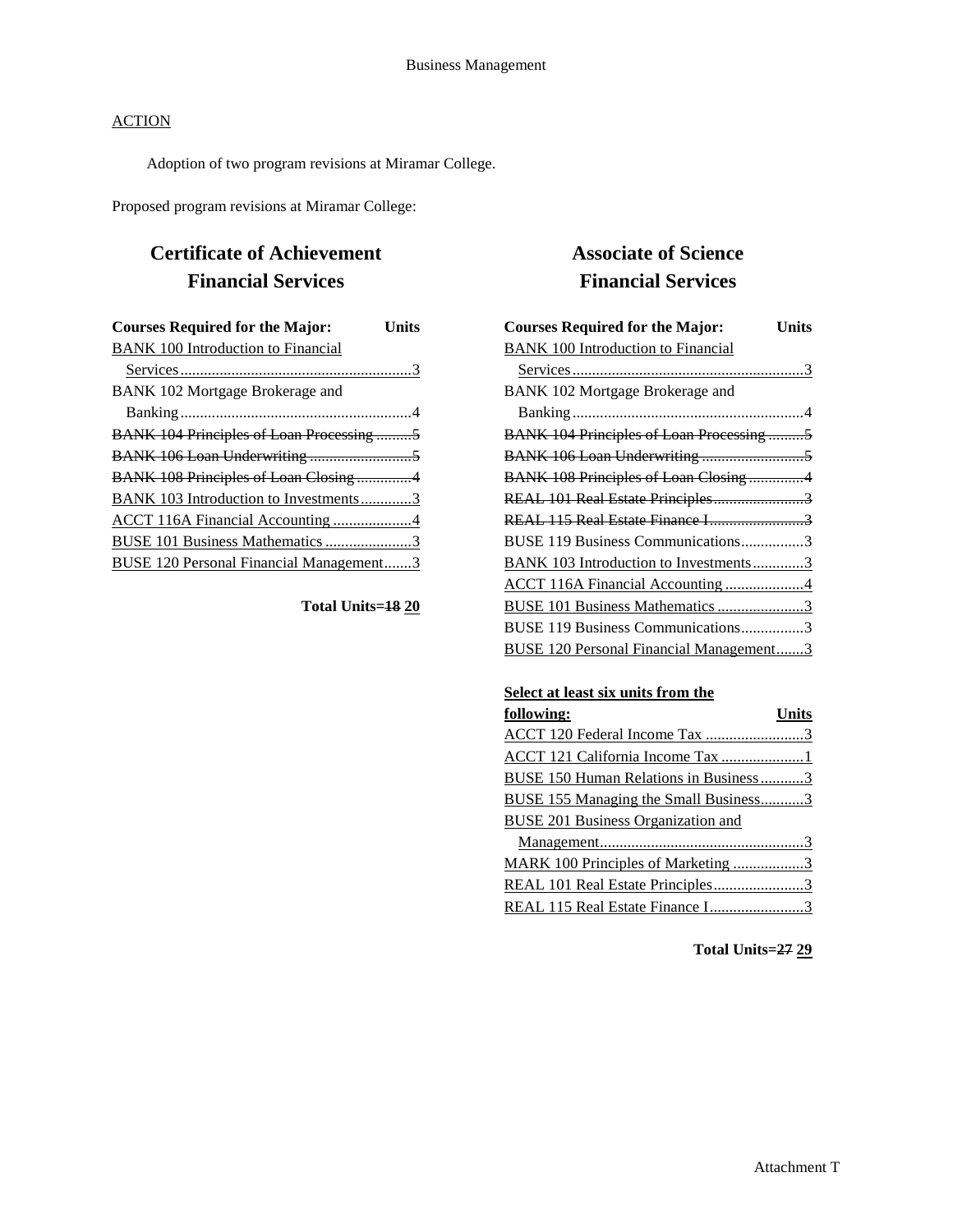Adoption of two program revisions at City College.

Proposed program revisions at City College:

## **Certificate of Performance Real Estate Salesperson**

| <b>Courses Required for the Major:</b> | <b>Units</b> |
|----------------------------------------|--------------|
| REAL 101 Real Estate Principles3       |              |
| REAL 120 Real Estate Practice3         |              |

## **Select three to four units from the**

| following:                                   | Units |
|----------------------------------------------|-------|
| ACCT 102 Basic Accounting3                   |       |
| ACCT 116A Financial Accounting 4             |       |
| BUSE 140 Business Law and the Legal          |       |
|                                              |       |
| ESCR 101 Escrow Procedures Beginning3        |       |
| REAL 105 Legal Aspects of Real Estate I 3    |       |
| REAL 110 Principles of Real Estate Appraisal |       |
|                                              |       |
| REAL 115 Real Estate Finance I3              |       |
| REAL 125 Real Estate Economics3              |       |
| REAL 130 Real Property Management3           |       |
| REAL 151 Real Estate Computer                |       |
|                                              |       |
| REAL 166 Common Interest Development3        |       |

**Total Units=9 – 10**

## **Associate of Science Real Estate**

| Core Curriculum                                       |              |
|-------------------------------------------------------|--------------|
| <b>Courses Required for the Major:</b> Units          |              |
| BUSE 119 Business Communications3                     |              |
| ENGL 101 Reading and Composition3                     |              |
| BUSE 140 Business Law and the Legal                   |              |
|                                                       |              |
| CISC 181 Principles of Information                    |              |
|                                                       |              |
| ECON 120 Principles of Macroeconomics3                |              |
| PHIL 102B Introduction to Philosophy:                 |              |
|                                                       |              |
|                                                       |              |
| <b>Additional real estate courses required: Units</b> |              |
| REAL 101 Real Estate Principles3                      |              |
| REAL 105 Legal Aspects of Real Estate                 |              |
|                                                       |              |
| REAL 110 Principles of Real Estate Appraisal          |              |
|                                                       |              |
| REAL 115 Real Estate Finance I3                       |              |
| REAL 120 Real Estate Practice3                        |              |
| REAL 125 Real Estate Economics 3                      |              |
|                                                       |              |
| Six to seven units selected from the                  |              |
| following:                                            | <b>Units</b> |
| ACCT 102 Basic Accounting3                            |              |
| ACCT 116A Financial Accounting 4                      |              |
| ESCR 101 Escrow Procedures Beginning3                 |              |
| REAL 130 Real Property Management3                    |              |
| REAL 151 Real Estate Computer                         |              |
|                                                       |              |
| REAL 166 Common Interest Development3                 |              |

| <b>Additional courses required:</b>       | <b>Units</b> |
|-------------------------------------------|--------------|
| BIOL 101 Issues in Environmental Biology4 |              |
| COMS 180 Intercultural Communication3     |              |

**Total Units=50 – 51**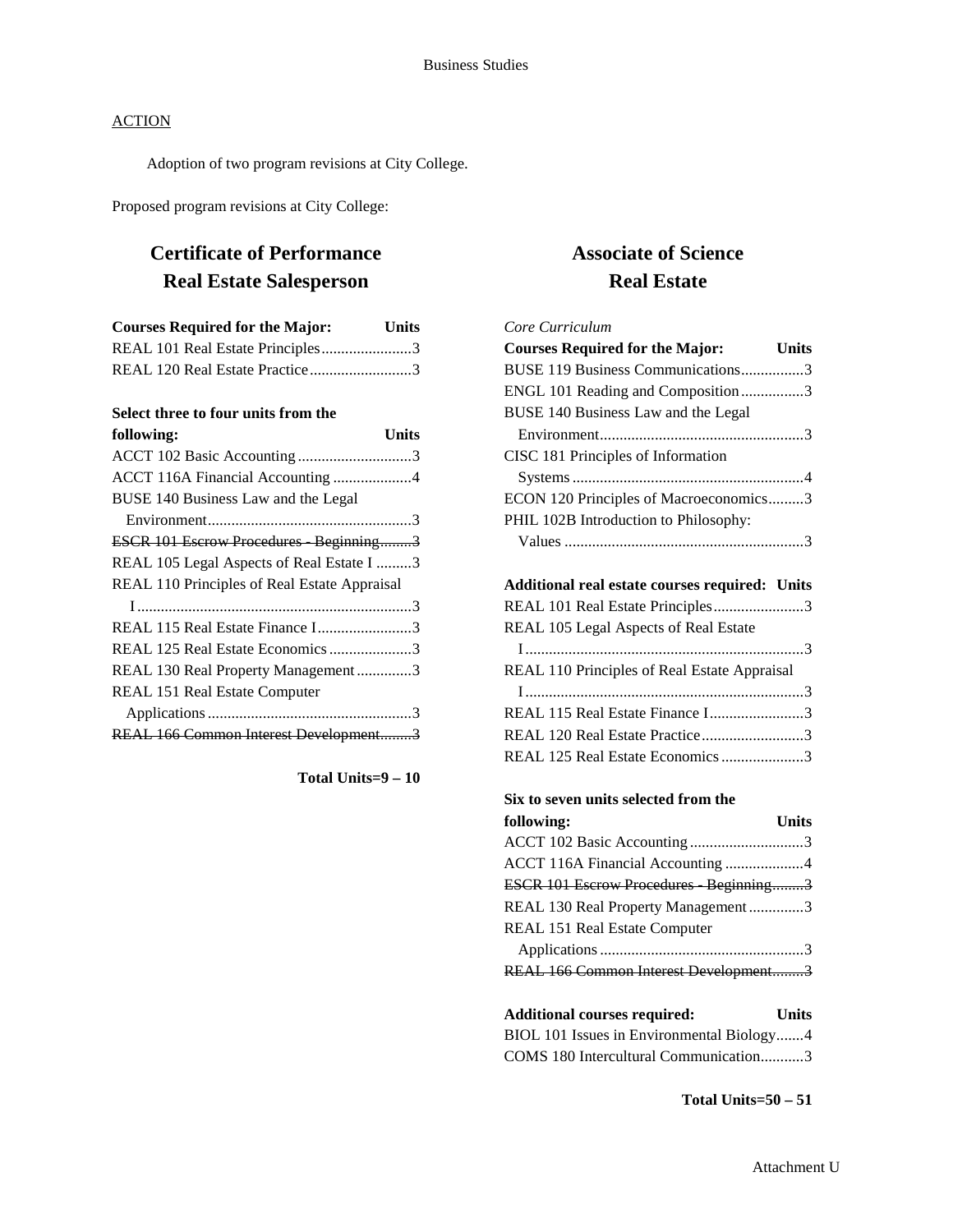Adoption of five program deactivations at City College.

Proposed program deactivations at City College:

## **Associate of Science Digital Media Production**

| <b>Courses Required for the Major:</b><br><b>Units</b> |  |
|--------------------------------------------------------|--|
| <b>RTVF 100 Introduction to Radio and Television</b>   |  |
| or                                                     |  |
| <b>JOUR 202 Introduction to Mass Communication</b>     |  |
| өr                                                     |  |
| DJRN 100 Mass Media in the Digital Age3                |  |
| RTVF 107 Audio Production3                             |  |
| RTVF 118 Television Studio Operations 3                |  |
| RTVF 140 Radio and TV Newswriting3                     |  |
| RTVF 160 Introduction to Cinema3                       |  |
|                                                        |  |
| <b>Complete the following courses digital media</b>    |  |
| production area of specialization:<br><b>Units</b>     |  |
| DMPR 151 Introduction To Multimedia 3                  |  |
| DMPR 152 Sound Design And Digital Audio                |  |
|                                                        |  |
| <b>DMPR 153 Introduction To Nonlinear Editing3</b>     |  |
|                                                        |  |
| DMPR 155 Advanced Nonlinear Editing3                   |  |
| DMPR 156 Video Special Effects3                        |  |
| DMPR 157 Advanced Multimedia Production3               |  |

**Total Units=36**

## **Associate of Science Media, Management & Marketing**

| <b>Courses Required for the Major:</b><br><b>Units</b>    |
|-----------------------------------------------------------|
| RTVF 100 Introduction To Radio and                        |
| Television or                                             |
| <b>JOUR 202 Introduction to Mass</b>                      |
| Communication or                                          |
| DJRN 100 Mass Media in the Digital Age 3                  |
|                                                           |
| RTVF 118 Television Studio Operations 3                   |
| RTVF 140 Radio and TV Newswriting3                        |
| RTVF 160 Introduction to Cinema3                          |
|                                                           |
| <b>Complete the following courses for emphasis</b>        |
|                                                           |
| <del>in Media, Management &amp; Marketing:</del><br>Units |
| RTVF 115 Radio and Television Management                  |
|                                                           |
| RTVF 130 Radio Programming3                               |
| RTVF 132 Radio Remote Concert                             |
|                                                           |
| RTVF 174 The Business of Media 3                          |
| RTVF 175 Radio and Television Sales3                      |
| RTVF 176 Media Advertising Copy 1                         |
| <b>BUSE 140 Business Law and the Legal</b>                |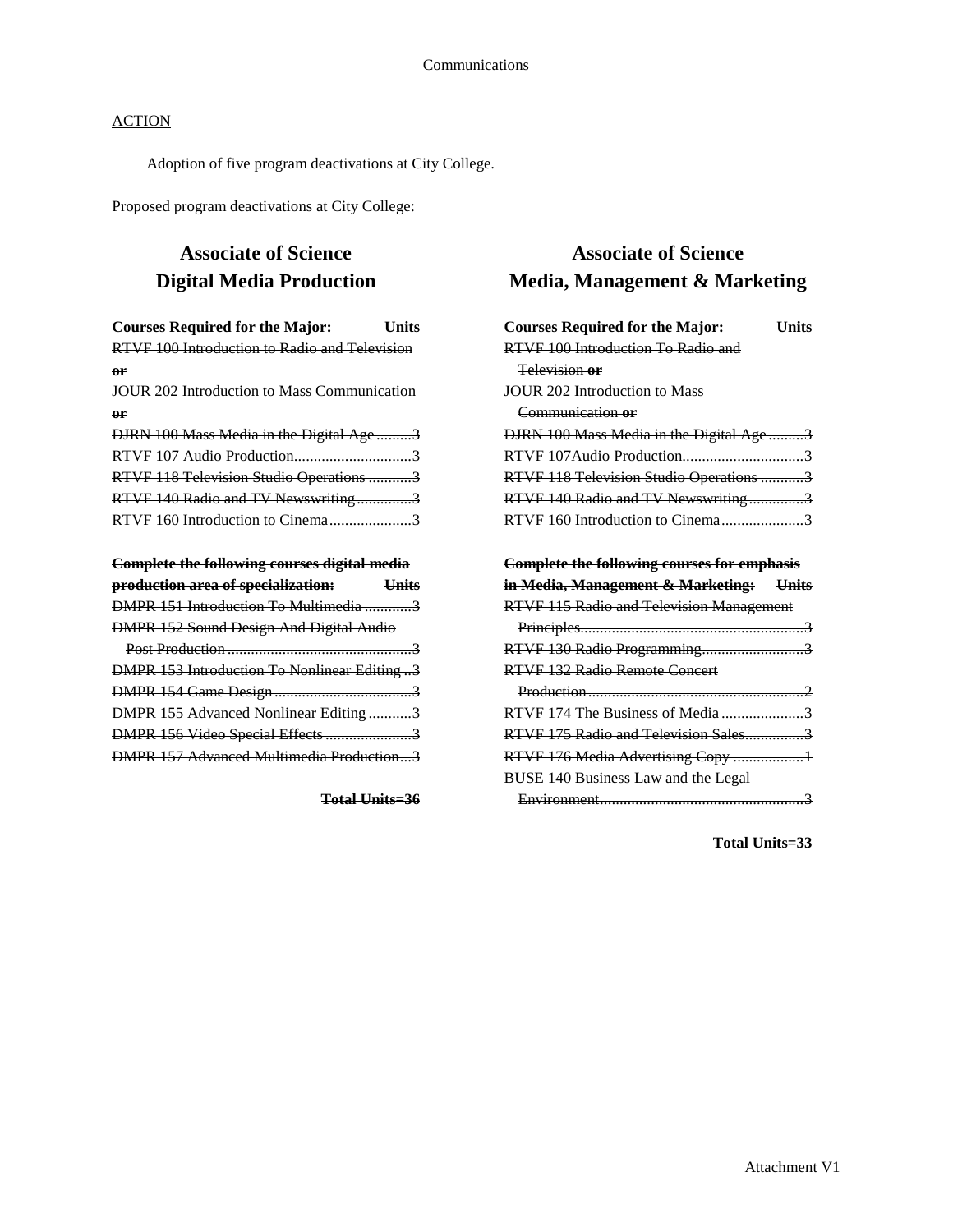# **Certificate of Performance News Editing and Production**

| <b>Program Prerequisites:</b>              | <u>Units</u> |
|--------------------------------------------|--------------|
| <b>ENGL 101 Reading and Composition or</b> |              |
| ENGL 105 Composition and Literature3       |              |
| JOUR 200 Introduction to Newswriting and   |              |
|                                            |              |
|                                            |              |
| <b>Courses Required for the Major:</b>     | <b>Units</b> |
| JOUR 205 Editing for Print Journalism or   |              |
| JOUR 210A Newspaper Production 1 and       |              |
| JOUR 210B Newspaper Production 2 3         |              |
| or                                         |              |
| JOUR 210C Newspaper Production 3 or        |              |
| JOUR 210D Newspaper Production 4 3         |              |

**Total Units=6**

# **Certificate of Performance Newswriting**

| <b>Program Prerequisites:</b>                           | Hnits        |
|---------------------------------------------------------|--------------|
| <b>ENGL 101<sup>-1</sup></b> Reading and Composition or |              |
| ENGL 105 Composition and Literature3                    |              |
| <b>JOUR 202 Introduction to Mass</b>                    |              |
|                                                         |              |
| <sup>+</sup> or assessment skill level of R6/W6         |              |
|                                                         |              |
|                                                         |              |
| <b>Courses Required for the Major:</b>                  | <b>Units</b> |
| JOUR 200 Introduction to Newswriting and                |              |
|                                                         |              |
| JOUR 210A Newspaper Production 1or                      |              |
| <b>JOUR 210B Newspaper Production 2or</b>               |              |

JOUR 210D Newspaper Production 4 .................3

**Total Units=6**

## **Certificate of Performance Online Journalism**

| <b>Program Prerequisites:</b><br>$ENGL 1011$ Reading and Composition or<br>ENGL 105 Composition and Literature3<br><b>IQUR 202 Introduction to Mass</b> | Hnits        |
|---------------------------------------------------------------------------------------------------------------------------------------------------------|--------------|
| DMPR 151 Introduction to Multimedia3                                                                                                                    |              |
| <sup>+</sup> or assessment skill level of R6/W6                                                                                                         |              |
| <b>Courses Required for the Major:</b>                                                                                                                  | <b>Units</b> |
|                                                                                                                                                         |              |
| JOUR 210A Newspaper Production 1 or                                                                                                                     |              |
| JOUR 210B Newspaper Production 2 or                                                                                                                     |              |

JOUR 210C Newspaper Production 3 **or** JOUR 210D Newspaper Production 4 .................3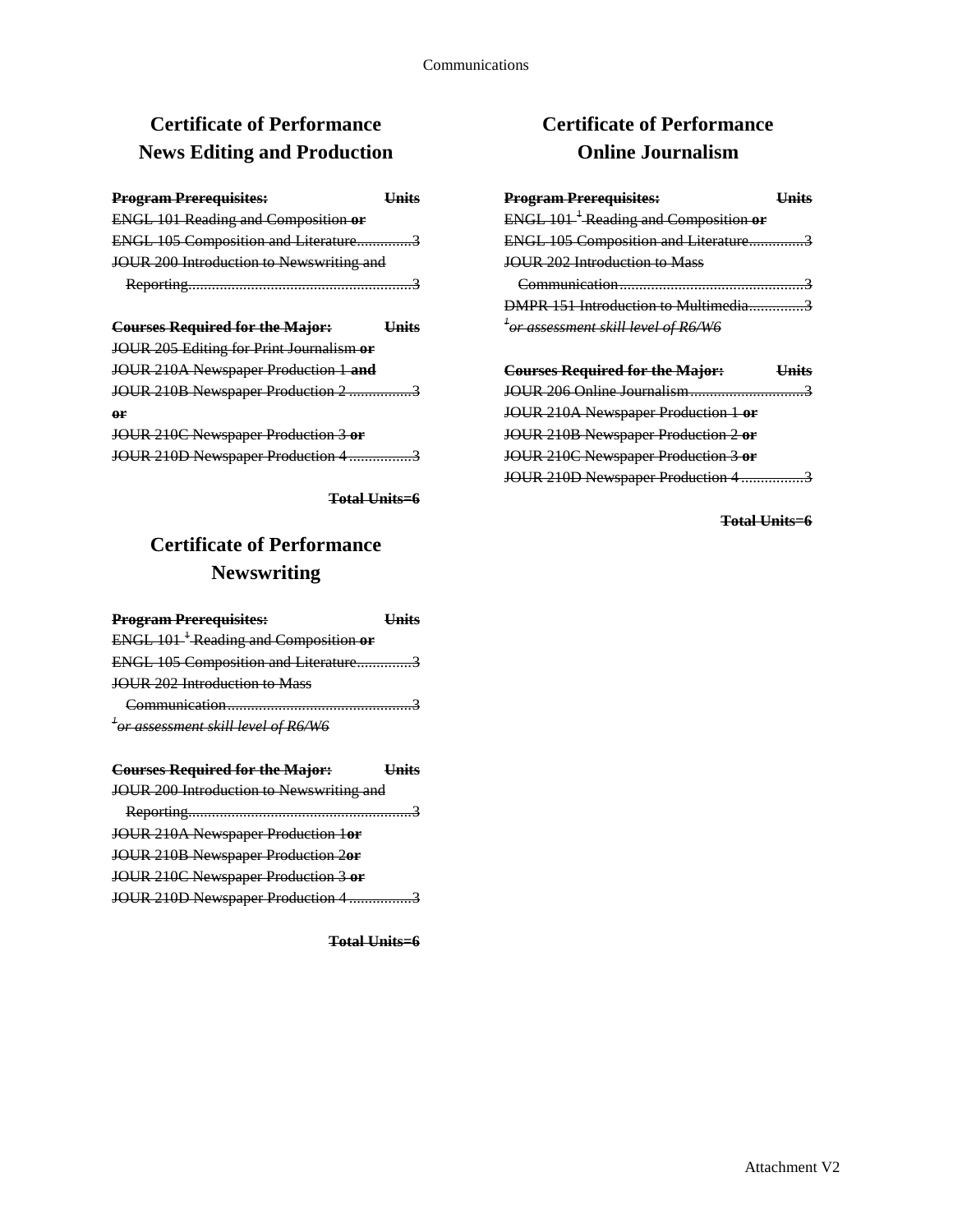Adoption of a program revision at City College.

Proposed program revision at City College:

## **Associate of Science Radio**

| <b>Courses Required for the Major:</b>   | Units |
|------------------------------------------|-------|
| RTVF 100 Introduction to Radio and       |       |
| Television or                            |       |
| DJRN 100 Mass Media in the Digital Age 3 |       |
| JOUR 202 Introduction to Mass            |       |
|                                          |       |
| RTVF 105 Media Performance or            |       |
| RTVF 106 Acting for Radio/Voice-Over3    |       |
| RTVF 107 Audio Production3               |       |
| RTVF 118 Television Studio Operations 3  |       |
| <u>RTVF 130 Radio Programming 3</u>      |       |
| or                                       |       |
| RTVF 132 Radio Remote Concert            |       |
|                                          |       |
| RTVF 131 Advanced Radio Performance4     |       |
| RTVF 141 Radio News Production4          |       |
| RTVF 140 Radio and TV Newswriting3       |       |
|                                          |       |
|                                          |       |

| <b>Complete the following courses for emphasis</b> |
|----------------------------------------------------|
| in radio:<br><b>Units</b>                          |
| RTVF 105 Media Performance 3                       |
| RTVF 106 Acting for Radio/Voice Over3              |
| RTVF 115 Radio and Television                      |
|                                                    |
| RTVF 130 Radio Programming3                        |
| RTVF 131 Advanced Radio Performance 4              |
| RTVF 132 Radio Remote Concert Production2          |
| RTVF 141 Radio News Production4                    |
| RTVF 242A Radio Broadcast Concert                  |
| Production Workshop Sound Mixing1                  |
| RTVF 242B Radio Broadcast Concert                  |
| Production Workshop Producing1                     |
| <b>RTVF 247A Radio Broadcasting Workshop</b>       |
| Production or                                      |
| <b>RTVF 247B Radio Broadcasting Workshop-</b>      |
| News or                                            |
| <b>RTVF 247C Radio Broadcasting Workshop-</b>      |
| Music or                                           |
| <b>RTVF 247D Radio Broadcasting Workshop</b>       |
|                                                    |

**Total Units=40 25 - 26**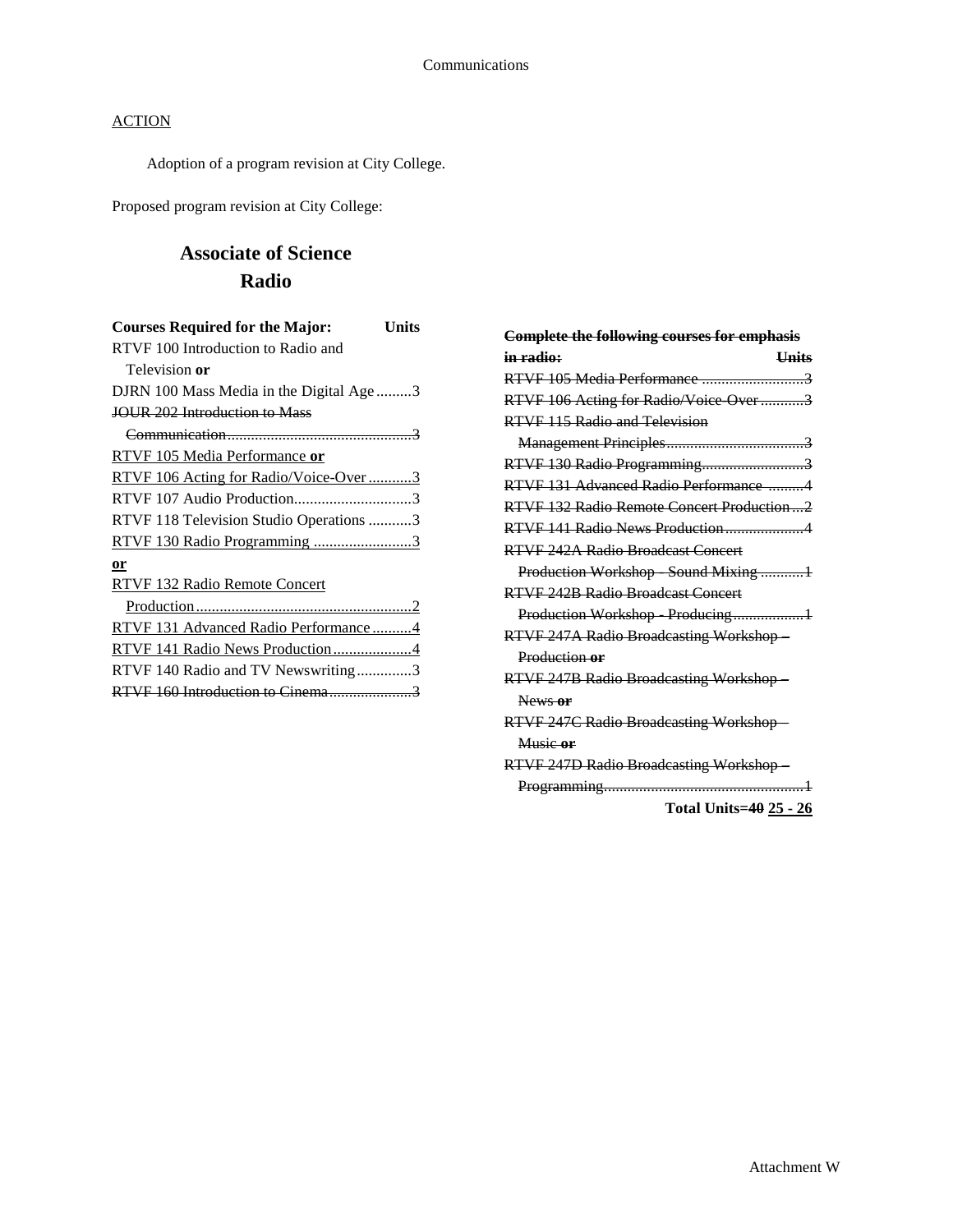Adoption of three program deactivations at City College.

Proposed program deactivations at City College:

## **Associate of Science Administrative Assistant**

| <b>The Computer Business Technology Department</b>     |  |
|--------------------------------------------------------|--|
| requires students to complete all CBTE                 |  |
| requirements for the degree within five years.         |  |
| <b>Courses Required for the Major:</b><br><b>Units</b> |  |
| <b>CBTE 094 Introduction to Computer</b>               |  |
| Keyboarding or                                         |  |
| CBTE 095 Keyboarding Skill Development 1               |  |
| <b>CBTE 114 Introduction to Microsoft</b>              |  |
|                                                        |  |
| CBTE 120 Beginning Microsoft Word2                     |  |
| CBTE 122 Intermediate Microsoft Word3                  |  |
| CBTE 127 Introduction to PowerPoint                    |  |
|                                                        |  |
| CBTE 143 Intermediate Microsoft Excel 3                |  |
| CBTE 152 Beginning Microsoft Access 2                  |  |
|                                                        |  |
| CBTE 164 Introduction to Microsoft Outlook1            |  |
| <b>CBTE 205 Records Management or</b>                  |  |
| CBTE 206 Electronic Records Management3                |  |
| <b>CBTE 210 Computers in Business or</b>               |  |
| CBTE 211 Office Administration3                        |  |
|                                                        |  |
| BUSE 119 Business Communications                       |  |

**Associate of Science Administrative Office Management**

| <b>The Computer Business Technology Department</b>     |
|--------------------------------------------------------|
| requires students to complete all CBTE                 |
| requirements for the degree within five years.         |
| <b>Courses Required for the Major:</b><br><b>Units</b> |
| <b>CBTE 094 Introduction to Computer</b>               |
| Keyboarding or                                         |
| CBTE 095 Keyboarding Skill Development 1               |
| <b>CRTE 114 Introduction to Microsoft</b>              |
|                                                        |
| CBTE 164 Introduction to Microsoft Outlook1            |
|                                                        |
| <b>CBTE 205 Records Management or</b>                  |
| CBTE 206 Electronic Records Management3                |
| <b>CBTE 210 Computers in Business or</b>               |
| CRTE 211 Office Administration                         |
| <b>ACCT 150 Computer Accounting</b>                    |
|                                                        |
| BUSE 101 Business Mathematics 3                        |
| BUSE 119 Business Communications3                      |
|                                                        |
| BUSE 155 Managing the Small Business3                  |

**Total Units=27**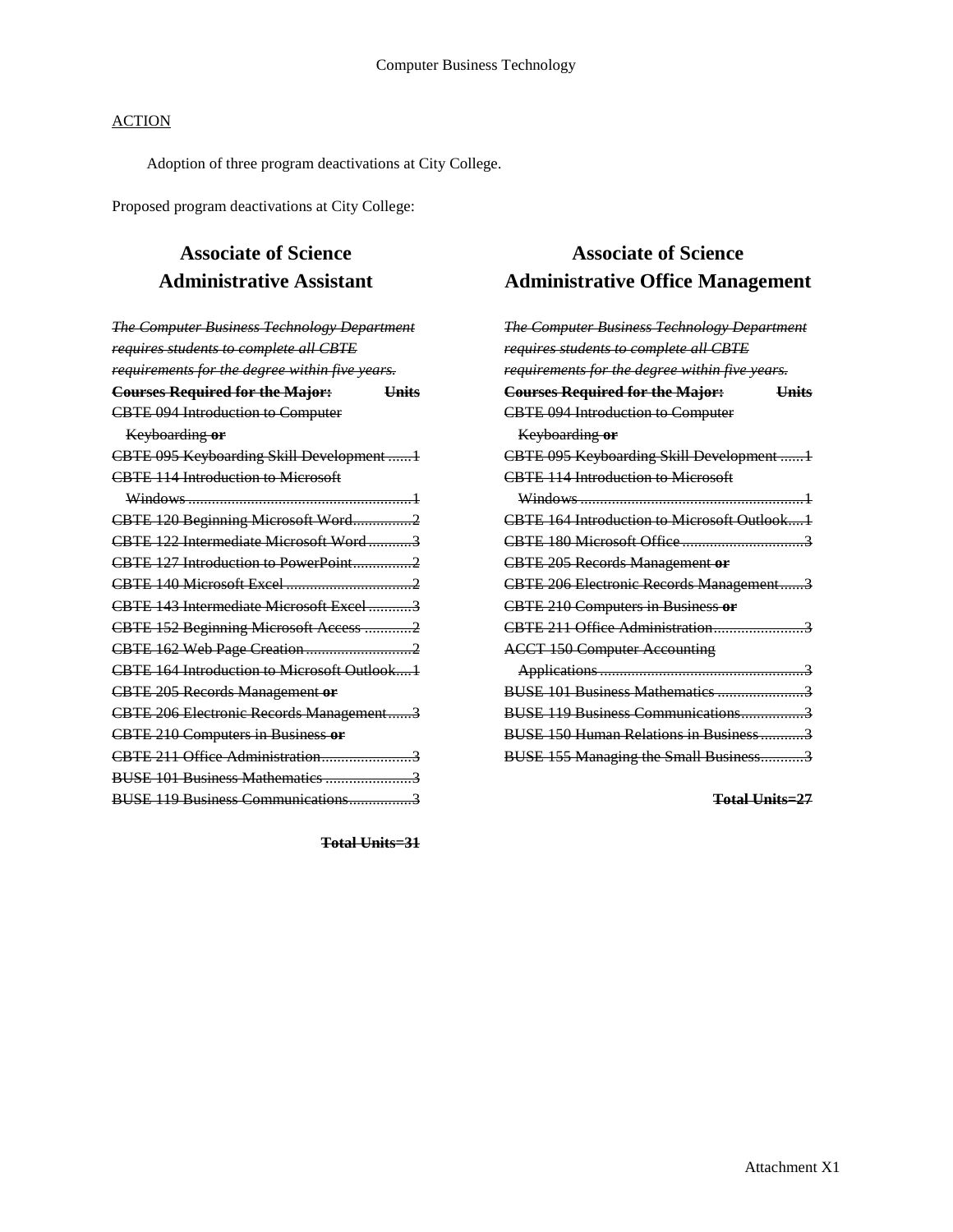# **Certificate of Performance Soft Skills Basics**

| <b>Courses Required for the Major:</b><br><u> Unite</u> |
|---------------------------------------------------------|
| <b>CBTE 094 Introduction to Computer</b>                |
| Keyboarding or                                          |
| CBTE 095 Keyboarding Skill Development 1                |
| <b>CBTE 114 Introduction to Microsoft</b>               |
|                                                         |
| CBTE 164 Introduction to Microsoft Outlook1             |
| CBTE 205 Records Management3                            |
| <b>CBTE 210 Computers in Business or</b>                |
|                                                         |
| BUSE 119 Business Communications                        |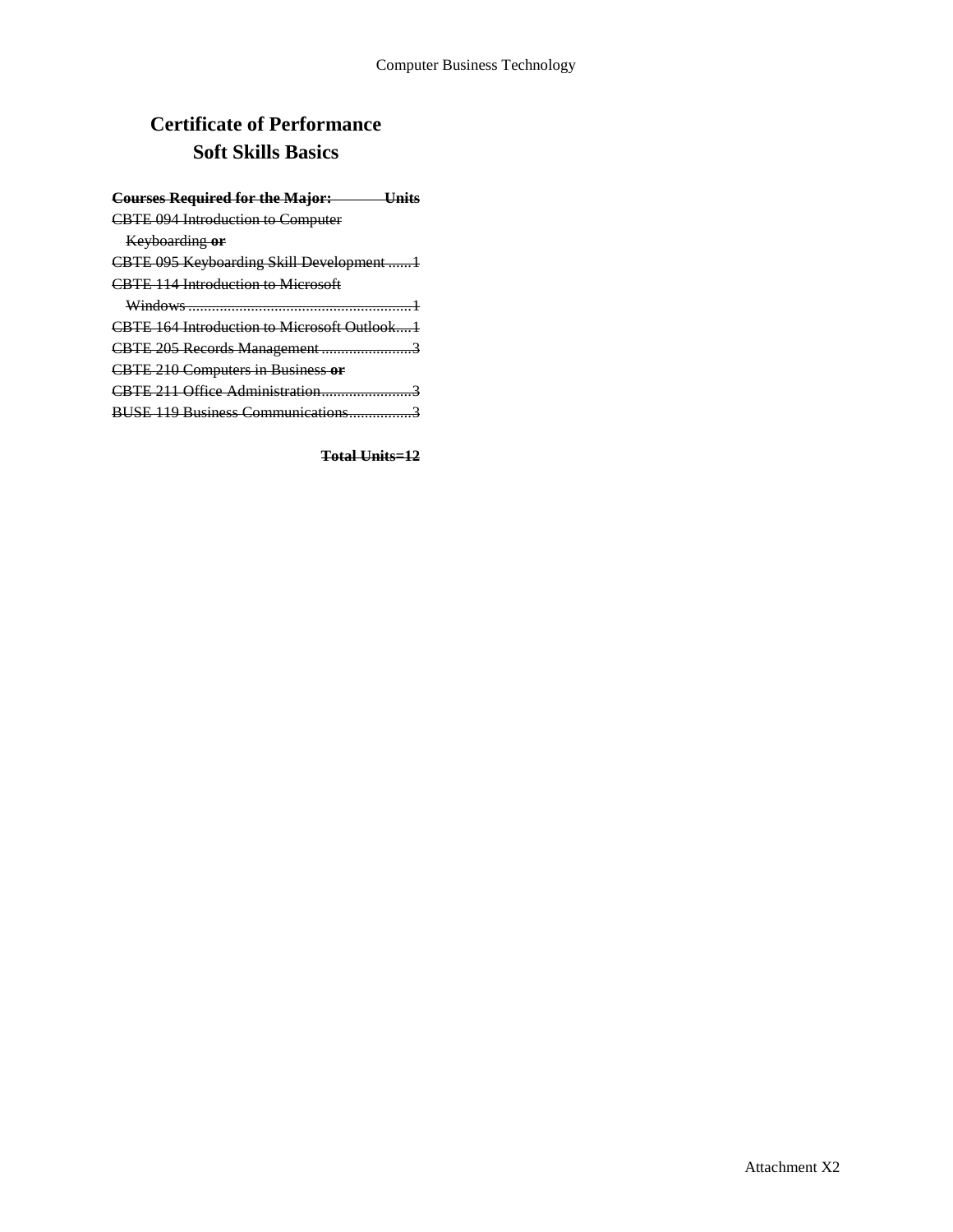Adoption of a program revision at City College.

Proposed program revision at City College:

## **Certificate of Achievement Business Information Worker II**

*The Computer Business Technology Department requires students to complete all CBTE requirements for the certificate within five years.* **Courses Required for the Major: Units** ACCT 150 Computer Accounting Applications....................................................3 CBTE 127 Introduction to PowerPoint...............2 CBTE 143 Intermediate Microsoft Excel ...........3 CBTE 152 Beginning Microsoft Access **or**  CBTE 155 SharePoint Using Office 365............2 CBTE 205 Records Management **or** CBTE 206 Electronic Records Management......3 BUSE 102 Introduction to Customer Service.....3

**Total Units= 13 16**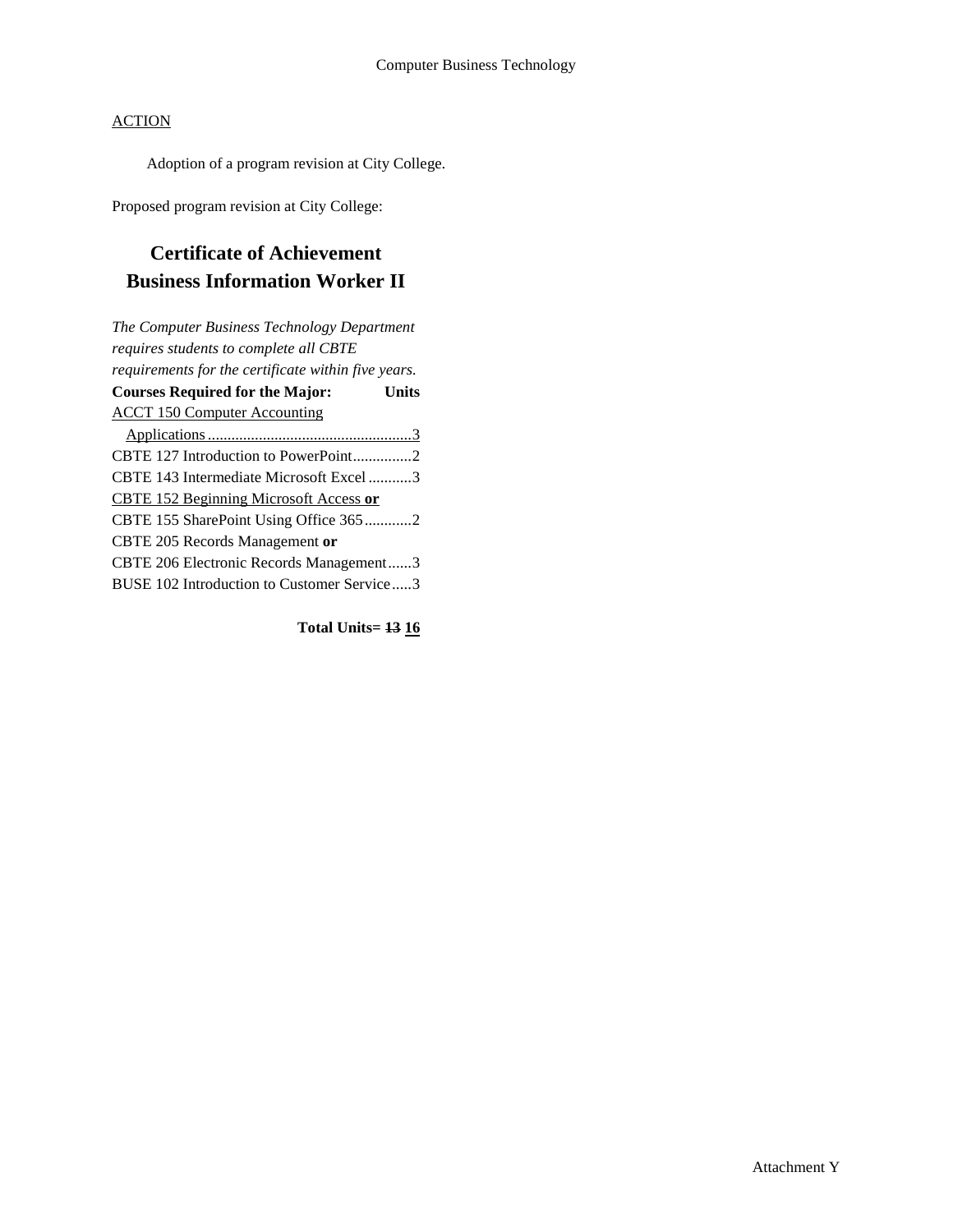Adoption of a program revision at Miramar College.

Proposed program revision at Miramar College:

# **Certificate of Achievement San Diego Transit General Mechanic Apprenticeship**

| <b>Courses Required for the Major:</b><br><b>Units</b> |
|--------------------------------------------------------|
| DIES 100 Introduction to Diesel Technology 2           |
|                                                        |
| <b>DIES 101 Heavy Duty Truck, Advanced</b>             |
| <b>Transportation, Equipment Preventive</b>            |
|                                                        |
| <b>DIES 102Heavy Duty Truck and Heavy</b>              |
| Equipment Heating and Air Conditioning 2               |
| <b>DIES 105 Measuring Tools and Applied</b>            |
|                                                        |
| DIES 131 Alternative-Fueled Engine                     |
|                                                        |
| DIES 135 Applied Failure Analysis 3                    |
| DIES 137 Diesel Fuel Injection Systems2                |
| DIES 138 Electrical Systems3                           |
| DIES 144 Electronics for Diesel Technology3            |
| DIES 155 Air Brake Systems 3                           |
| <b>DIES 170 Truck Drive Axles and</b>                  |
|                                                        |
| AIRE 100 Basic Refrigeration & AC                      |
|                                                        |
| AIRE 103 Basic Refrigeration & AC Lab 2                |
| AIRE 124 Power & Control Systems Theory3               |
| AIRE 125 Power & Control Systems Lab 2                 |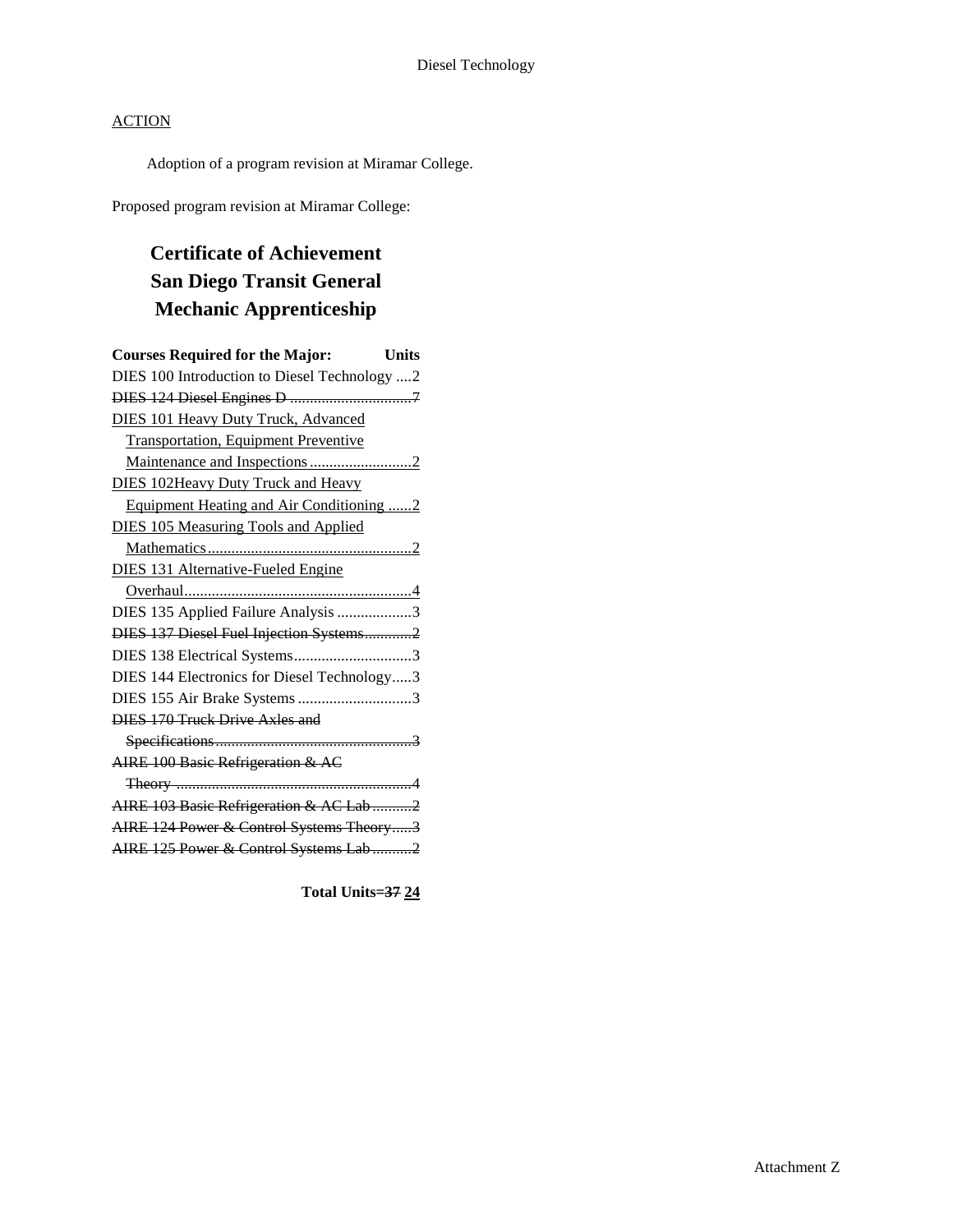Adoption of a program revision at Mesa College.

Proposed program revision at Mesa College:

## **Associate of Science Geographic Information Systems**

| <b>Courses Required for the Major:</b>    | Units |
|-------------------------------------------|-------|
| GISG 110 Introduction to Mapping and      |       |
| Geographic Information Systems3           |       |
| GISG 111 Geographic Information Systems   |       |
|                                           |       |
| GISG 112 Spatial Analysis with Geographic |       |
|                                           |       |
| GISG 113 Advanced Geographic Information  |       |
|                                           |       |
| GISG 114 Spatial Databases in Geographic  |       |
|                                           |       |
| GISG 130 Introduction to Remote Sensing 3 |       |
| GISG 131 Introduction to Digital Image    |       |
|                                           |       |
| GISG 270 Geographic Information Systems   |       |
|                                           |       |
|                                           |       |

|  |  | Select four units in a programming |
|--|--|------------------------------------|
|  |  |                                    |

| language:                                   | ∐nits |
|---------------------------------------------|-------|
|                                             |       |
|                                             |       |
| CISC 192 C/C++ Programming 4                |       |
| <b>WEBD 162 Beginning Web Development:</b>  |       |
| <b>HyperText Markup Language (HTML) and</b> |       |
|                                             |       |
| WEBD 170 Javascript Fundamentals for        |       |
|                                             |       |
|                                             |       |
| Select five units from:                     | Units |
| <b>ANTH 103Introduction to Cultural</b>     |       |

| ANTII TOSHIIUQUUCHOII tO Cuitural        |  |
|------------------------------------------|--|
|                                          |  |
| ANTH 107 Introduction to Archaeology3    |  |
| ANTH 115 Introduction to Archaeological  |  |
|                                          |  |
| ARCH 100 Graphic Design Communication I2 |  |
| ARCH 101 Introduction to ArchiCAD3       |  |
|                                          |  |
|                                          |  |

| ARCH 105 Introduction to AutoCAD2                |
|--------------------------------------------------|
| <b>ARCH 106 Advanced Computer Aided</b>          |
|                                                  |
| <b>ARCH 155 Environmental Design I: Creating</b> |
|                                                  |
| ARCH 170 Architectural Design4                   |
| <b>ARCH 251 Site Design, Topography and</b>      |
|                                                  |
| <b>ARCH 190 Environmental Design II:</b>         |
| Urban and Community Design5                      |
| ARCH 250 Site Design, Topography and             |
|                                                  |
| <b>BIOL 100 Natural History - Environmental</b>  |
|                                                  |
| CISC 186 Visual Basic Programming 4              |
|                                                  |
| CISC 192 C/C++ Programming 4                     |
|                                                  |
| CBTE 140A Introduction to Microsoft Excel1       |
| CBTE 151 Microsoft Access: Basic 1               |
| CBTE 161 Learning the Internet 1                 |
| CBTE 162 Web Page Creation2                      |
|                                                  |
| GEOG 101 Physical Geography3                     |
| GEOG 102 Cultural Geography 3                    |
| GEOG 104 World Regional Geography 3              |
| GEOG 154 Introduction to Urban Geography3        |
| GEOL 100 Physical Geology 3                      |
| MARK 100 Principles of Marketing 3               |
| MARK 110 Principles of Retailing 3               |
| MARK 130 Advertising Principles3                 |
| PHYN 100 Survey of Physical Science3             |
| POLI 101 Introduction to Political Science 3     |
| POLI 102 The American Political System 3         |
| POLI 103 Comparative Politics3                   |
| REAL 101 Real Estate Principles3                 |
| REAL 105 Legal Aspects of Real Estate I 3        |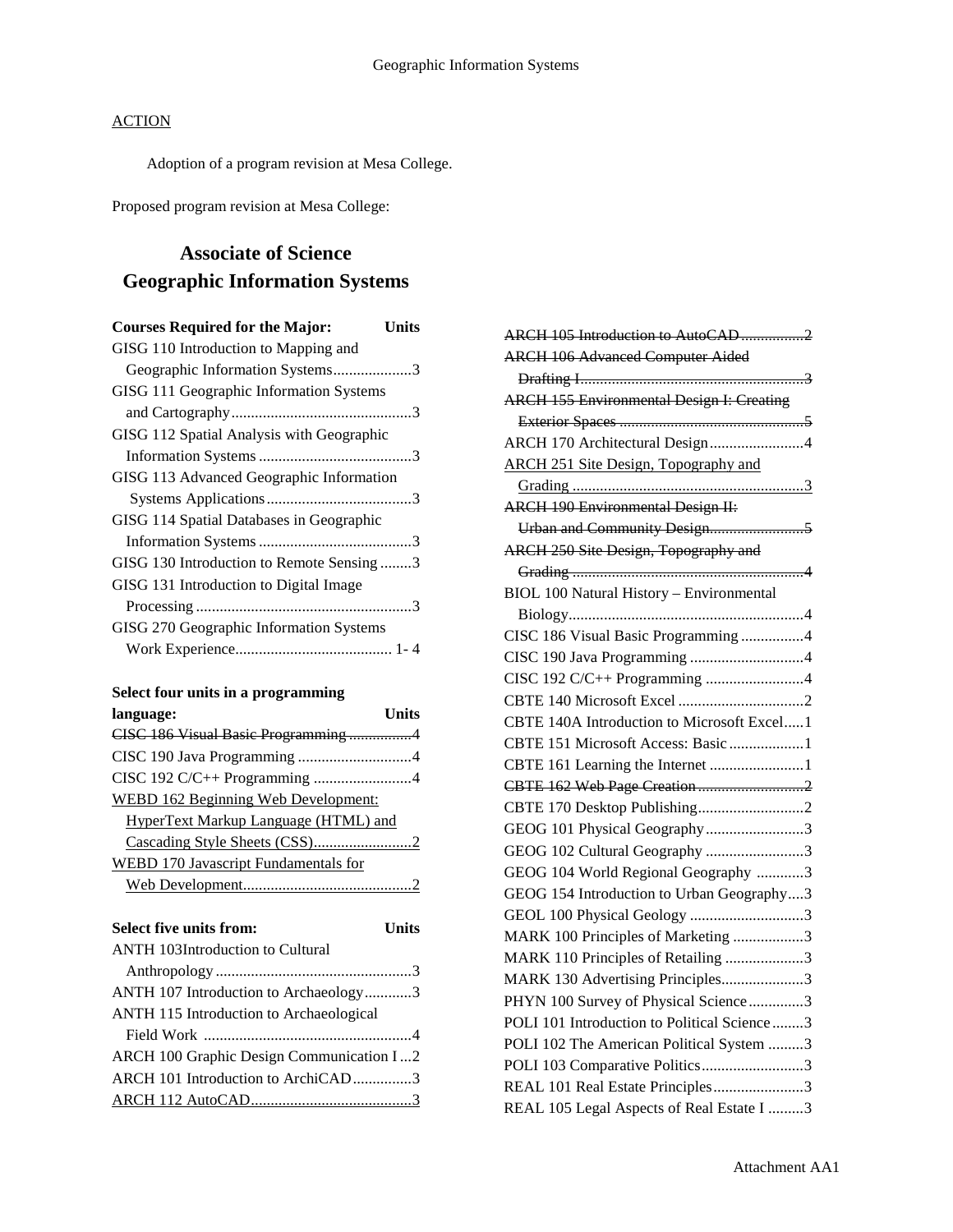| REAL 125 Real Estate Economics 3           |  |
|--------------------------------------------|--|
| WEBD 153 Beginning Web Databases 3         |  |
| <b>WEBD 162 Beginning Web Development:</b> |  |
| HyperText Markup Language (HTML) and       |  |
|                                            |  |
| WEBD 170 Javascript Fundamentals for Web   |  |
|                                            |  |

**Total Units=31 – 34**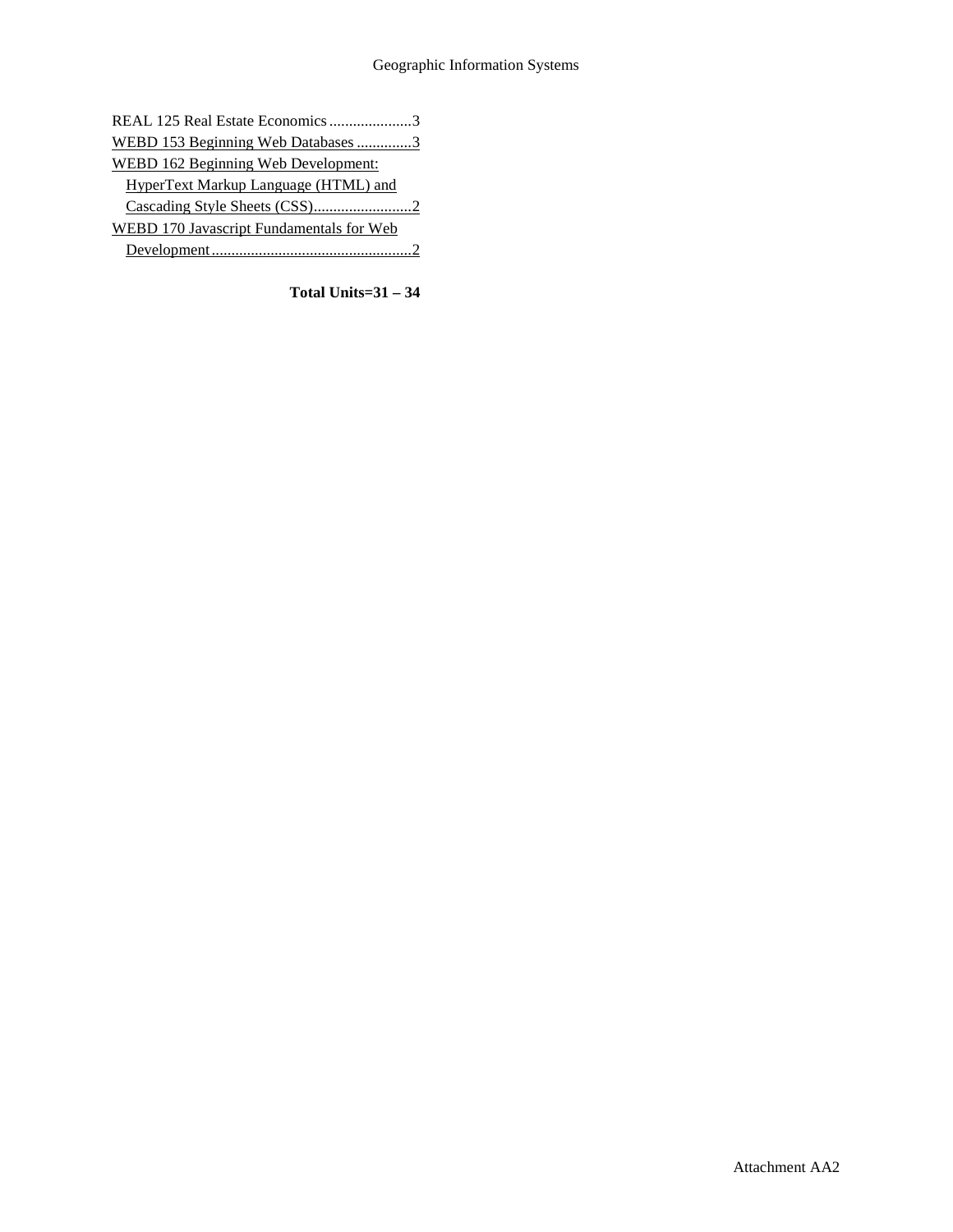Adoption of two program revisions at Mesa College.

Proposed program revisions at Mesa College:

## **Associate of Science Interior Design**

*The Interior Design Program recommends the following courses be taken in the given sequence for optimal student success:*

| <b>Courses Required for the Major:</b><br>Units |
|-------------------------------------------------|
| INTE 101 Introduction to Interior Design 3      |
| INTE 115 Elements and Principles of             |
|                                                 |
| INTE 112A Visual Communication I3               |
| INTE 112B Visual Communication II3              |
|                                                 |
| INTE 145 Interior Building Systems and          |
|                                                 |
| <b>INTE 120 Revit for Interiors or</b>          |
| INTE 135 AutoCAD for Interiors3                 |
| INTE 105 Residential Design3                    |
| INTE 210 Presentation and Color Rendering3      |
| INTE 110 Materials and Resources3               |
| INTE 125 History of Furniture and Interiors3    |
| INTE 205 Non-Residential Space Planning 3       |
| INTE 200 Kitchen and Bath Design3               |
| INTE 215 Environmental Lighting Design3         |
| <b>INTE 130 Interior Design Professional</b>    |
|                                                 |

| Select 15 units from the following list: Units |  |
|------------------------------------------------|--|
|                                                |  |
|                                                |  |
| INTE 135 <sup>2</sup> AutoCAD for Interiors 3  |  |
| BLDC 055 Construction Plan Reading3            |  |
| BLDC 070 Building Codes and Zoning 3           |  |
| BUSE 155 Managing the Small Business3          |  |
| BUSE 140 Business Law and the Legal            |  |
|                                                |  |
| COMS 103 Oral Communication 3                  |  |
|                                                |  |
| ARCH 101 Introduction to ArchiCAD3             |  |
| ARCH 230 Sustainability in the Built           |  |
|                                                |  |
|                                                |  |
| MARK 100 Principles of Marketing 3             |  |
| MULT 101 Introduction to Multimedia4           |  |
|                                                |  |

*1 Three to four units of INTE 270 (Work Experience) is recommended for all students. It is mandatory for students to complete INTE 270 with a qualified kitchen or bath designer to receive National Kitchen and Bath Association (NKBA) recognition. 2 Unless previously taken as major course.*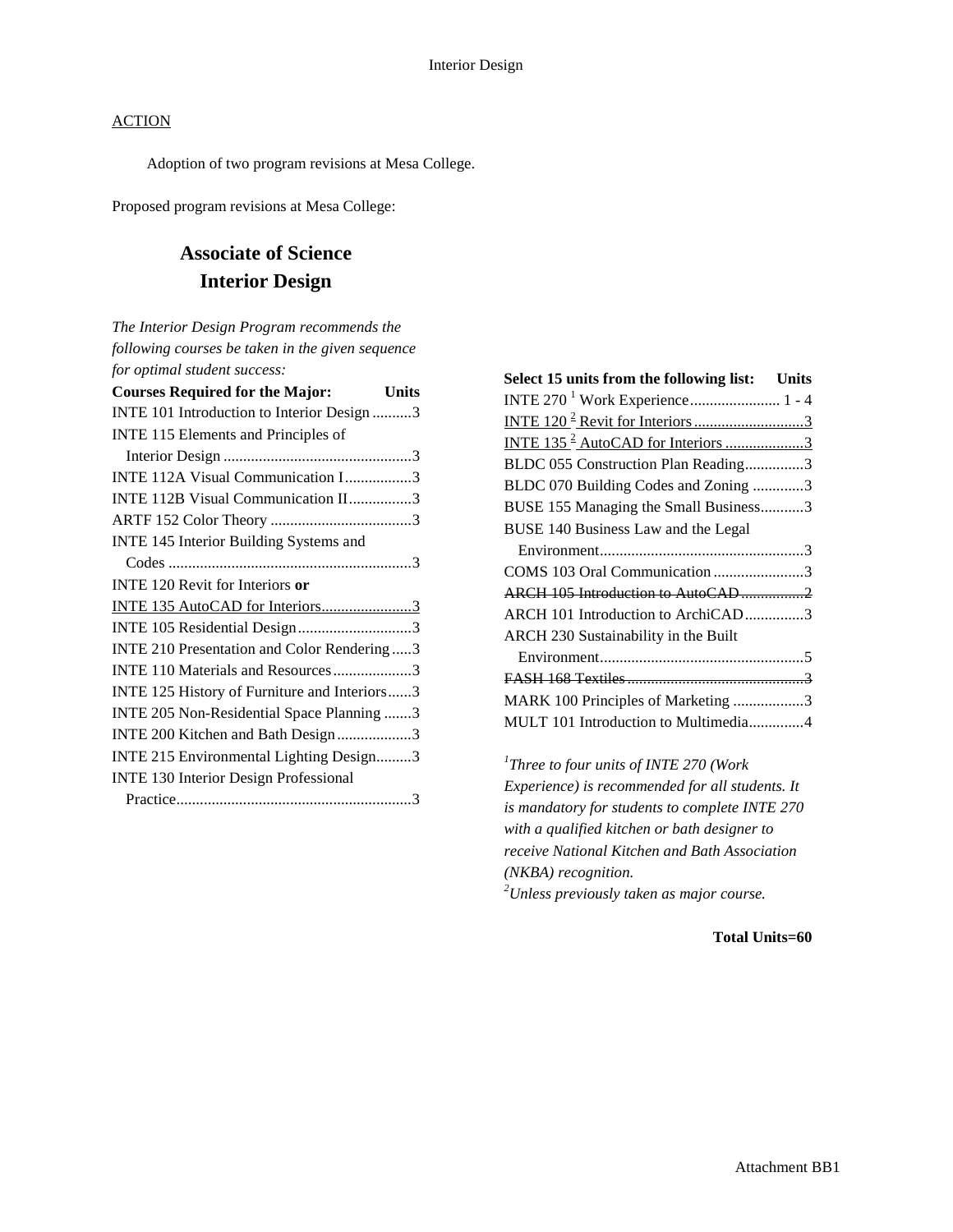## **Certificate of Achievement Interior Design**

*The Interior Design Program recommends the following courses be taken in the given sequence for optimal student success:*

| <b>Courses Required for the Major:</b>       | Units |
|----------------------------------------------|-------|
| INTE 101 Introduction to Interior Design 3   |       |
| INTE 115 Elements and Principles of Interior |       |
|                                              |       |
| INTE 112A Visual Communication I3            |       |
| INTE 112B Visual Communication II3           |       |
|                                              |       |
| INTE 145 Interior Building Systems and       |       |
|                                              |       |
| <b>INTE 120 Revit for Interiors or</b>       |       |
| INTE 135 AutoCAD for Interiors3              |       |
| INTE 105 Residential Design3                 |       |
| INTE 210 Presentation and Color Rendering3   |       |
| INTE 110 Materials and Resources3            |       |
| INTE 125 History of Furniture and Interiors3 |       |
| INTE 205 Non-Residential Space Planning 3    |       |
| INTE 200 Kitchen and Bath Design3            |       |
| INTE 215 Environmental Lighting Design3      |       |
| <b>INTE 130 Interior Design Professional</b> |       |
|                                              |       |

## **Choose one course from the following list: Units** INTE 270 <sup>1</sup> Work Experience....................... 1 - 4 INTE 120 2 Revit for Interiors............................3 INTE  $135^2$  AutoCAD for Interiors ......................3 BLDC 055 Construction Plan Reading...............3 BLDC 070 Building Codes and Zoning .............3 BUSE 140 Business Law and the Legal Environment....................................................3 BUSE 155 Managing the Small Business...........3 COMS 103 Oral Communication .......................3 ARCH 105 Introduction to AutoCAD................2 ARCH 101 Introduction to ArchiCAD...............3 ARCH 230 Sustainability in the Built Environment....................................................5 FASH 168 Textiles.............................................3 MARK 100 Principles of Marketing ..................3 MULT 101 Introduction to Multimedia..............4

*1 Three to four units of INTE 270 (Work Experience) is recommended for all students. It is mandatory for students to complete INTE 270 with a qualified kitchen or bath designer to receive National Kitchen and Bath Association (NKBA) recognition. 2 Unless taken as a major course.* 

**Total Units=46 – 50**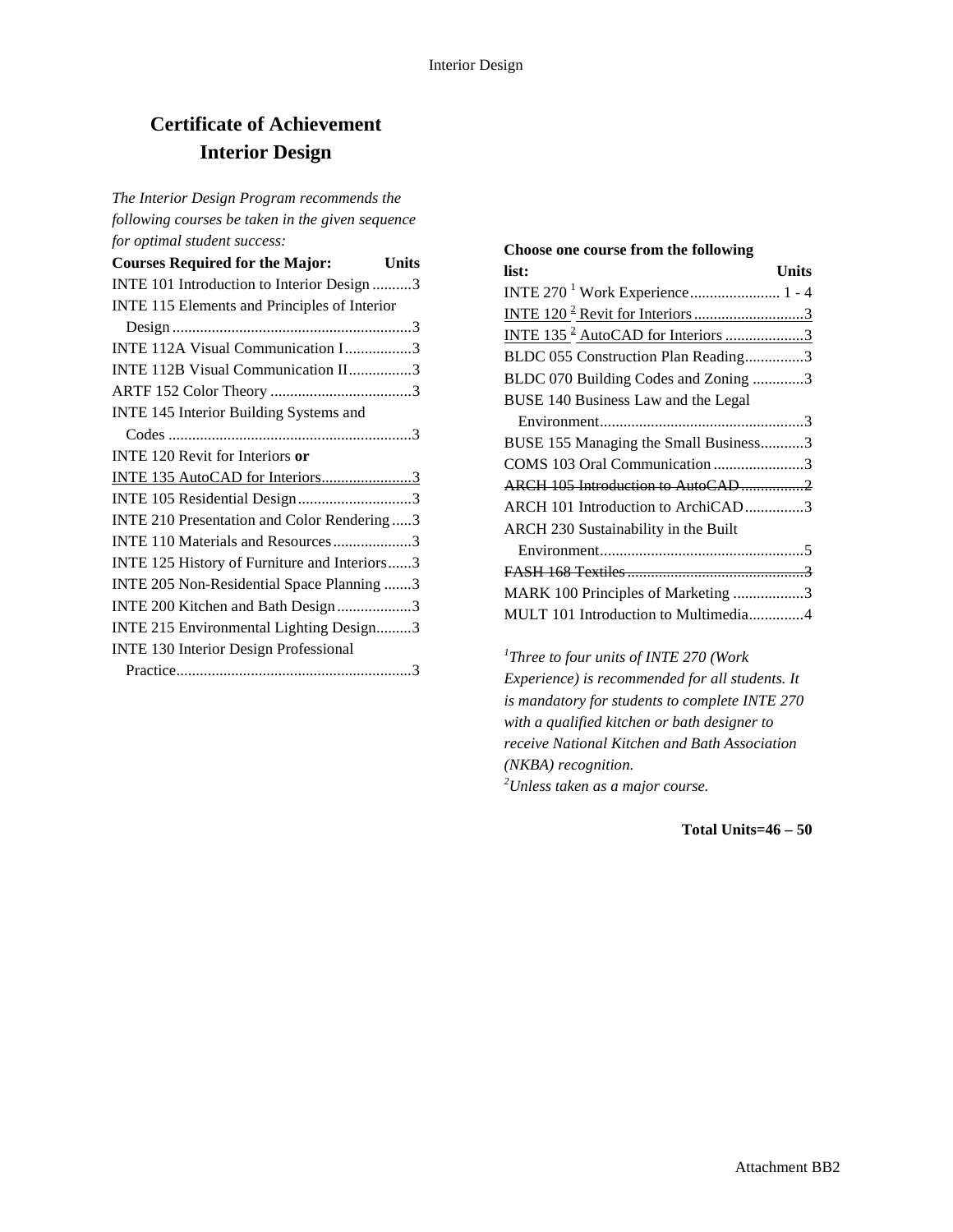Adoption of a program deactivation at City College.

Proposed program deactivation at City College:

# **Certificate of Performance Labor Law**

| <b>Courses Required for the Major:</b> Units |  |
|----------------------------------------------|--|
|                                              |  |
| LABR 124 California Labor Law1               |  |
| LABR 127 Labor Law for the Public Sector 1   |  |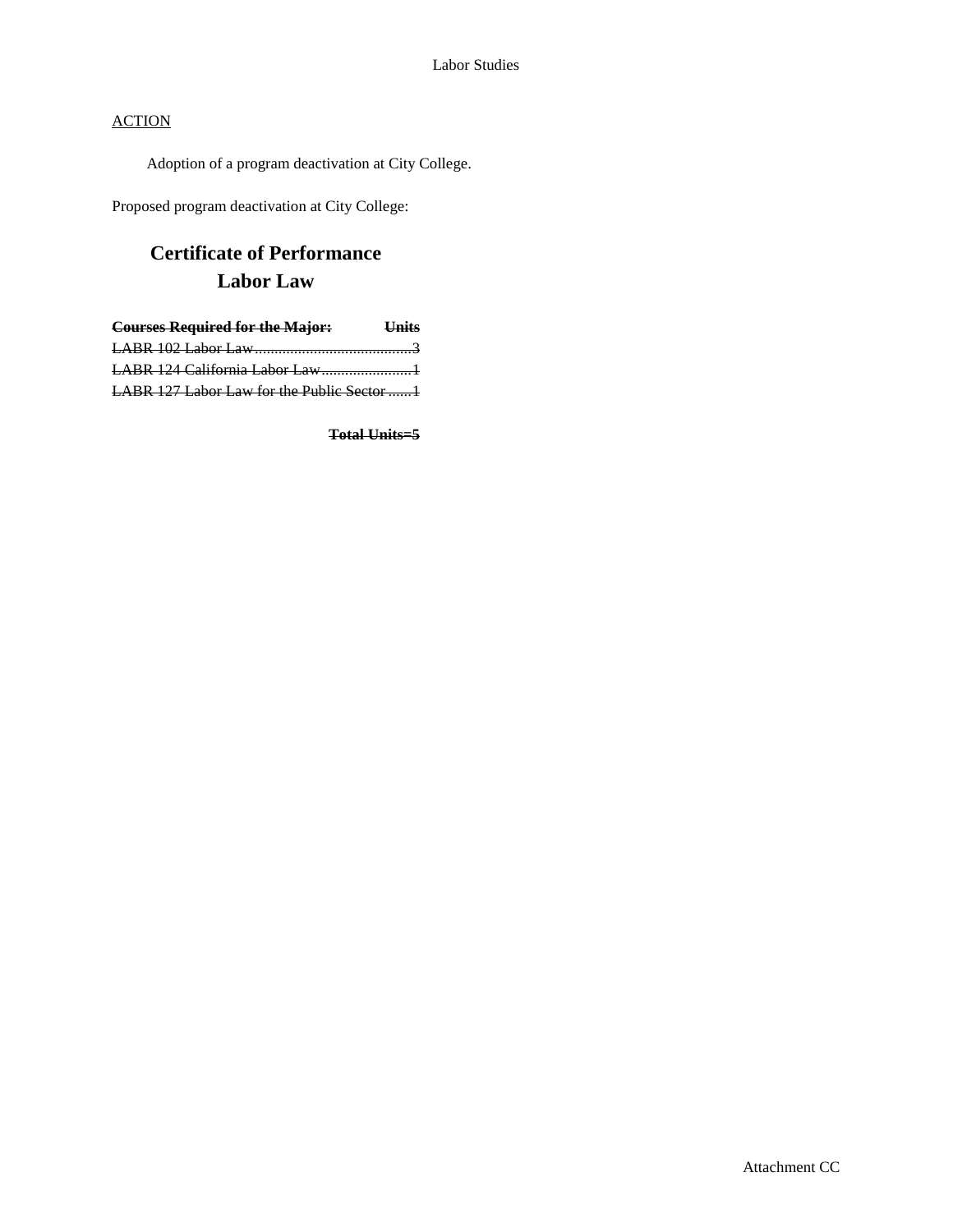Adoption of two program revisions at City College.

Proposed program revisions at City College:

## **Certificate of Achievement Labor Studies**

| <b>Courses Required for the Major:</b>     | <b>Units</b> |
|--------------------------------------------|--------------|
| LABR 100 American Labor Movement3          |              |
|                                            |              |
| LABR 104 Collective Bargaining3            |              |
| LABR 106A Grievance Handling3              |              |
| Select a minimum of six units from:        | <b>Units</b> |
| LABR 106B Arbitration Procedure3           |              |
| $\rho$ r                                   |              |
|                                            |              |
| $\rho$ r                                   |              |
| LABR 110 Administrative Practices 3        |              |
| $\theta$ r                                 |              |
| LABR 112 California Workers Compensation3  |              |
| LABR 122A Shop Steward, Level I 1          |              |
| LABR 122B Shop Steward, Level II1          |              |
| LABR 123A Occupational Safety and          |              |
|                                            |              |
|                                            |              |
| LABR 127 Labor Law for the Public Sector 1 |              |
|                                            |              |

**Total Units 18 18 - 18.5**

## **Associate of Science Labor Studies**

| <b>Courses Required for the Major:</b> Units |  |
|----------------------------------------------|--|
| LABR 100 American Labor Movement3            |  |
|                                              |  |
| LABR 104 Collective Bargaining3              |  |
| LABR 106A Grievance Handling3                |  |
| LABR 108 Labor and Politics 3                |  |
| LABR 110 Administrative Practices 3          |  |
|                                              |  |
| Select a minimum of six units from: Units    |  |
| LABR 106B Arbitration Procedure3             |  |
| LABR 112 California Workers Compensation3    |  |
| LABR 122A Shop Steward, Level I 1            |  |
| LABR 122B Shop Steward, Level II1            |  |
| LABR 123A Occupational Safety and            |  |
|                                              |  |
| LABR 124 California Labor Law1               |  |
| <b>LABR 127 Labor Law for the Public</b>     |  |
|                                              |  |
| <b>Total Units=24 24 - 24.5</b>              |  |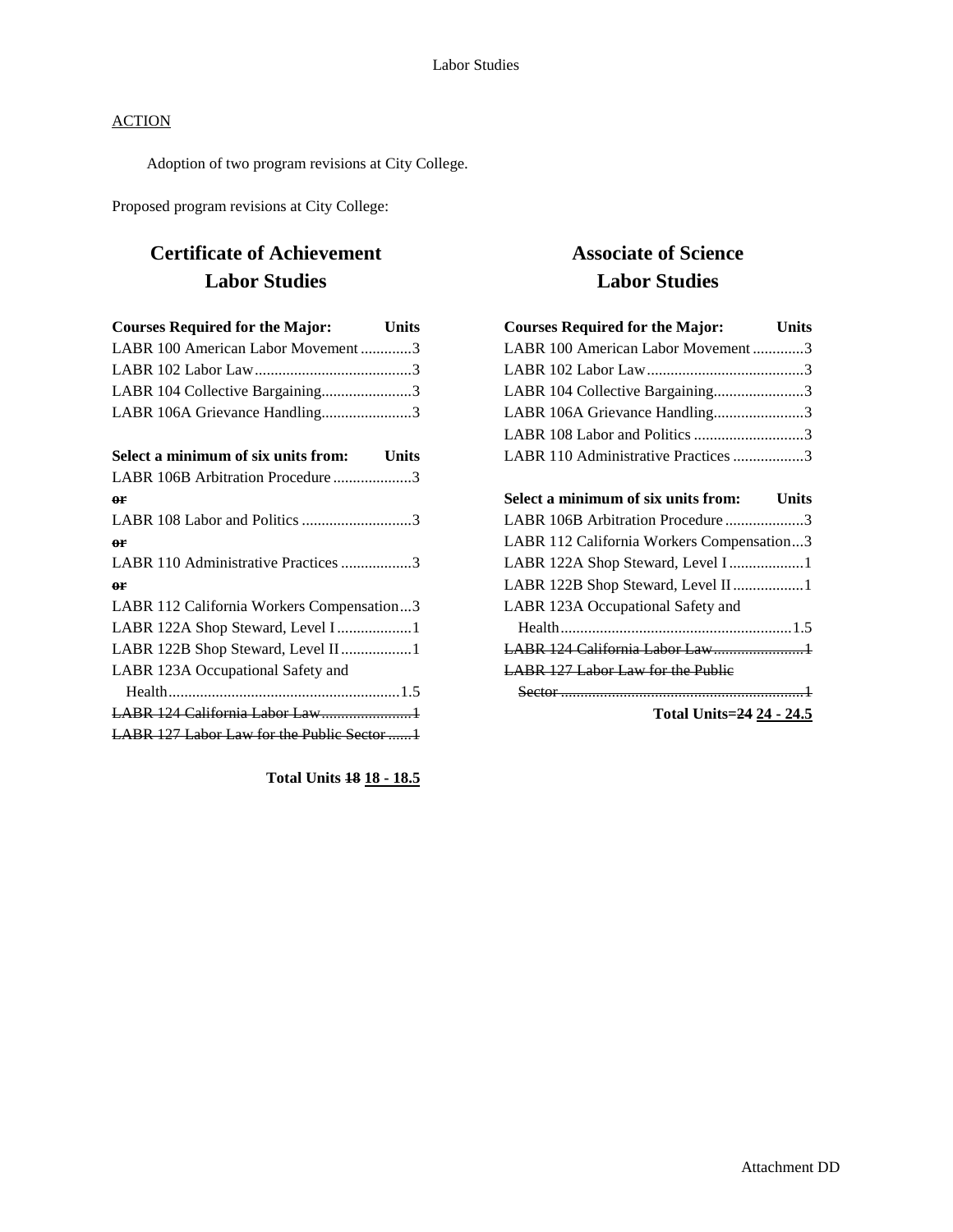Adoption of a program revision at City College.

Proposed program revision at City College:

## **Associate of Arts Liberal Arts and Sciences in Scientific Studies Mathematics and Pre-Engineering**

*Students should complete a minimum of 18 units in Mathematics and Pre-Engineering courses Complete a minimum of 08 units from the courses listed below:* **Courses Required for the Major: Units** BIOL 200 Biological Statistics **or** MATH 119 Elementary Statistics **or** PSYC 258 Behavioral Science Statistics............3 CBTE 114 Introduction to Microsoft Windows.........................................................1 CBTE 162 Web Page Creation ...........................2 CBTE 164 Introduction to Microsoft Outlook....1 CBTE 180 Microsoft Office ...............................3 CBTE 210 Computers in Business.....................3 CHEM 200 General Chemistry I - Lecture.........3 CHEM 200L General Chemistry I – Laboratory.......................................................2 CHEM 201 General Chemistry II – Lecture.......3 CISC 150 Introduction to Computer and Information Sciences ......................................3 CISC 181 Principles of Information Systems ....4 CISC 186 Visual Basic Programming ...............4 CISC 187 Data Structures in C++ ......................4 CISC 190 Java Programming .............................4 CISC 192 C/C++ Programming .........................4 CISC 205 Object Oriented Programming using C++ .................................................................4 CISC 220 Fundamentals of Computer Game Programming...................................................4 ELCT 111 Electrical Theory I ...........................3 ELCT 111L Electrical Laboratory I....................2 ELCT 121 Electrical Theory II...........................3 ELCT 121L Electrical Laboratory II ..................2 ELDT 123 Introduction to Digital Circuits.........3

| ELDT 123L Digital Circuits Laboratory 1    |
|--------------------------------------------|
| ELDT 124 Basic DC Electronics4             |
| ELDT 124L Basic DC Laboratory1             |
| ELDT 125 AC Circuit Analysis 4             |
| ELDT 125L DC/AC Circuit Analysis           |
|                                            |
| ELDT 230 Advanced Computer Designs 3       |
| ENGE 101 Introduction to Engineering 1.5   |
| <b>ELDT 230L Advanced Computer Designs</b> |
|                                            |
| <b>ENGE 116 Computational Methods in</b>   |
|                                            |
| ENGE 151 Engineering Drawing 2             |
| ENGE 152 Engineering Design3               |
|                                            |
|                                            |
| ENGE 210 Properties of Materials3          |
|                                            |
|                                            |
| <b>ENGN 110 Science for Technical</b>      |
|                                            |
|                                            |
|                                            |
| MATH 107 Introduction to Scientific        |
|                                            |
| MATH 107L Introduction to Scientific       |
|                                            |
| MATH 115 Gateway to Experimental           |
|                                            |
| MATH 116 College and Matrix Algebra3       |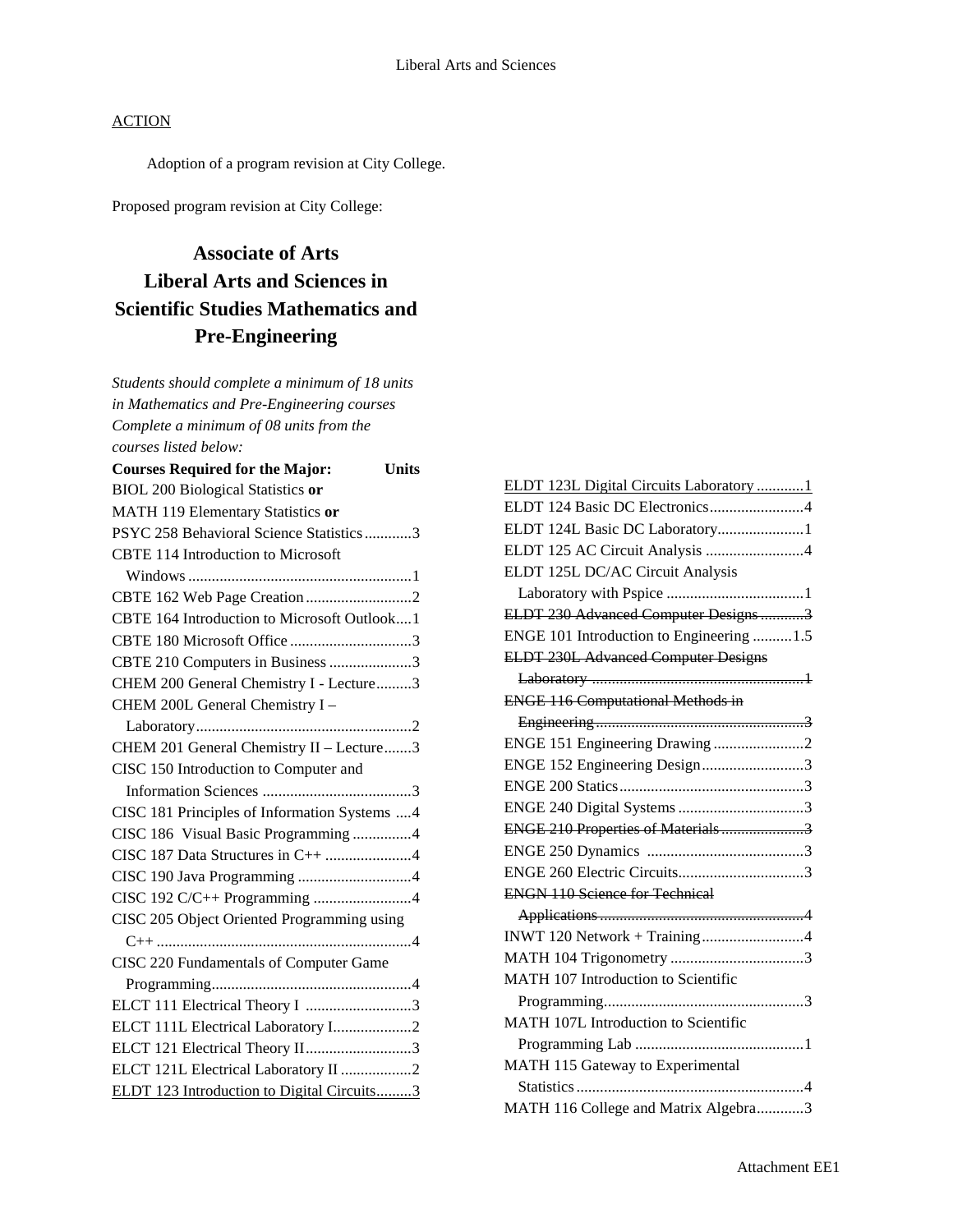| MATH 118 Math for the Liberal Arts Student3 |
|---------------------------------------------|
| MATH 121 Basic Techniques of Applied        |
|                                             |
| MATH 122 Basic Techniques of                |
|                                             |
|                                             |
| MATH 150 Calculus with Analytic Geometry    |
|                                             |
| MATH 151 Calculus with Analytic             |
|                                             |
| MATH 245 Discrete Mathematics3              |
| MATH 252 Calculus with Analytic             |
|                                             |
| MATH 254 Introduction to Linear Algebra 3   |
| MATH 255 Differential Equations3            |
| MFET 101 Introduction to Manufacturing      |
|                                             |
| MFET 101A Introduction to Manufacturing I1  |
|                                             |
| MFET 120 Manufacturing Processes 4          |
| MFET 210 Statistical Process Control3       |
|                                             |
| PHYS 181A General Physics Laboratory I  1   |
|                                             |
| PHYS 196 Electricity and Magnetism5         |
| PHYS 197 Waves, Optics and Modern           |
|                                             |
| TEHW 101 Introduction to Technical          |
| Writing or                                  |
| COMS 103 Oral Communication 3               |